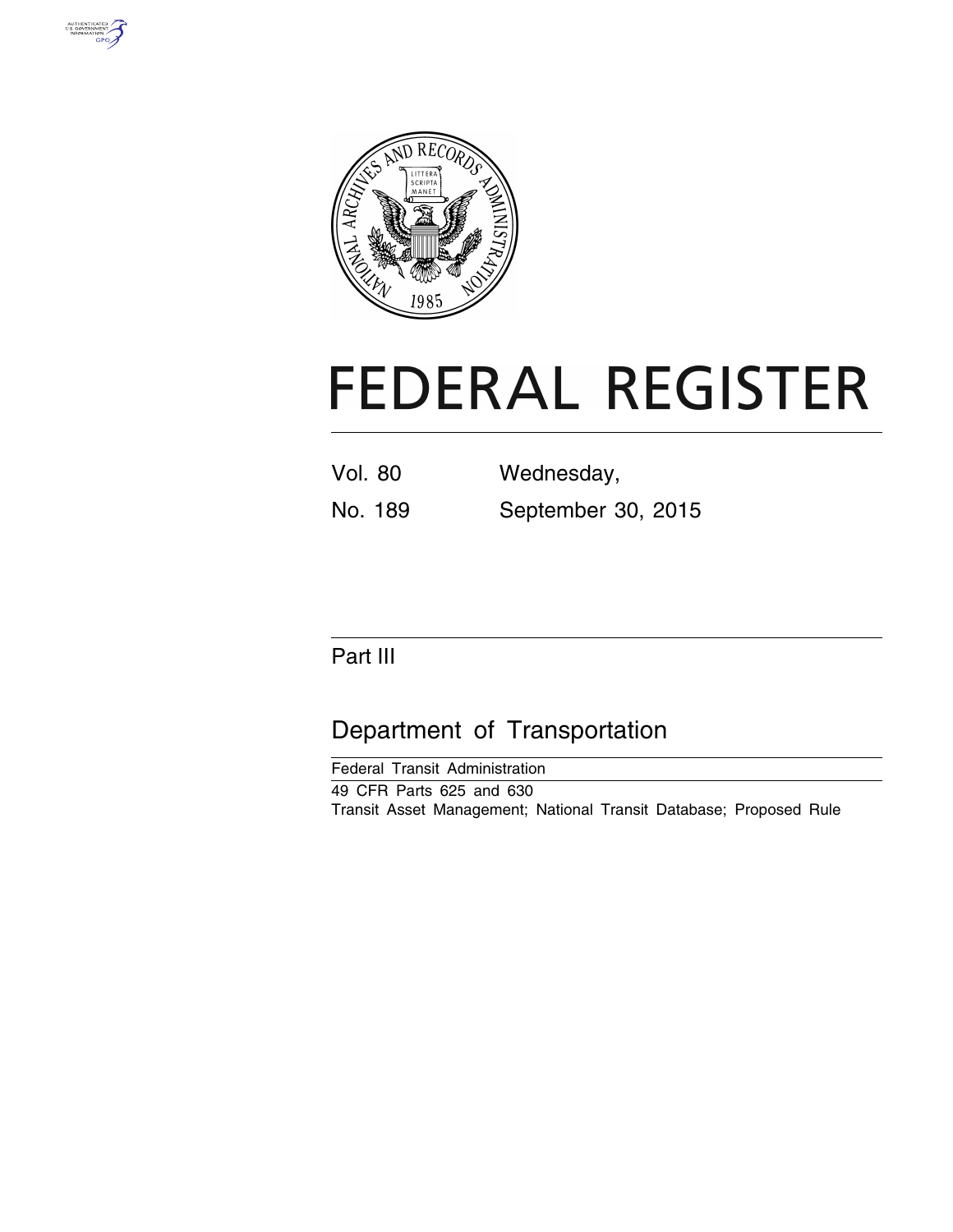# **DEPARTMENT OF TRANSPORTATION**

# **Federal Transit Administration**

# **49 CFR Parts 625 and 630**

**[Docket No. FTA–2014–0020]** 

# **RIN 2132–AB07**

# **Transit Asset Management; National Transit Database**

**AGENCY:** Federal Transit Administration (FTA), Department of Transportation (DOT).

**ACTION:** Notice of proposed rulemaking (NPRM); request for comments.

**SUMMARY:** The proposed rule would establish a National Transit Asset Management System to monitor and manage public transportation capital assets to achieve and maintain a state of good repair, improve safety, and increase reliability and performance. In addition, this notice includes proposed amendments to the National Transit Database regulations to conform to the proposed reporting requirements for transit asset management.

**DATES:** Comments must be received by November 30, 2015. Any comments filed after this deadline will be considered to the extent practicable. **ADDRESSES:** Please identify your submission by Docket Number (FTA– 2014–0020) or RIN number (2132– AB07) through one of the following methods:

• *Federal eRulemaking Portal:*  Submit electronic comments and other data to *[http://www.regulations.gov.](http://www.regulations.gov)* 

• *U.S. Mail:* Send comments to Docket Operations; U.S. Department of Transportation, 1200 New Jersey Avenue SE., West Building, Room W12– 140, Washington, DC 20590–0001.

• *Hand Delivery or Courier:* Take comments to Docket Operations in Room W12–140 of the West Building, Ground Floor, at 1200 New Jersey Avenue SE., Washington, DC, between 9:00 a.m. and 5 p.m., Monday through Friday, except Federal holidays.

• *Fax:* Fax comments to Docket Operations, U.S. Department of Transportation, at (202) 493–2251.

*Instructions:* You must include the agency name (Federal Transit Administration) and Docket Number (FTA–2014–0020) for this notice or RIN (2132–AB07), at the beginning of your comments. If sent by mail, submit two copies of your comments. Due to security procedures in effect since October 2001, mail received through the U.S. Postal Service may be subject to delays. Parties submitting comments should consider using an express mail

firm to ensure their prompt filing of any submissions not filed electronically or by hand. If you wish to receive confirmation that FTA received your comments, you must include a selfaddressed stamped postcard. All comments received will be posted without change to *[http://](http://www.regulations.gov) [www.regulations.gov,](http://www.regulations.gov)* including any personal information provided. You may review U.S. DOT's complete Privacy Act Statement published in the **Federal Register** on April 11, 2000, at 65 FR 19477 or *[http://](http://DocketsInfo.dot.gov) [DocketsInfo.dot.gov.](http://DocketsInfo.dot.gov)* 

*Electronic Access and Filing:* This document and all comments received may be viewed online through the Federal eRulemaking portal at *[http://](http://www.regulations.gov) [www.regulations.gov.](http://www.regulations.gov)* Electronic submission and retrieval help and guidelines are available on the Web site. It is available 24 hours each day, 365 days a year. Please follow the instructions. An electronic copy of this document may also be downloaded from the Office of the Federal Register's home page at *[https://](https://www.federalregister.gov) [www.federalregister.gov.](https://www.federalregister.gov)* 

**FOR FURTHER INFORMATION CONTACT:** For program matters, Mshadoni Smith, Office of Budget and Policy, (202) 366– 4050 or *[Mshadoni.Smith@dot.gov.](mailto:Mshadoni.Smith@dot.gov)* For legal matters, Candace Key, Office of Chief Counsel, (202) 366–4011 or *[Candace.Key@dot.gov.](mailto:Candace.Key@dot.gov)* 

Office hours are from 8:30 a.m. to 5:00 p.m., Monday through Friday, except Federal holidays.

#### **SUPPLEMENTARY INFORMATION:**

#### **Table of Contents**

- I. Executive Summary
	- A. Purpose of Regulatory Action
	- B. Statutory Authority
	- C. Summary of Major Provisions
	- 1. Transit Asset Management
	- 2. National Transit Database
	- D. Summary of Costs and Benefits
- II. Background
- A. The Moving Ahead for Progress in the 21st Century Act
- 1. Performance Management
- 2. The Nexus Between State of Good Repair and Safety
- 3. Grants for State of Good Repair and Transit Asset Management
- B. Development of FTA's Approach to Transit Asset Management
- III. Advance Notice of Proposed Rulemaking and Responses to Relevant Comments
- A. The Nexus Amongst Transit Asset Management, State of Good Repair, and Safety
- B. Transit Asset Management Overview and Considerations for Transit Operators
- C. Defining State of Good Repair
- D. Transit Asset Management Plans
- E. State of Good Repair Performance
	- Measures and Targets
- F. Technical Assistance and Tools
- G. Certification of Transit Asset
- Management Plans H. Coordination with Metropolitan, Statewide and Non-Statewide Planning
- Requirements I. Estimating Costs and Benefits
- IV. Section-by-Section Analysis
- A. Transit Asset Management
- B. National Transit Database
- V. Regulatory Analyses and Notices

# **I. Executive Summary**

# *A. Purpose of Regulatory Action*

Critical to the safety and performance of a public transportation system is the condition of its capital assets—most notably, its equipment, rolling stock, infrastructure, and facilities. When transit assets are not in a state of good repair, the consequences include increased safety risks, decreased system reliability, higher maintenance costs, and overall lower system performance. While comprehensive quantitative information about the consequences of capital assets not being in a state of good repair is unavailable, insufficient funding combined with inadequate asset management practices have contributed to an estimated \$85.9 billion transit state of good repair (SGR) backlog—a value derived from FTA's Transit Economic Requirements Model (TERM) Scale.1 The SGR backlog is representative of the reinvestment cost to replace any transit assets whose condition is below the midpoint of TERM's 1(poor) to 5 (excellent) scale. Furthermore, FTA estimates that an additional \$2.5 billion per year above current funding levels from all levels of government is needed just to prevent the SGR backlog from growing; a figure that poses a significant challenge during these fiscally constrained times.

Calendar year 2013 marked the highest ridership level for transit since 1957, with the number of trips exceeding 10 billion for the 7th year in a row. There is reason to believe that this is just the beginning of a sustained

<sup>1</sup> Individual transit agencies were not involved in developing the assessment of the \$85.9 billion state of good repair backlog. This estimate was developed by feeding combined data into TERM. TERM produces national-level estimates of the national state of good repair backlog, based on an underlying set of models relating the expected average true condition of an asset to the asset's age. Currently, FTA does not collect the systematic data necessary to do a detailed time-series analysis on whether the SGR backlog is growing in real terms. The \$2.5 billion estimate is based on the 2013 Conditions and Performance Report, which uses a combination of National Transit Database, systematic, and ad hoc data collections in combination with estimates produced by FTA's Transit Economic Requirements Model. However, FTA is proposing to collect additional as part of this rule, which will improve these estimates in the future. The 2013 Conditions and Performance Report is available at *[http://](http://www.fhwa.dot.gov/policy/2013cpr/) [www.fhwa.dot.gov/policy/2013cpr/.](http://www.fhwa.dot.gov/policy/2013cpr/)*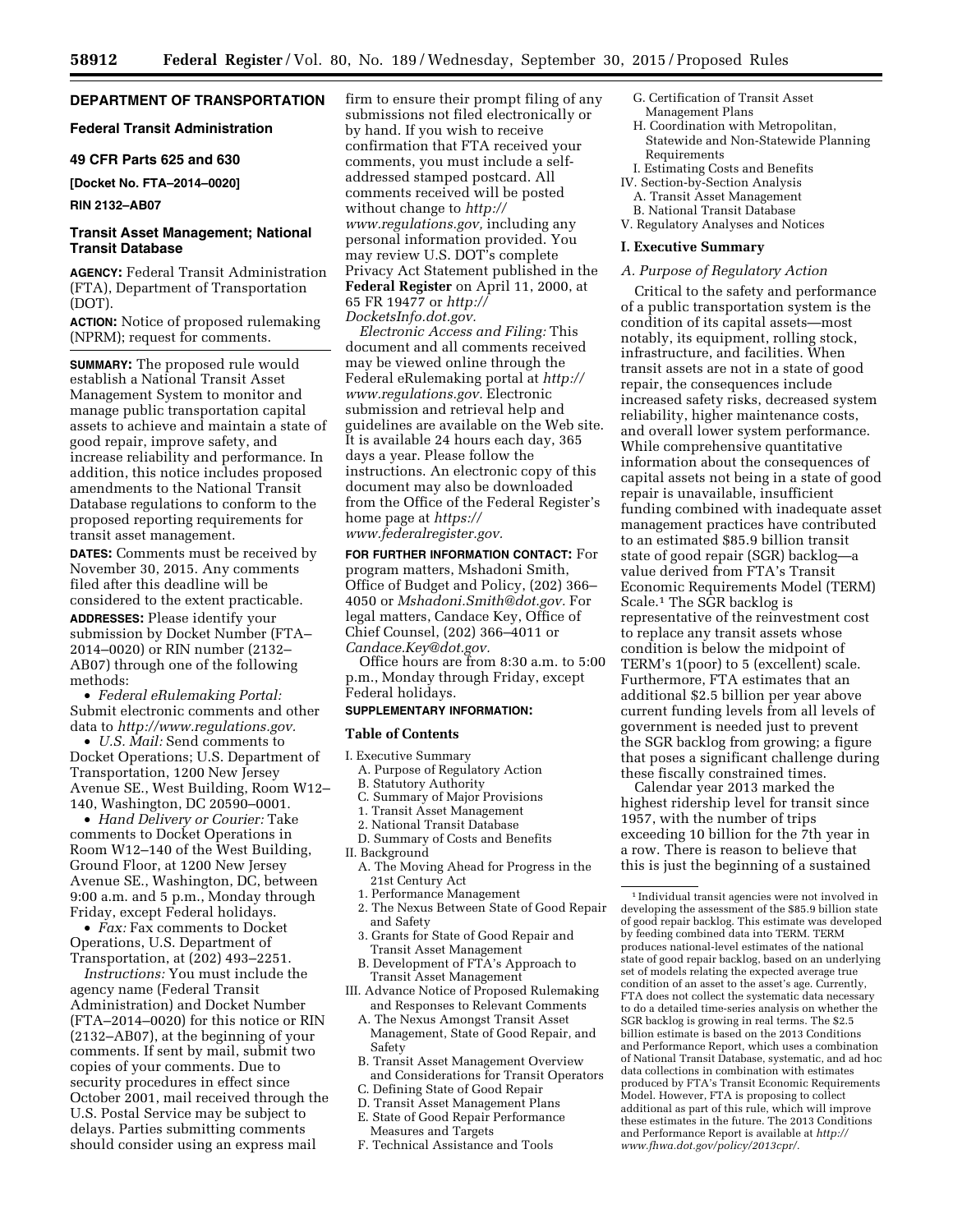period of growing demand for public transportation. Factors such as the migration of people to urban areas, an aging population that will rely heavily on public transportation, and a retiring transit maintenance workforce will further increase demands on existing public transportation systems. It is likely that growth in ridership would lead to additional fare revenues, at least for those transit systems that have substantially under-utilized transit capacity. However, on average, fare revenues cover only one-third of total operating expenses, and do not cover any capital expenses. Thus, the increased revenue generated from a growth in ridership is not likely to provide the revenues necessary to make a meaningful reduction in the SGR backlog. Given existing fiscal constraints, it is unlikely that the Nation's SGR backlog can be addressed through increased spending alone. Rather, a systematic approach is needed to ensure that existing funding resources are strategically managed to target the

SGR backlog. MAP–21 fundamentally shifted the focus of Federal investment in transit to emphasize the need to maintain, rehabilitate, and replace existing transit investments. The ability of FTA grant recipients, along with States and Metropolitan Planning Organizations (MPOs), to both set meaningful transit SGR performance targets and to achieve those targets is critically dependent upon the ability of all parties to work together to prioritize the funding of SGR projects from existing funding sources. Although the new SGR Grant Program for fixed-guideway systems and for fixed-route bus systems operating on high-occupancy vehicle (HOV) lanes will be an essential component of this process, the SGR grants alone will not be enough to address the backlog. In these financially constrained times, transit agencies will need to be more strategic in the use of all available funds. The various components of the National TAM System would work together to ensure that state of good repair becomes, and remains, a top priority for transit providers, as well as States and MPOs.

This NPRM proposes to establish a National Transit Asset Management System in accordance with section 20019 of the Moving Ahead for Progress in the 21st Century Act (MAP–21; Pub. L. 112–141 (2012) codified at 49 U.S.C. 5326). A transit asset management (TAM) system is ''a strategic and systematic process of operating, maintaining, and improving public transportation capital assets effectively through the life cycle of such assets.'' 49

U.S.C. 5326(a)(3). The proposed National TAM System is a scalable framework that establishes terms and concepts and allows for consistency and standardization of formats, without being prescriptive on methods or application. The proposed rule would set minimum Federal requirements for transit asset management to improve the condition of the Nation's transit capital assets by establishing a strategic and performance-based process for operating, maintaining, and replacing transit capital assets.

# *B. Statutory Authority*

Section 20019 of MAP–21, amended Federal transit law by adding a new section 5326 to Chapter 53 of title 49 of the United States Code (section 5326). The provisions of section 5326 require the Secretary of Transportation to establish and implement a National TAM System, which defines the term "state of good repair"; requires that all recipients and subrecipients under Chapter 53 develop a TAM plan, to include an asset inventory, an assessment of the condition of those assets, decision support tools, and investment prioritization; establishes annual reporting requirements; and mandates that FTA provide technical assistance to Chapter 53 recipients and subrecipients, including an analytical process or decision support tool that allows for the estimation of capital asset needs and assists with investment prioritization. 49 U.S.C. 5326(b).

In addition, section 5326 requires the Secretary to establish SGR performance measures, and recipients are required to set performance targets based on the measures. 49 U.S.C. 5326(c)(1) and (2). Furthermore each designated recipient must submit two annual reports the Secretary—one on the condition of their recipients' public transportation systems, including a description of any change in condition since the last report, and one describing its recipients' progress towards meeting performance targets established during that fiscal year and a description of the recipients' performance targets for the subsequent fiscal year. 49 U.S.C. 5326 (b)(3) and 49 U.S.C.  $5326(c)(3).2$ 

# *C. Summary of Major Provisions*

# 1. Transit Asset Management

The proposed rule would add a new part 625, ''Transit Asset Management,'' to title 49 of the Code of Federal Regulations (Part 625). The rule proposes to implement the several statutory requirements of sections 5326(b) and (c), referenced in the previous section, by coalescing them into a comprehensive National TAM System. The National TAM System would be comprised of the following five pillars: (1) The definition of ''state of good repair,'' 49 U.S.C. 5326(b)(1); (2) a requirement that recipients and subrecipients develop TAM plans, 49 U.S.C. 5326(b)(2); (3) SGR performance measures, and a requirement that recipients and subrecipients set performance targets based on the measures, 49 U.S.C. 5326(c)(1) and (2); (4) annual reporting requirements for recipients and subrecipients, 49 U.S.C.  $5326(c)(3)$ ; and  $(5)$  technical assistance from FTA. 49 U.S.C. 5326(b)(4) and (5). The proposed elements of the National TAM System are listed in section 625.15.

Section 625.17 proposes basic principles of transit asset management and would require a transit provider to balance competing needs when considering the life-cycle investment needs of its assets. The disrepair of any particular asset within a public transportation system does not necessarily mean that other assets are in disrepair; whether an asset has achieved a state of good repair is an independent determination that would be made by each transit provider.

Sections 625.25 through 625.33 propose specific requirements for TAM plans. Each transit provider that receives Chapter 53 funds as a recipient or subrecipient and either owns, operates, or manages capital assets used in the provision of public transportation, would be required to develop and carry out a TAM plan. A TAM plan would aide a transit provider in: (1) Assessing the current condition of its capital assets; (2) determining what the condition and performance of its assets should be (if they are not already in a state of good repair); (3) identifying the unacceptable risks, including safety risks, in continuing to use an asset that is not in a state of good repair; and (4) deciding how to best balance and prioritize reasonably anticipated funds (revenues from all sources) towards improving asset condition and achieving a sufficient level of performance within those means.

 $^{\rm 2}$  The term ''designated recipient'' is defined in statute as ''(A) an entity designated, in accordance with the planning process under sections 5303and 5304, by the Governor of a State, responsible local officials, and publicly owned operators of public transportation, to receive and apportion amounts under section 5336 to urbanized areas of \$200,000 or more in population; or (B) a State or regional authority, if the authority is responsible under the laws of a State for a capital project and for financing and directly providing public transportation.'' 49  $U.S.C. 5302(4)$ .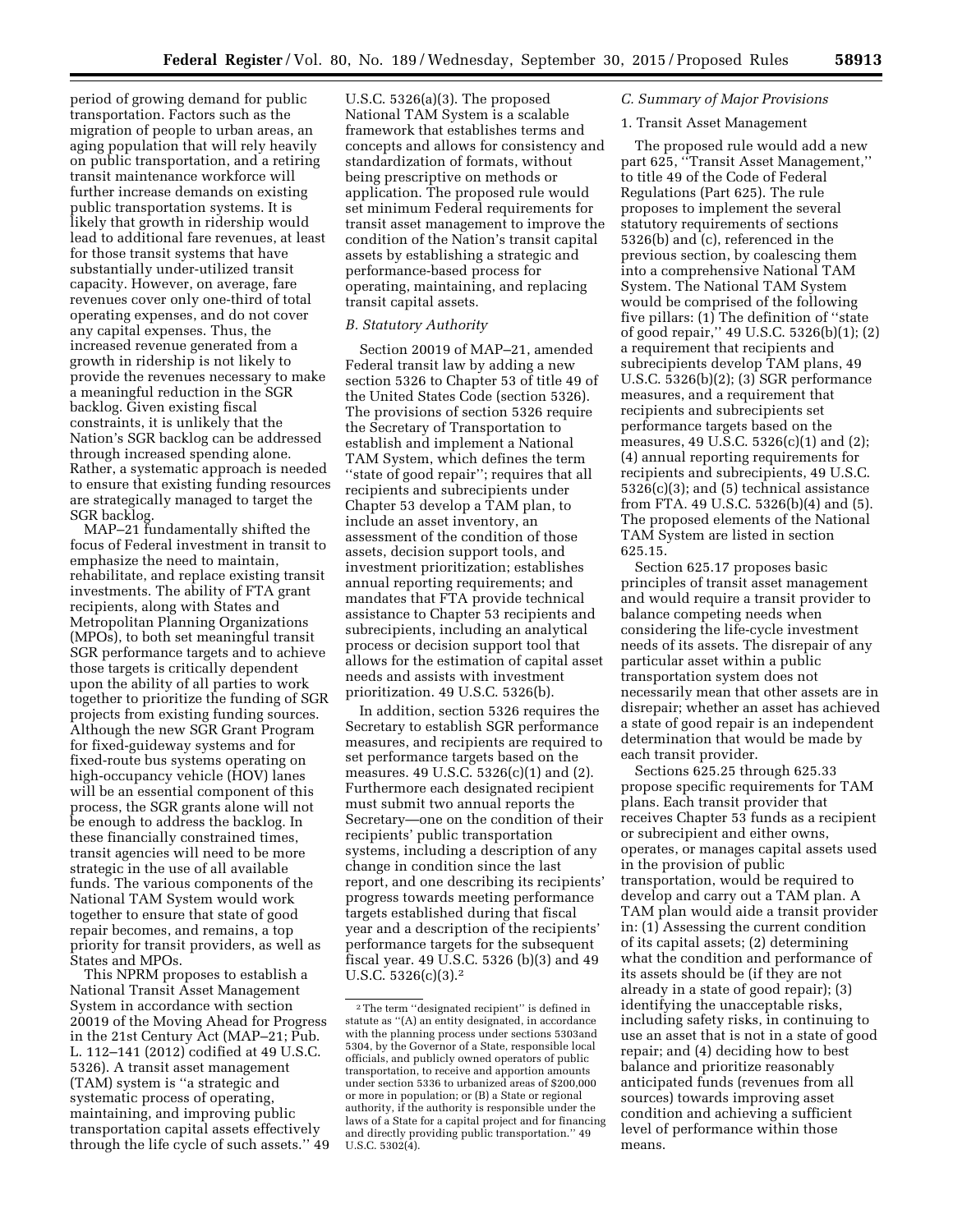Section 625.27 would require States to develop a group TAM plan for all subrecipients under the Rural Area Formula Program, authorized under 49 U.S.C. 5311, and States and direct recipients to develop group TAM plans for their tier II provider subrecipients. Tier II providers are those transit operators with one hundred (100) or fewer vehicles in revenue service and that do not operate rail fixed-guideway public transportation systems. Conversely, tier I providers—those operators with one hundred and one (101) or more vehicles in revenue service or operators of rail fixedguideway public transportation systems—must develop their own, individual TAM plan.

The proposed group TAM plan approach is intended to reduce the burden on smaller transit providers of developing their own TAM plans and reporting to FTA's National Transit Database (NTD). A group TAM plan would be subject to the same requirements for individual TAM plans. Under a Group TAM plan, a tier II provider and any subrecipient of the Rural Area Formula Program would remain responsible for carrying out transit asset management practices for its own public transportation system.

Section 625.33 proposes requirements for investment prioritization. This section would require a transit provider to rate projects in order of priority to improve the state of good repair of all capital assets within its public transportation system. The investment prioritization requirements would aid a transit provider in making more informed investment decisions to improve the state of good repair of its capital assets.

Sections 625.41 through 625.45 propose specific performance management requirements. Section 625.41 lists the proposed objective standards for measuring the condition of capital assets. Proposed section 625.43 would establish SGR performance measures based on the proposed SGR

standards. Proposed section 625.45 would require recipients and subrecipients to set SGR performance targets based on the SGR measures and also would require transit providers to coordinate with States and with Metropolitan Planning Organizations (MPOs), to the maximum extent practicable, in the selection of State and MPO SGR performance targets.

Together, these requirements would allow transit providers to better assess their SGR needs, and in turn make more informed investment decisions. The coordination amongst transit providers, States and MPOs should influence MPO and State transportation funding investment decisions and is intended to increase the likelihood that transit SGR needs are programmed, committed to, and funded as part of the planning process.

Proposed section 625.55 would require transit providers to report their targets and the condition of their capital assets annually to FTA's NTD. This data would both help FTA better estimate the Nation's SGR backlog and support the need for additional funding at all levels of government to maintain, improve, and replace the Nation's aging transit capital assets.

#### 2. National Transit Database

This notice proposes to amend the regulations for FTA's NTD at 49 CFR part 630, to conform with the proposed reporting requirements for the National TAM System. The proposed reporting requirements for transit asset management would apply to all recipients and subrecipients of Chapter 53 funds that own, operate, or manage capital assets used in the provision of public transportation. Currently, the NTD reporting requirements are limited, in some instances, to recipients and subrecipients of section 5307 urban formula funds and section 5311 rural formula funds.

*D. Summary of Costs and Benefits*  The costs and benefits analysis

includes both qualitative and

quantitative components and is designed to provide information about the likely impacts of the proposed rule at the societal level. Costs and benefits were estimated by using FTA and Bureau of Labor Statistics studies and dialogue with transit providers. Due to limited quantitative resources, many of the estimated impacts are based on explicit assumptions that are outlined in section V of this notice, Regulatory Analyses and Notices. FTA is seeking comment on its assumptions.

According to Government Accountability Office (GAO) reports and other studies, existing practices in transit asset management vary widely from transit provider to transit provider, though most already perform at least some of the functions required under the proposed rule. Costs of the proposed rule were estimated based on the incremental transit provider staff time that would be required to fulfill each of the National TAM System requirements, deducting the costs of their current practices. Where relevant, the estimates were associated with the size of the transit provider's asset portfolio in the NTD. The time requirements were then monetized using average wage rates from relevant job categories, as reported by the Bureau of Labor Statistics in 2013, and adjusted for employee fringe benefits.

Table 1 includes a summary of the estimated costs of the proposed National TAM System. The estimated costs are for transit providers to assess their assets, develop TAM plans, and report certain information to FTA. They do not include any costs from changes to asset replacement or maintenance. The analysis covers a period of twenty years following the adoption of the final TAM rule. The total undiscounted costs for the twenty years are \$370 million. Using a discount rate of 7% (with 3% sensitivity case) for future values, the proposed rule has annualized costs of \$18.9 million.

# TABLE 1—SUMMARY OF TOTAL COSTS, TWENTY YEARS [\$ Millions]

Undiscounted dollars Discounted at 7% discount rate Discounted at 3% discount rate Total ........................................................................................................................... \$370.0 \$199.4 \$276.8 Annualized ................................................................................................................. 18.5 18.9 18.6

The initial costs for collecting data and developing new methodologies will be nearly \$46 million spread over the first two years, followed by reduced

amounts in subsequent years. Benefits of the proposed rule are expected to stem from improved maintenance practices and decision-making. By

identifying and prioritizing state of good repair needs, a transit provider, could, for example, reduce costs for mechanical breakdowns of transit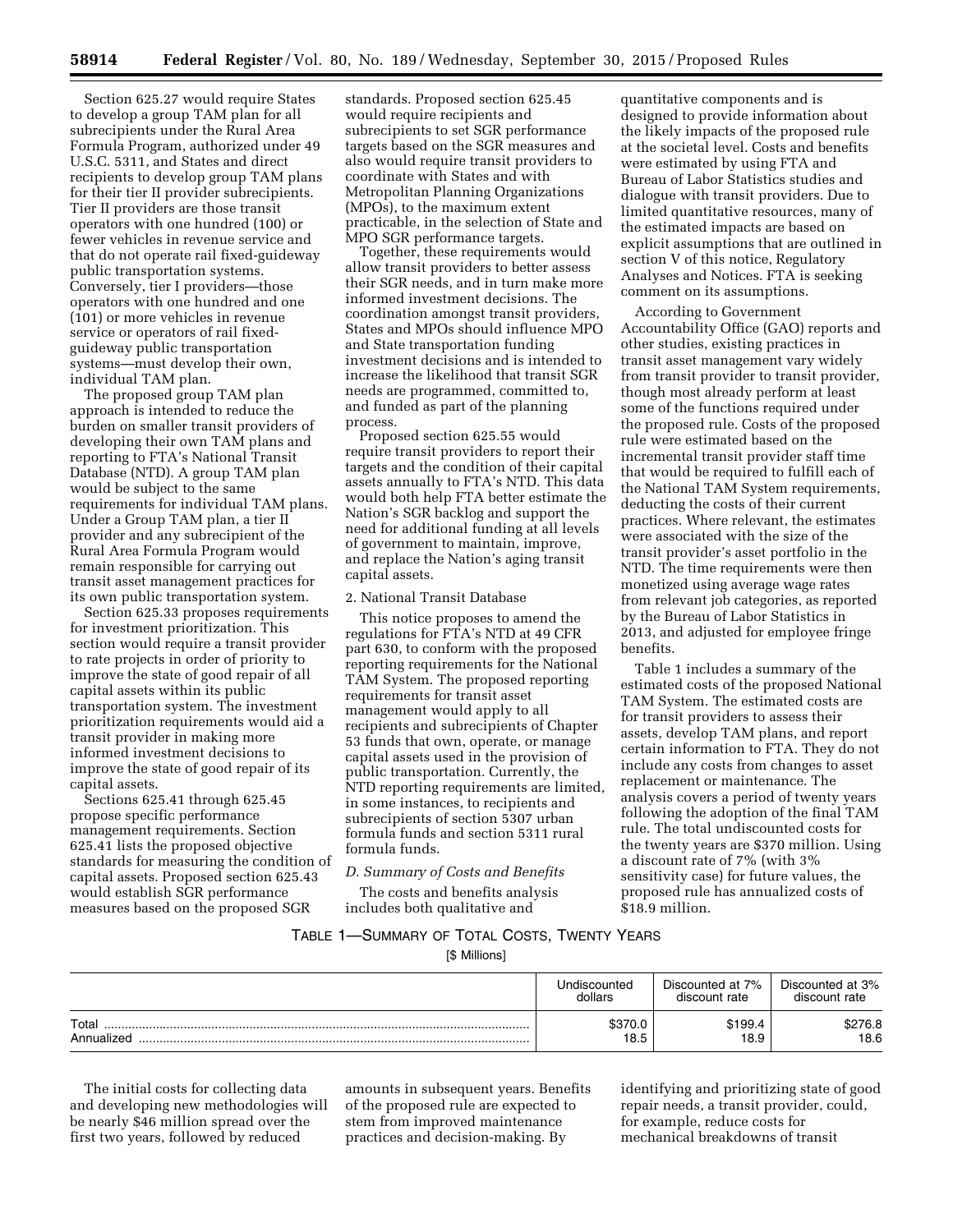vehicles, reduce travel delays for passengers, and yield potential safety improvements. For some providers, this may be feasible by shifting priorities within their maintenance budgets, for others, increased funding may be needed to address maintenance issues effectively. To increase funding for maintenance, providers may need to reduce expenditures on expansion of the systems. It is difficult to predict accurately how each provider is likely to respond.

These benefits could not be quantified precisely due to the lack of published data on the impacts of asset management programs on transit systems. Instead, a breakeven analysis was conducted based on the incidence of transit vehicle mechanical breakdowns reported to NTD and their associated costs. For instance, in 2013, it cost transit providers \$2.2 billion to attend to 524,629 mechanical failures of vehicles in service. For the proposed rule to be cost-effective, 0.90% of the mechanical failure breakdowns in 2013 would need to be avoided per year through better transit asset management practices.

Current management practices may delay maintenance of vehicles due to various reasons. For instance, some providers may keep vehicles in operation to meet the current demand, delaying regular maintenance of vehicles, resulting in mechanical failure of vehicles in service. Others may shortchange maintenance budgets to expand the systems. In each case, providers struggle to meet system demands with limited resources. Implementing a TAM system would require a provider to collect and use asset condition data, set targets and develop strategies to prioritize investments to meet the provider's goals. One strategy may be to ensure that assets are maintained on a regular schedule to avoid failure of vehicles in service which are expensive to attend to and cause delays on the system. Based on limited findings on transit asset management-related cost savings from transit provider initiatives and from the literature in other transportation fields, notably highways, this level of improvement appears readily achievable. Additionally, there would be important non-quantifiable benefits in areas such as improved transparency and accountability. FTA seeks comment on the assumptions herein, and other sources of data that may be available.

# **II. Background**

*A. The Moving Ahead for Progress in the 21st Century Act* 

#### 1. Performance Management

MAP–21 ushered in a new era of performance management for surface transportation. Performance management requires the establishment of meaningful performance measures to link policies, goals and objectives, planning and programming, and project delivery to stated outcomes. The performance management requirements are intended to facilitate more effective investment of Federal transportation funds by refocusing attention on national, regional, and local transportation goals, increasing the accountability and transparency of the Federal transit and Federal-aid highway programs, and improving project decision-making through performancebased planning and programming. FHWA and FTA are undertaking a number of separate, but related rulemakings, to implement the performance management framework and establish national performance measures.3 FTA must establish performance measures and performance criteria for transit asset management and safety, respectively. 49 U.S.C. 5326(c), 49 U.S.C. 5329(b)(2).

The SGR performance measures are an essential component of the National TAM System. Each transit provider would be accountable for setting annual performance targets based on the measures established by FTA. The process of setting performance targets would require each transit provider to think quantitatively about the size of its own SGR backlog, and to analyze what resources it could leverage to address its SGR needs. How a transit provider sets its performance targets would be an entirely local process and decision. However, FTA would strongly encourage transit providers, States, and MPOs to set meaningful progressive SGR targets, based on creative and strategic leveraging of all available financial resources. Although the law does not provide FTA with the authority to reward transit providers for meeting a SGR performance target, or impose penalties for missing an SGR performance target, the process of setting targets and measuring progress reflects the increased expectations for

maintaining and improving the condition of transit capital assets.

Pursuant to MAP–21, the SGR performance targets set by transit providers, along with other performance targets set pursuant to other statutes, are an essential component of the planning process. The planning provisions at 49 U.S.C. 5303 and 5304 require States and MPOs to establish performance targets for transit that are based on the national measures for state of good repair and safety established by FTA and to coordinate the selection of those performance targets, to the maximum extent practicable, with performance targets set by transit providers to ensure consistency.  $5303(h)(2)(B)(ii)$ , 5304(d)(2)(B)(ii).

Furthermore, the Long Range Statewide Transportation Plan should and the Metropolitan Transportation Plan shall include: (1) A description of the TAM performance measures and targets; and (2) a report evaluating the condition of the transit system(s) with respect to the State and MPO performance measures and targets, including the progress achieved in meeting performance targets compared with system performance recorded in previous years. 49 U.S.C. 5303(i)(2)(B) and (C), 5304(f)(7). In addition, transportation improvement programs (TIPs) and statewide transportation improvement programs (STIPs) must include, to the maximum extent practicable, a discussion of the anticipated effects of the TIP/STIP toward achieving the TAM performance targets in the Statewide and Metropolitan Transportation Plans by linking TAM investment priorities to those performance targets. 49 U.S.C.  $5303(i)(2)(D)$ ,  $5304(g)(4)$ .

The integrated planning process mandated by MAP–21 should result in States and MPOs being able to identify investment and management strategies to improve or preserve the condition of transit capital assets in order to achieve and maintain a state of good repair. FTA and FHWA jointly issued an NPRM (79 FR 31784 (June 2, 2014)), that proposed new requirements for Metropolitan, Statewide and Non-metropolitan Planning. Soon, a final rule will be published to guide the new performance-based approach to planning.

2. The Nexus Between State of Good Repair and Safety

MAP–21 amended Federal transit law by creating a Public Transportation Safety Program at 49 U.S.C. 5329, which authorizes FTA to oversee the safety of public transportation throughout the United States, including most notably,

<sup>3</sup>The FHWA rules include the Federal-aid Highway Performance Measure Rules [RIN 2125– AF49, 2125–AF53, 2125–AF54], updates to the Highway Safety Improvement Program Regulations [RIN 2125–AF56], and Federal-aid Highway Risk-Based Asset Management Plan Rule for the National Highway System (NHS) [RIN 2125–AF57].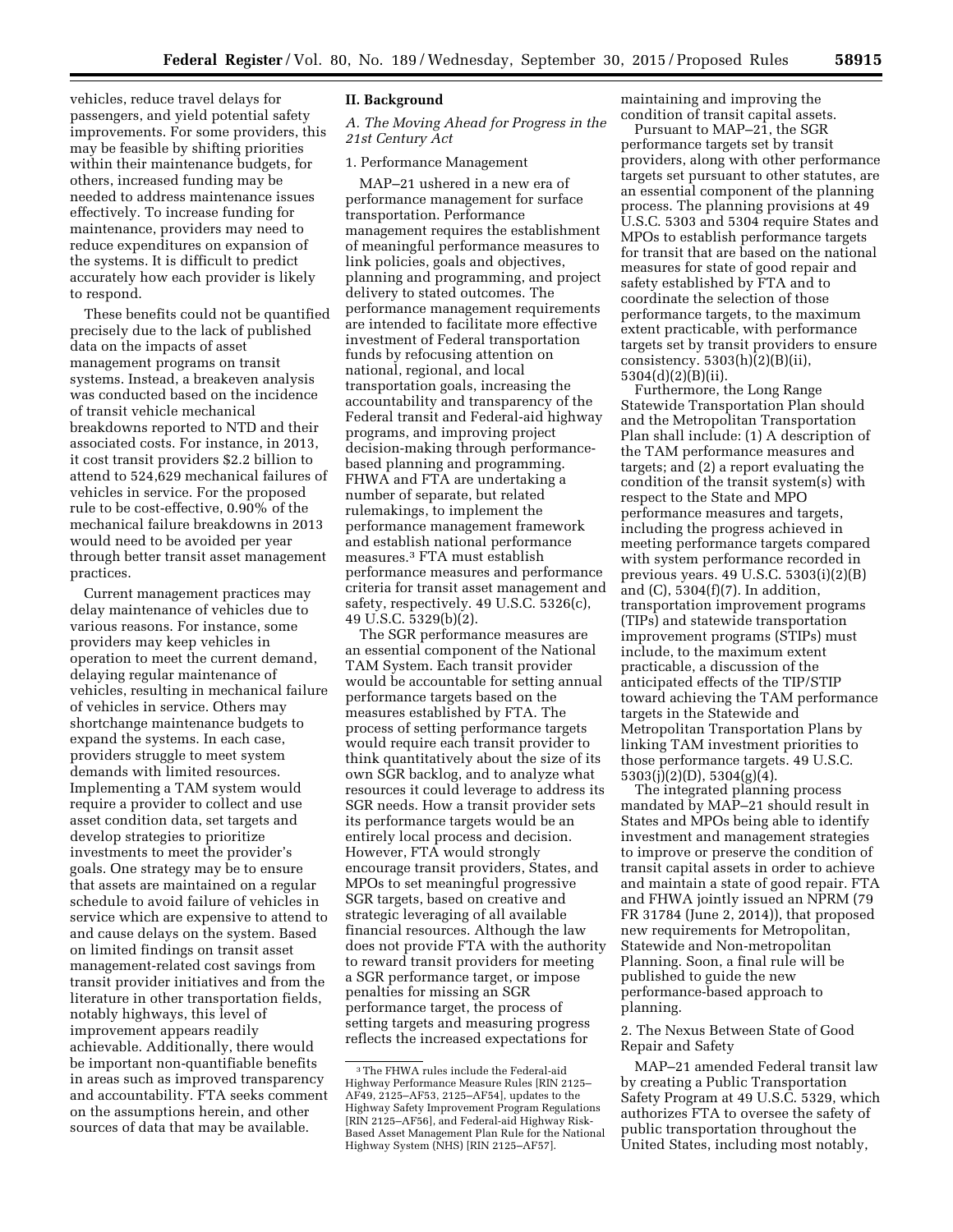fixed-guideway modes: Heavy rail, light rail, buses, bus rapid transit, ferries, and streetcars. As a part of safety program, FTA will create and implement a National Public Transportation Safety Plan which would include the definition state of good repair. 49 U.S.C. 5329(b)(2)(B). In addition, operators of public transportation systems that receive FTA funds would be required to establish a comprehensive public transportation agency safety plan which would include SGR performance targets. 49 U.S.C.  $5329(d)(1)(E)$ .

FTA has adopted the principles and methods of Safety Management Systems (SMS) to guide its development and implementation of the Public Transportation Safety Program. SMS is a formal, top-down, organization-wide data-driven approach to managing safety risk and assuring the effectiveness of safety risk mitigations. SMS includes policies, procedures, and practices for the management of safety risk. SMS encourages communication and collaboration between management and labor to control risk better, detect and correct safety problems earlier, share and analyze safety data more effectively, and measure safety performance more clearly. A fundamental aspect of transit asset management is the monitoring of asset condition as an indicator of system performance. The data derived from condition assessments would inform a transit provider's practice of SMS, to the extent that an asset's condition impacted the safety performance of a public transportation system.

A key challenge in connecting transit asset management to safety planning is that even when assets are not in a state of good repair, they can be operated safely, and, likewise, assets in a state of good repair can be operated unsafely. That is not to say that achieving a state of good repair is sufficient for safe transit operations, nor to say that safety is the only reason for implementing TAM plans. The proposed transit asset management and safety requirements are intended to support a transit provider in attaining a comprehensive understanding of the impact that the condition its capital assets may have on the safety of its public transportation system. As a result, a transit provider would rely on a combination of risk assessments and performance-based data to make informed decisions about how to mitigate safety risks related to asset condition and how to prioritize capital investment decisions.

Under the SMS approach, an identified accountable executive at each transit provider would be responsible both for the safety of the public transportation system and for ensuring

that the necessary resources are available to carry out the TAM plan and the public transportation agency safety plan. An accountable executive would be responsible for making decisions regarding the allocation of resources to address asset condition and improve the state of good repair based on the data derived from the transit provider's transit asset management and SMS practices.4 These decisions would be reflected in the investment prioritization within the transit provider's TAM plan.

# 3. Grants for State of Good Repair and Transit Asset Management

Of the many changes to FTA's capital programs under MAP–21, two of the most important are the repeal of the formula Fixed-guideway Modernization (FGM) Program and the creation of the SGR Formula Program at 49 U.S.C. 5337.5 The goal of the statutory change is to move ''all systems towards a state of good repair and enabl[e] systems to maintain a state of good repair.'' H.R. Rep. No. 112–557 at 604 (2012) (Conf. Rep.). In one respect, the new SGR Formula Program is the successor to the FGM Program in that it will support many of the same types of projects that were funded under the old FGM Program. However, in MAP–21, Congress raised its expectations of both FTA and the transit industry—the formula capital funds for repair and replacement of assets must now be directed at the \$85.9 billion backlog in substandard asset condition identified in the biannual USDOT Conditions and Performance report. Once FTA issues a final TAM rule, projects eligible for funding under the SGR Formula Program must be identified within the investment prioritization of a transit provider's TAM plan.6

Readers should be aware that, in addition to the SGR formula funds, funds from other FTA grant programs may be used to cover costs related to TAM plans. In general, the software costs for an asset inventory system, for estimating capital investment needs over time, or for a decision support tool for investment prioritization are eligible capital costs. Similarly, costs related to assembling and maintaining an asset inventory, or related to condition

inspections, are generally eligible preventive maintenance costs that can be funded by capital assistance. Finally, costs related to creating a TAM plan itself are an eligible expense under the section 5307 Urbanized Area Formula Program and the section 5311 Rural Area Formula Program.

# *B. Development of FTA's Approach to Transit Asset Management*

Prior to MAP–21, FTA began researching transit asset management and developing TAM policies and best practices for the transit industry. Specifically, FTA sponsored several SGR roundtables, conducted an online dialogue, and issued a Transit Asset Management Guide. Both the SGR Roundtables and the Online Dialogue made clear to FTA that many transit providers have been applying asset management practices to their organizations in some form for years. However, many of the existing practices lacked a strategic approach to decisionmaking and investment prioritization. Each of the aforementioned efforts contributed to the development of the proposed rule.

#### SGR Roundtables

FTA held four SGR roundtables from 2008 through 2012 that covered topics related to TAM implementation and challenges. The roundtable participants represented a cross-section of transit providers and State DOTs from across the nation of varying sizes, modes, and asset management maturity. The second roundtable, held in Chicago, IL in 2010, specifically examined the issue of formulating a standard definition of state of good repair for a federal program. Several of the participants shared their working definitions of state of good repair, and although there was no consensus, most of the transit systems typically defined state of good repair as a condition where ''assets are functioning normally (reliably) and within their useful life.'' In the proposed objective standards for measuring state of good repair, the rule adopts the concepts of ''functioning normally'' and ''within its useful life.''

#### Online Dialogue

FTA hosted an Online Dialogue from Dec. 12, 2012–Jan. 18, 2013 to learn from the transit industry about a number of topics of interest to development of a National TAM System. The dialogue had 739 users who posted 86 ideas for a total of 146 comments. Comments on defining state of good repair supported FTA's proposal in the rule to keep the definition simple, broad, and quantifiable, so that an

<sup>4</sup>For more information on safety management systems (SMS), please visit FTA's Web site at *[http://www.fta.dot.gov/tso](http://www.fta.dot.gov/tso_15176.html)*\_*15176.html.* 

 $^5\rm$  Funding for the SGR Program was authorized in MAP–21 at approximately \$2.1 billion for fiscal years 2012 and 2013.

<sup>6</sup>For more guidance on the SGR Formula Program, please review the program guidance available on FTA's Web site at *[http://](http://www.fta.dot.gov/legislation_law/12349_16262.html) [www.fta.dot.gov/legislation](http://www.fta.dot.gov/legislation_law/12349_16262.html)*\_*law/12349*\_*16262.html.*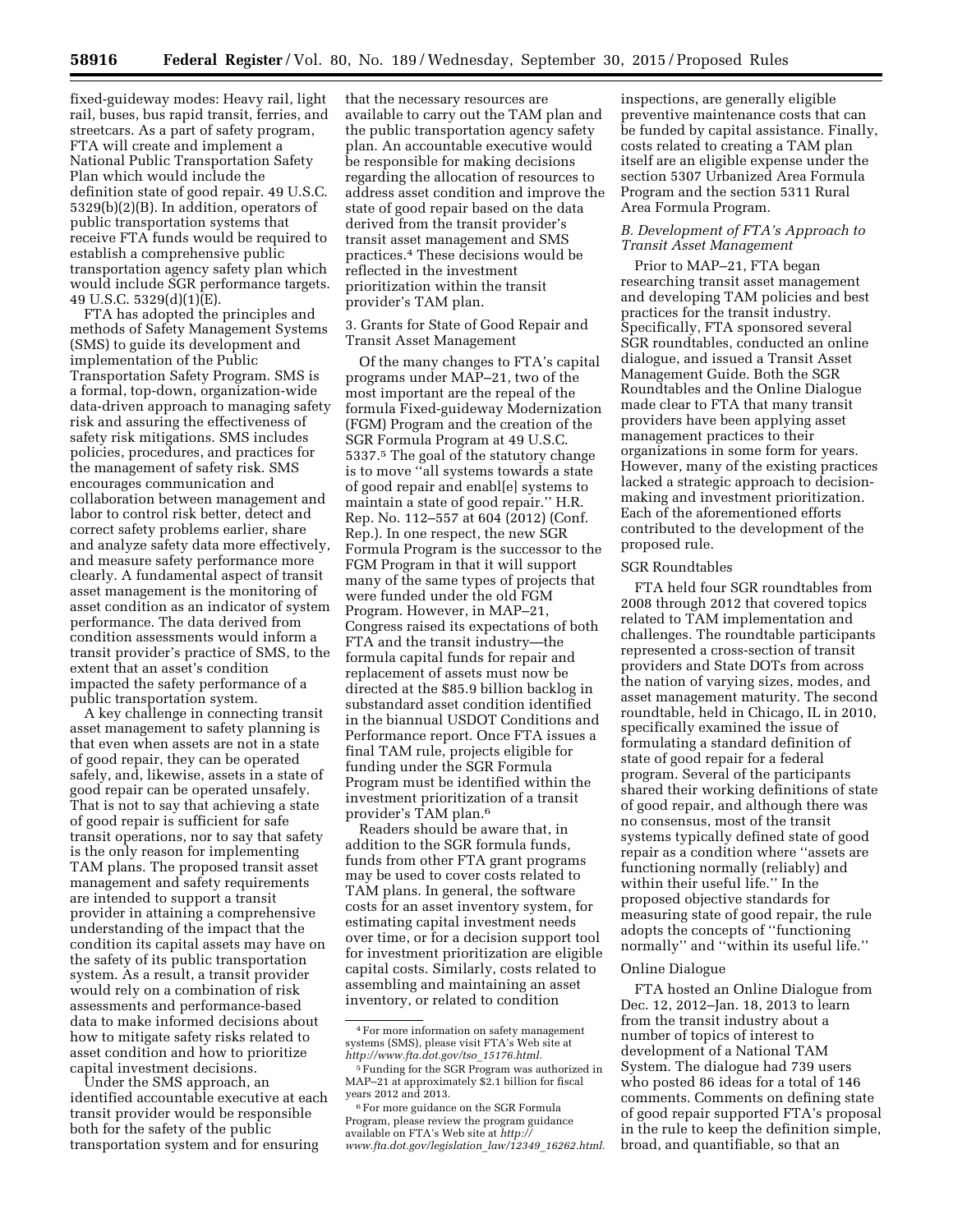individual transit providers could assess the state of good repair of its own assets. Section III of this notice, Advance Notice of Proposed Rulemaking and Response to Relevant Comments, discusses the rationale behind FTA's proposed definition of state of good repair.

# Transit Asset Management Guide

The 2012 TAM Guide, is FTA's primary guidance on transit asset management.7 It combines previous research, case studies, lessons learned from other FTA SGR initiatives, the existing state of the practice in asset management from other fields, and the international asset management standard efforts by the International Standards Organization (ISO). A key concept of the TAM Guide is that TAM plans explicitly identify goals or policies that can be adopted throughout a transit provider's orgnaization. This concept is supported by other research. For example, FHWA's 1999 Asset Management Primer suggests that asset management be recognized as an organization decision-making and policy tool, and not merely a maintenance tool, and organizations should set clearly defined goals and measures to assess the organization's priorities and investment decisions.

# **III. Advance Notice of Proposed Rulemaking and Responses to Relevant Comments**

On October 3, 2013, FTA introduced the transit industry to fundamental changes to the Federal transit program authorized by MAP–21 with a consolidated advance notice of proposed rulemaking (ANPRM). 78 FR 61251 (Oct. 3, 2013). FTA issued a consolidated ANPRM to provide the public with a better understating of FTA's proposed approach to implementing the requirements for transit asset management and safety. Throughout the ANPRM, FTA expressed its intention to adopt a comprehensive approach to transit asset management and safety that would be scalable and flexible enough for different types of transit modes and operating environments. In addition, the ANPRM highlighted the inherent linkages between asset condition and safety performance through the discussion of FTA's proposal to adopt SMS as the foundation for the development, implementation, oversight and enforcement of the new Public Transportation Safety Program.

The ANPRM posed 123 questions. FTA received and analyzed comments on the ANPRM from 167 responders. The universe of responders was comprised of 15% individuals, 46% transit providers (43% urban and 3% rural), 17% State DOTs, 7% MPOs, and 15% industry organizations. This section summarizes the comments related to transit asset management. FTA took these comments into consideration when developing the proposed rule. Below, the ANPRM comments and responses are subdivided by subject and corresponding question numbers.

- A. The Nexus Amongst Transit Asset Management, State of Good Repair and Safety (8–10, 88)
- B. Transit Asset Management Overview and Considerations for Small Operators (56–62)
- C. Defining State of Good Repair (63–66, 68– 71, 73, 74)
- D. Transit Asset Management Plans (75–81, 83–90)
- E. State of Good Repair Performance Measures and Targets (63, 67, 72, 91–98)
- F. Technical Assistance and Tools (82, 99– 106)
- G. Certification of Transit Asset Management Plans (107–111, 113–115)
- H. Coordination with Metropolitan, Statewide and Non-Statewide Planning Requirements (116–121)
- I. Estimating Costs and Benefits (122–123)

*A. The Nexus Amongst Transit Asset Management, State of Good Repair, and Safety (Questions 8–10, 88)* 

Section II of the ANPRM discussed FTA's understanding of the relationship between transit asset management, state of good repair, and safety. Several questions requested public comment on FTA's proposed approach to implementing this relationship. These questions related to the integration of the definition of ''state of good repair'' and SGR performance measures into the new National Public Transportation Safety Plan and the requirements for public transportation agency safety plans. Additionally, FTA inquired whether safety SGR performance targets required for transit agency safety plans should be the same as SGR performance targets identified by transit providers under the National TAM System.

*Comments:* A number of commenters acknowledged the complexity of linking an asset's condition and state of good repair to safety. Commenters specifically suggested that safety should not be part of the TAM plan for smaller providers or, alternatively, FTA should develop a simplified template for smaller providers to use for developing their TAM plans. Some commenters suggested that links between transit safety and a transit system's TAM plan should exist only where the health and

safety of employees and/or the riding public is in imminent danger. Commenters also suggested that safety should not be linked to TAM requirements for bus systems and that FTA could assist with providing tool kits and other resources to assist bus operators.

Some commenters suggested that FTA should not require safety to be incorporated into the investment prioritizations required in the TAM plan, other than to indicate that safety considerations are explicitly required as a part of the decision-making process. Other commenters indicated that the TAM plan should identify which assets are critical to safety. Commenters noted that safety risk should be a heavy portion of a weighted score used to prioritize projects. Several commenters recommended that the level of detail in TAM plans need only be sufficient enough to identify and prioritize major capital reinvestment needs and focus on asset groups versus individual assets. Other commenters noted that FTA should only require a TAM plan to include a discussion of how the recipient incorporates safety into its condition assessment and investment prioritization.

Several commenters believed that although safety is linked to state of good repair, prioritization of funds is a local decision. They suggested that FTA provide best practices or guidance on the subject, instead of rules. Other commenters recommended that FTA not prescribe a specific approach for integrating these principles because each transit provider will integrate safety objectives and SGR targets into their investment and operational decisions.

Commenters also noted that such integration occurs during the STIP development process. Some commenters noted that FTA should build upon the existing NTD Safety Event Reporting data collection effort and leverage historical data collection to identify safety trends, rather than establishing a new data collection and reporting system. Other commenters suggested that FTA allow the industry discretion and time to develop best practices on how to prioritize SGR investments to support safety.

Some commenters suggested that FTA not include inactive assets when computing a transit provider's SGR needs. Other commenters suggested that the SGR program not be used to punish or reward agencies via funding decisions. Commenters stated that concentrating resources on underperforming properties could have the unintended impact of financially

<sup>7</sup>The TAM Guide is available on FTA's Web site at *[www.fta.dot.gov/documents/FTA](http://www.fta.dot.gov/documents/FTA_Asset_Management_Guide_-_FINAL.pdf)*\_*Asset*\_ *[Management](http://www.fta.dot.gov/documents/FTA_Asset_Management_Guide_-_FINAL.pdf)*\_*Guide*\_*-*\_*FINAL.pdf.*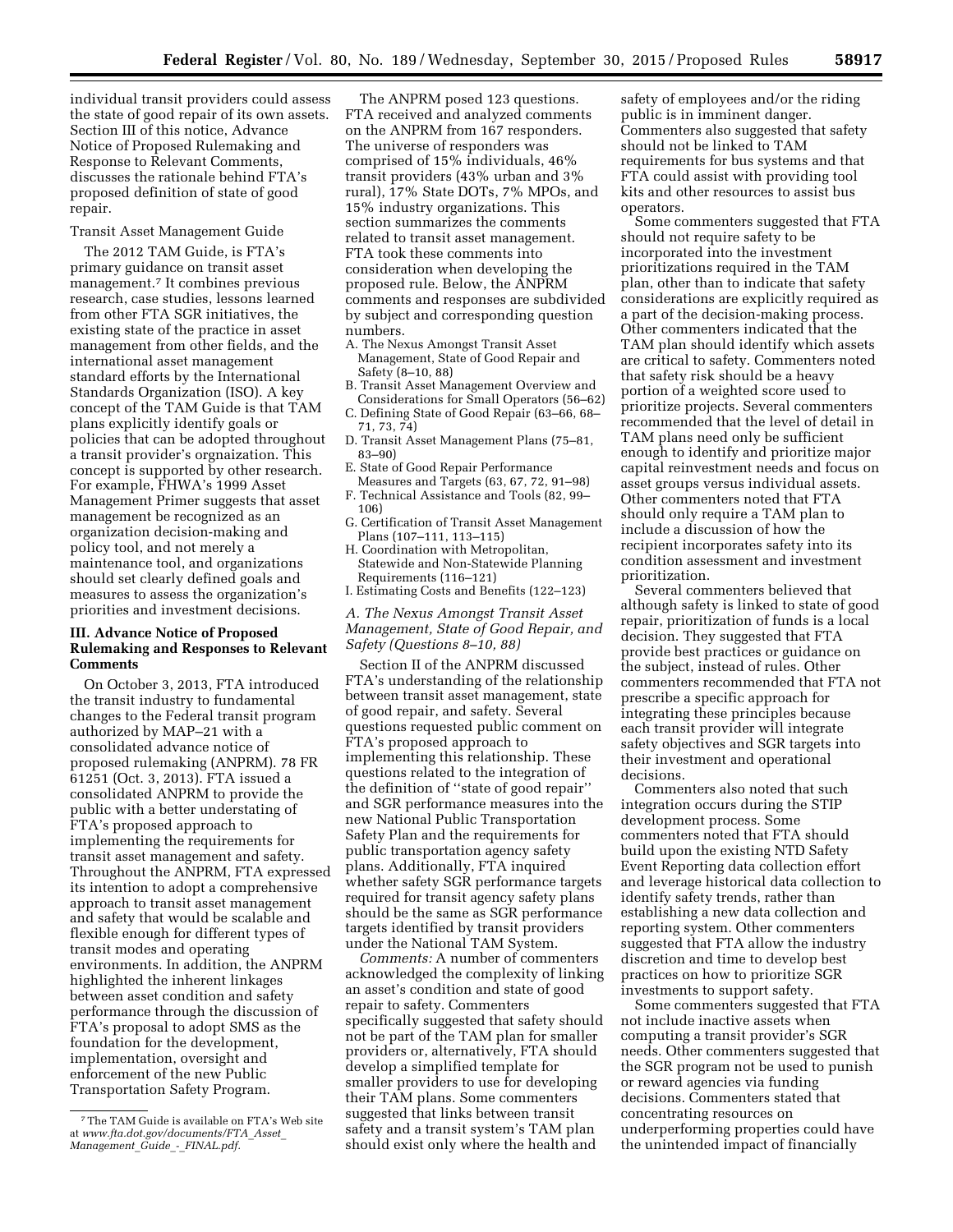penalizing better performing agencies. Some commenters suggested that SGR funding should not be limited to repairing or replacing failed equipment or facilities.

Several commenters suggested that ''state of good repair'' be defined simply as, ''an asset fit for its intended purpose.'' Commenters recommended that FTA not attempt to establish a nexus between safety, state of good repair, and transit asset management. Commenters recommended also that FTA differentiate between safety and state of good repair. Several commenters disagreed with FTA's proposal that state of good repair and safety were linked. Some commenters indicated that before FTA issues any new safety regulations, consideration should be given to those States that have already codified meaningful safety laws and regulations.

*Response:* Although FTA agrees that a transit asset in a state of good repair may be operated unsafely, and, conversely, that a transit asset not in a state of good repair may be operated safely through appropriate safety risk mitigation strategies, FTA notes that Congress recognizes a link between safety and state of good repair. Pursuant to 49 U.S.C. 5329(b)(2)(B), FTA must develop and implement a new National Public Transportation Safety Plan that includes the definition of state of good repair developed under this rulemaking. In addition, pursuant to 49 U.S.C. 5329(d)(1)(E), a transit agency safety plan must include performance measures based on the SGR standards developed under this rulemaking. Moreover, the legislative history of MAP–21 reinforces Congress' belief that transit asset management and safety are linked. Congress intended for FTA to establish a National TAM System that not only increases the performance and reliability of capital assets, but also ''improve[s] safety.'' 8

Accordingly, this proposed rule reflects FTA's recognition of the nexus between transit asset management and safety. While asset condition may not always be a contributing factor in safety events, FTA believes that there is a relationship between condition

assessments and the identification of safety risks and hazards. As a result, FTA does not believe that it should define a ''safety critical asset.'' Each transit provider is in the best position to determine which assets may be critical to the safe operations of its transit system. Moreover, this determination is likely to change depending on the circumstances.

The proposed rule would make the consideration of asset condition, as it relates to safety, a standard for assessing state of good repair. The rule would also require that due consideration is given to identified safety risks when setting investment priorities under a TAM plan. FTA will issue additional rules to implement the requirements of the National Public Transportation Safety Program.

# *B. Transit Asset Management Overview and Considerations for Small Operators (Questions 56–62)*

Section VII.A of the ANPRM posed questions on issues related to the scope and applicability of the TAM plan requirements for small operators, subrecipients, and Native American tribes.

*Comments:* Many of the commenters suggested that instead of creating separate requirements for small operators, FTA should establish a single set of high-level requirements that would be inherently scalable. Several commenters suggested that the burden on small operators could be lessened by using existing structures for reporting, such as using FTA's NTD, and by letting recipients handle reporting requirements on behalf of subrecipients. One commenter suggested that a third tier of requirements should be established for medium-sized operators. FTA did not receive any comments from American Indian tribes, although several commenters argued that small transit systems operated by American Indian tribes should be subject to the same requirements as other small systems.

In terms of how to define the size of a small operator, many commenters suggested that the definition should be the same for both the asset management and safety rules, and should be the same as those used for some of FTA's other programs. For example, many commenters pointed out that FTA's Urbanized Area Formula Program already applies different rules and formula allocations to those recipients who operate in areas of more than 200,000 in population, as opposed to those who operate in areas of less than 200,000 in population. Some commenters pointed out that the NTD

provides reduced reporting requirements for those systems operating 30 or fewer vehicles and without fixed-guideway service, while others pointed out that the section 5307 Urbanized Area Formula Program provides operating-assistance eligibility to those systems operating bus service with fewer than 100 vehicles. Other commenters suggested a threshold of 200 vehicles.

Some commenters asked FTA to clarify whether the asset management requirements would apply to recipients that do not build, manage, or operate transit assets. Several commenters suggested that assets owned by a third party (such as a contractor) should not be included in a TAM plan. Other commenters suggested that each transit provider should be allowed to determine which assets to include in its TAM plan. Most commenters, however, said that any asset used in the provision of transit service should be included in a TAM plan.

Some commenters disagreed with the idea of allowing statewide TAM plans, stating that a successful TAM plan must be inherently unique to the individual transit provider. Other commenters generally agreed that States should be given the option of preparing a statewide TAM plan, at least for their smaller subrecipients.

*Response:* Pursuant to 49 U.S.C. 5326(b)(2), all recipients and subrecipients of chapter 53 funds must develop a TAM plan. FTA does not believe that the TAM plan requirements should apply to entities that receive funding only for planning, or do not otherwise own, operate or manage public transportation assets. FTA agrees, and has proposed in the rule, that the asset inventory should include all assets used in the provision of public transportation service by the transit provider. Accordingly, the proposed rule would apply to recipients and subrecipients who actually own, operate, or manage capital assets used in the provision of public transportation service.

To reduce the burden on small operators, the proposed rule offers a two-tiered approach for the TAM plan requirement. Small transit providers operating 100 or fewer vehicles in revenue service and no rail fixedguideway service and all subrecipients under the Rural Area Formula Program would be allowed to participate in a group TAM plan that would be developed by a State or other direct recipient. The 100-vehicle threshold is similar to the operating assistance threshold in the Urbanized Area Formula Program. Larger transit

<sup>8</sup>H.R. Rep. No. 112–557 at 603 (2012) (Conf. Rep.). In addition, the text of the Public Transportation Safety Act of 2010 was incorporated into both the transit asset management and safety provisions of MAP–21. *See* S. 3638, 111th Cong. (2010). In the report accompanying the 2010 Act, Congress stated that ''state of good repair directly relates to the safety of a public transportation system, as the likelihood of accidents increases as the condition of equipment and infrastructure worsens.'' S. Rept. 112–232 at 10 (2010). The requirements proposed under the Act were intended to establish a ''monitoring system for the safety and condition of the nation's public transportation assets.'' *Id.* at 1.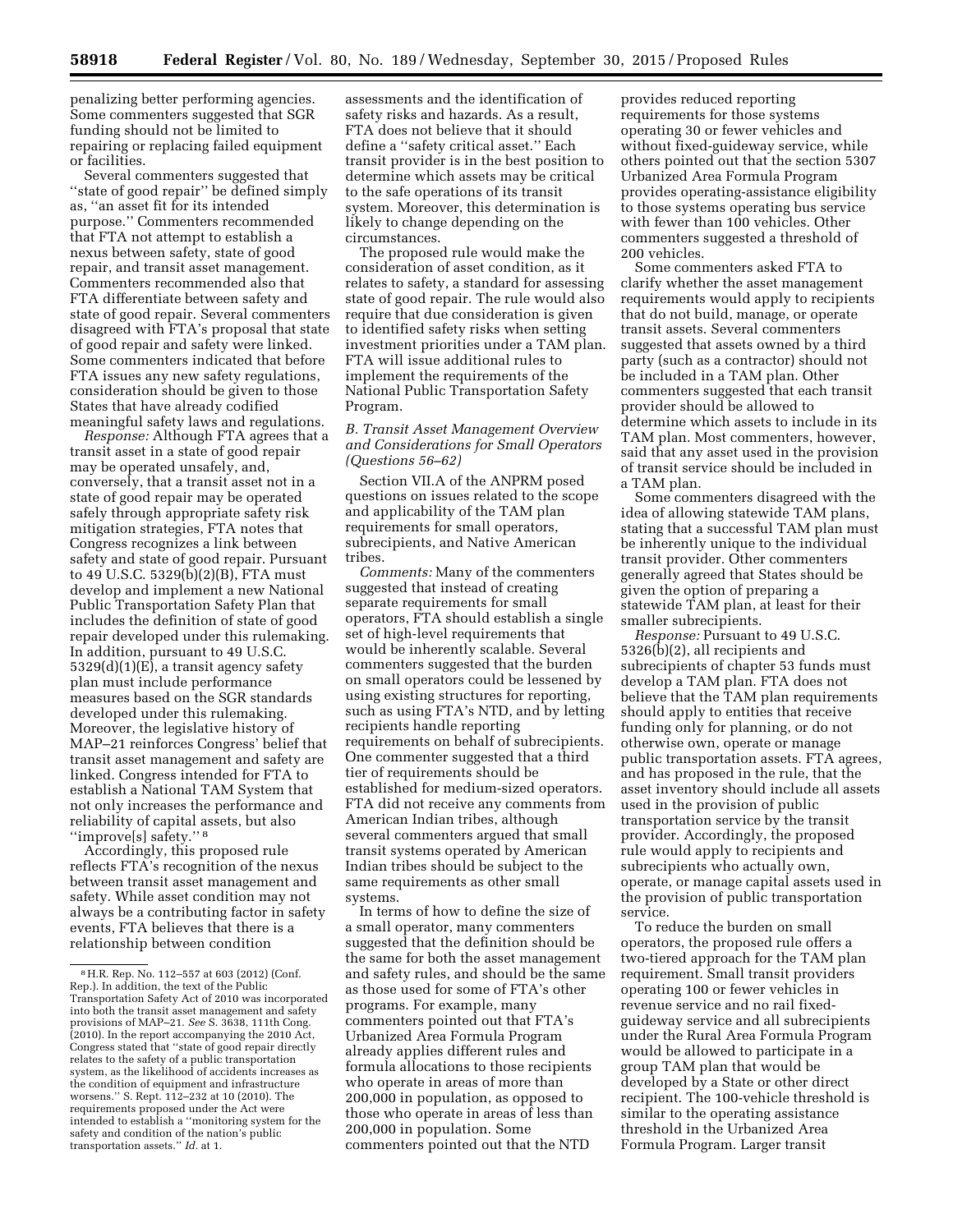providers operating over 101 vehicles in revenue service or any size operator with rail fixed-guideway service would be required to develop their own individual TAM plan.

# *C. Defining State of Good Repair (Questions 63–66, 68–71, 73, 74)*

Section VII.B of the ANPRM posed questions related to the definition of ''state of good repair.'' These questions sought comment on the impact of defining state of good repair using the following four approaches: (1) Age, (2) condition, (3) performance, or (4) a comprehensive approach based on age, condition, and performance. This section also asked a question about other proposed approaches to defining and measuring state of good repair and how the transit industry currently defines and measures state of good repair.

*Comments:* Many commenters suggested that FTA use a simple definition for state of good repair. For example, some commenters suggested that state of good repair be defined as an asset ''fit for its intended purpose.'' Other commenters suggested using a simple definition based on the age or mileage of the asset.

*Response:* The law requires that the definition of state of good repair include ''objective standards for measuring the condition of capital assets of recipients, including equipment, rolling stock, infrastructure and facilities.'' 49 U.S.C. 5326(b)(1). While FTA agrees that a simple definition of state of good repair is important, it may not meet the minimum requirements of the law for ''objective standards.'' FTA believes the suggested definition, ''fit for its intended purpose,'' is too subjective to meet the statutory requirement for "objective standards," as both "fit" and ''intended purpose'' are highly subjective terms. Moreover, FTA believes that such a definition would not support the statutory requirement to develop performance measures based upon the objective standards in the definition.

FTA is proposing to define state of good repair as ''the condition in which an asset is able to operate at a full level of performance.'' ''Full level of performance'' is an aspirational condition state that would be measured by the objective standards in the proposed rule in section 625.41. FTA chose to incorporate performance into the proposed definition because it is the ultimate indicator of the impact of transit asset management and improvements in state of good repair on many aspects of a transit provider's operations, including safety, reliability,

efficiency, and quality of service. FTA believes that this proposed definition and the proposed objective performance standards would satisfy both the minimum statutory requirements and could be easily applied in any operational environment.

FTA also chose the aspirational approach of ''full level of performance'' based on findings from the TCRP Research Report 157, which suggested a straight forward approach to defining state of good repair as ''the point at which all of a transit agency's assets are in a good condition.'' This is an ideal condition, which can be measured by objective standards. The transit industry has been able to deliver more than 10 billion annual trips despite the SGR backlog. Therefore, the definition of state of good repair should reflect an aspirational condition beyond the current status quo.

The objective standards used to determine state of good repair ask whether (1) an asset is able to perform its manufactured design function; (2) whether the asset is able to operate without posing a known unacceptable safety risk; and (3) whether the asset's life-cycle maintenance needs have been met or recovered. These high-level standards are broad enough to be applied to existing transit asset management practices at transit providers of varying sizes, modes, and operating environments.

# *D. Transit Asset Management Plans (Questions 75–81,83–90)*

Section VII.C of the ANPRM posed questions related to TAM plans, including: (1) The applicability of the requirement to develop a TAM plan; (2) specific requirements for asset inventories, condition assessments, investment prioritization, and technical assistance from FTA; and (3) the extent to which safety and other risk-based processes should be incorporated into or reflected in a TAM plan. Section VIII of the ANPRM related to certification of TAM plans. Related to the questions under section VII.C, question 113 sought comment on how often TAM plans should be updated. Question 82, related to technical assistance, is addressed below in section E.

# Applicability

*Comments:* Some commenters suggested that FTA should not require TAM plans for transit providers that own capital assets which have only a ''residual'' Federal interest. Similarly, other commenters suggested that TAM plans should be required for all capital assets, including those with a residual Federal interest, but only if new FTA

funding is being sought. Conversely, some commenters supported FTA's suggestion that all capital assets be included in a transit provider's TAM plan, and stated that it would be impractical to subdivide a TAM plan based on funding source.

With respect to contractors and other third-party operators of public transportation services, some commenters stated that the TAM plan requirements should not extend to lessees or contractors. Conversely, other commenters suggested that Federallyfunded assets should be included in a TAM plan whether or not they are leased to a third party.

*Response:* One purpose of the transit asset management requirements is to tackle the Nation's growing SGR backlog. FTA agrees that it would be impractical for a transit provider to develop a TAM plan that only included those assets that were originally purchased with Federal funds. Indeed, many of the assets in the SGR backlog are legacy assets that predate the Federal assistance program for transit. Accordingly, the proposed rule would require each recipient or subrecipient of Federal funds that owns, operates, or manages capital assets used in the provision of public transportation to develop and carry out a TAM plan. TAM plans would be required to account for all assets used in the provision of public transportation service for the recipient or subrecipient, regardless of funding source, and whether used by the recipient or subrecipient directly, or leased by a third party.

#### Asset Inventory

*Comments:* Many commenters suggested that the asset inventory incorporate a minimal amount of detail such as the number of assets in the class, the percentage of those assets that are fit for their intended purpose, and a general description of the types of assets in the class. Other commenters suggested that the asset inventory should include inventory of capital assets at their highest level to give transit providers more flexibility. Other commenters suggested that the inventory only need to include detail needed to sufficiently identify capital investment needs. Some commenters suggested that the asset inventory only include vehicles used in revenue service.

*Response:* One of the purposes of the transit asset management requirements is to tackle the Nation's growing SGR backlog. As stated earlier in this notice, the SGR backlog is not solely composed of vehicles in need of repair, but also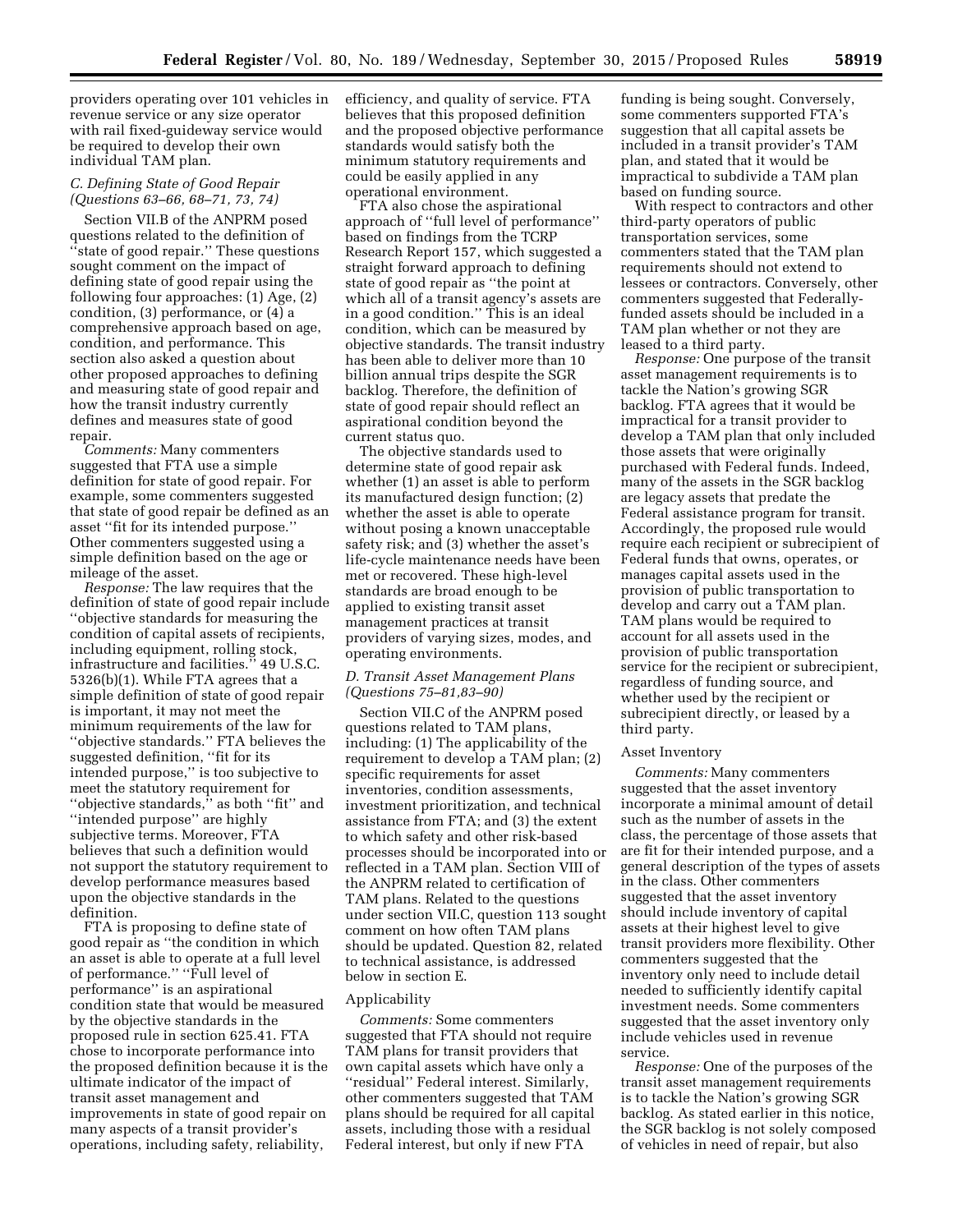includes the Nation's infrastructure, facilities, and systems. In addition, MAP–21 requires FTA to develop objective standards for measuring the condition of equipment, rolling stock, infrastructure and facilities and then develop performance measures based on those standards. Transit providers would be required to set performance targets based on the measures.

The proposed rule would require transit providers to develop asset inventories for each asset class within the equipment, rolling stock, infrastructure, and facilities asset categories. For example, asset classes within the rolling stock asset category include buses, vans, trolleys, and rail cars. FTA believes that this proposed approach accommodates transit providers of all sizes and capabilities, as the fewer assets a provider has, the fewer assets the provider will have to include in the inventory.

# Condition Assessments

*Comments:* For revenue vehicles, many commenters suggested using age and mileage, along with standard replacement and maintenance schedules, as the parameters for assessing condition. Many commenters stated that condition assessment is asset and provider specific and should not be prescribed by regulation. Other commenters suggested that the requirements for condition assessment should be based on a three-point scale and apply at the highest level of asset categorization.

*Response:* FTA agrees that multiple factors will impact how a transit provider will decide to conduct condition assessments. These factors include, but are not limited to, mode, sophistication of operations, and operating environment. FTA recognizes that transit providers may include additional detail in their asset inventories in order to carry out investment prioritization processes and other data manipulation.

FTA believes that the practice of conducting condition assessments will significantly improve the effectiveness of investment decision-making. Accordingly, the proposed rule would only require that a transit provider choose a method for conducting a condition assessment that ''generates information in a level of detail sufficient to monitor and predict the performance of each capital asset identified in the asset inventory.'' See section 625.25(b)(2)of the proposed rule.

# Investment Prioritization

*Comments:* Commenters suggested that investment prioritization occur

either at the individual asset level (*e.g.,*  40-foot bus), asset class level (*e.g.,*  buses), or project level (*e.g.,* replace brakes on ten 40-foot buses). Many commenters stated that the most important aspect of investment prioritization is to demonstrate that funds will be directed towards effective mitigation of safety and financial risks, and service reliability. Many commenters suggested that decisions concerning prioritization of operating, maintenance, expansion, and rehabilitation needs should be left up to the transit provider, while other commenters stated that investments related to safety-related critical assets should be a top priority. Many commenters suggested that investment prioritization be based on a strategic, organization-wide approach. Accordingly, commenters suggested that FTA refrain from prescribing processes or procedures to ensure that investments are prioritized according to an organizational approach. Some commenters suggested that investment prioritization time periods should reflect a provider's short-range capital plans and be closely coordinated with TIP and STIP processes. Some commenters suggested time periods of two years, while others suggested time periods as long as ten years.

*Response:* FTA agrees that investment prioritization should be done at the project level. The law requires that projects eligible to receive funding under the section 5337 SGR Formula Program be identified in a TAM plan. 49 U.S.C. 5337(b)(2). Moreover, FTA funds are awarded through grants for projects. Therefore, a project-based investment prioritization would be consistent with current practice and meet the requirements of the law. Accordingly, the proposed rule would require a TAM plan to include an investment prioritization at the project level.

Investment prioritization is an essential step in instituting TAM principles for transit providers. TAM policies and strategies can assist transit providers in identifying priorities that address their goals or desired outcomes. FTA agrees that balancing needs for operations, maintenance, and expansion projects is a local determination and recognizes that the methodologies and analysis used to make these decisions will vary. However, FTA believes that describing decision criteria for investments and the resultant ranked list of projects are important steps in investment prioritization. This is consistent with the statutory requirement for a TAM plan to include decision support tools.

FTA does believe that sufficient investment must be directed to those projects that pose safety risks. Therefore, although the proposed rule does not prescribe a method for making investment decisions, it would require that due consideration is given to those projects for state of good repair that pose an unacceptable safety risk identified through the transit provider's Safety Management System, or the relevant safety program as it applies to railroad operators that are recipients of FTA formula funds and subject to Federal Railroad Administration (FRA) Jurisdiction.

The proposed rule would require the time period for the investment prioritization be four years, in order to be consistent with existing requirements under the TIP and STIP processes.

# *E. State of Good Repair Performance Measures and Targets (Questions 63, 67, 72, 91–98)*

Section VII.D of the ANPRM and questions 63, 67, and 72 from section VII.B relate to SGR performance measures and targets. These questions sought comment on the four proposed approaches to defining and measuring state of good repair based on the following:  $(1)$  Age;  $(2)$  condition;  $(3)$ performance; and (4) a combination of all three approaches. The questions also sought comment on other approaches to measuring state of good repair and whether different approaches should apply to agencies based on providersize. The questions sought comment also on how SGR performance targets should be set and where they should be reported.

## Performance Measures

*Comments:* Some commenters suggested that FTA limit the number of performance measures and allow providers to use their existing transit asset management programs to develop their own performance measures to address local conditions. Other commenters suggested that all providers should use the same performance measures, with consistent measurement, collection, and application. Some commenters suggested using percentage of useful life and customer satisfaction/ dissatisfaction as performance measures. Some commenters suggested that FTA employ different approaches for setting performance measures based on the type of asset. However, they stated that FTA should also allow more complex asset management practices as determined by the transit provider. Some commenters stated that the time allocated to implementing the national performance measures was too short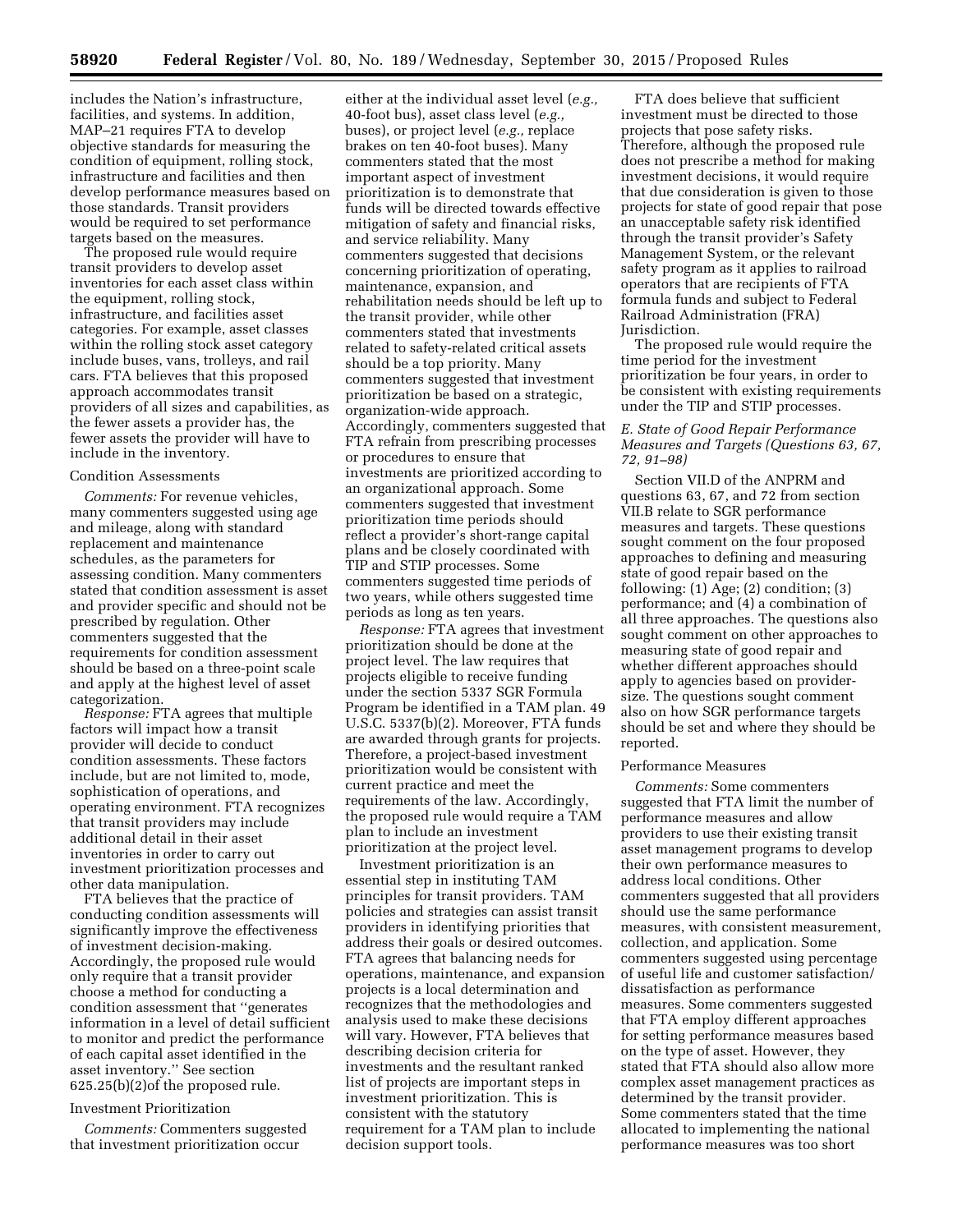and suggested that FTA develop an approach to provide time for implementation.

*Response:* Pursuant to 49 U.S.C. 5326(c)(1), FTA must develop performance measures based on objective SGR standards. Establishing a limited number of assorted performance measures for different asset categories best captures the nature of an asset category and how it impacts an SGR determination. Moreover, FTA recognizes that the transit industry is comprised of thousands of different operators with diverse operating environments and limited resources.

FTA published a State of Good Repair White Paper with the ANPRM which discussed four proposed approaches to measuring state of good repair based on an asset's (1) age, (2) condition, (3) performance, (4) or a comprehensive approach of age, condition and performance.9 None of the approaches represented a perfect means of measuring state of good repair. In particular, the approaches all made various trade-offs between precision and burden. As a result, FTA is proposing a performance measure for each asset category that is the least burdensome measure possible, but operable enough to measure effectively the progress towards reducing the SGR backlog.

• *Rolling Stock and Equipment:* FTA is proposing an age-based approach for measuring the condition of rolling stock and equipment. Most transit providers already measure the condition of these assets based on age. This approach is objective and relatively easy to implement as the age of most assets can be determined from maintenance or procurement records.

• *Facilities:* FTA is proposing a condition-based approach for measuring the condition of facilities. Many larger transit providers already conduct periodic condition assessments of their facilities. FTA believes that this approach is more accurate for measuring the condition of a facility than age-based or performance-based approaches because an age-based approach does not reflect quality or local conditions and the impact they can have on facilities, while a performance-based approach does not provide advance notice of failure because a facility's performance can stay relatively constant as its condition degrades.

• *Infrastructure:* FTA is proposing a performance-based approach for measuring the condition of infrastructure. This approach is the

most complex and relates to the most operationally complex assets. Track and signal condition is critical to the successful and efficient operation of rail fixed-guideway. The performance of infrastructure assets are what determine the operational capacity and service quality, and thus a performance-based measure provides a transit provider with useful information the transit provider can use in balancing its financial resources.

FTA is aware that more advanced performance measures exist, and supports transit providers that elect to use them.10 However, FTA does not believe that the state of the practice supports Federal adoption of more advanced performance measures. Although asset management is not new to many of the larger transit providers, FTA has found a lack of consistency in how each provider implements TAM practices. Therefore, FTA is proposing a mix of performance measure approaches, which are intended to address the various experiences and capabilities of the entire transit industry.

# SGR Performance Targets and Reporting

*Comments:* Some commenters suggested that performance targets be reported to FTA's NTD, while others suggested reporting to an alternative source. Some commenters stated that performance targets need to be developed and maintained locally if they are to have any value to transit providers. Additionally, some commenters believe that transit providers should have discretion in determining how the targets should be set. Commenters also stated that the transit industry should be given more time to set targets. Commenters stated that without sufficient legal protections, data that is collected by FTA could be used against them in court.

Some commenters stated that using FTA's NTD might be cumbersome for small urban and rural operators. Commenters recommended setting targets by operator type and also adopting approaches that effectively reduce the burden on small urban and rural transit operators by setting a long target horizon period. Several commenters recommended setting a target horizon of five or more years, whichever would be consistent with the regional Long (or Short) Range Plan, State Transportation Improvement Program, or equivalent.

*Response:* The rule proposes that a transit provider that develops its own TAM plan would be responsible for reporting its targets and performance results annually to FTA's NTD. If a transit provider participates in a group TAM plan, then the group TAM plan sponsor would be responsible for reporting targets and performance results for the group to the NTD. FTA believes this approach is consistent with the law's requirement that all recipients report targets and performance results annually to FTA. FTA agrees that the NTD is a sufficient source for collecting this data and that using the familiar reporting infrastructure of the NTD will reduce the burden to the entire transit industry.

FTA believes that annual performance targets are an important mechanism to gauge the performance of a TAM system. FTA agrees that setting annual and long-term targets would provide a larger set of indicators to assess improvements in performance. FTA also agrees a shorter target will allow transit providers to correct and address obstacles to achieving SGR goals. The proposed rule would require only that targets be set annually for the following fiscal year.

Pursuant to 49 U.S.C. 5326(c)(2), targets must be set within 3 months after the effective date of a final rule is issued to establish performance measures. FTA believes that three months is sufficient time to complete initial target-setting. Group TAM plan sponsors would be responsible for setting initial and subsequent targets for small and rural operators that are eligible to participate in a group TAM plan.

# *F. Technical Assistance and Tools (Questions 82, 99–106)*

Section VII.E of the ANPRM posed questions related to technical assistance and tools from FTA. This section asked questions about tools used by the transit industry for its transit asset management practices. These questions sought comments also on what tools and resources the transit industry would like from FTA to ease the implementation of the TAM requirements. There were other questions related to gaps in existing technical assistance and tools.

*Comments:* Some commenters suggested that FTA should issue regulations before publishing any guidance. Commenters stated that private industry will likely develop tools to support the TAM regulations and that FTA should set general parameters and not get involved in creating tools and products.

Some commenters suggested that FTA should create flexible and simple TAM

<sup>9</sup>The State of Good Repair White Paper is available on FTA's Web site at *[http://](http://www.fta.dot.gov/13248.html) [www.fta.dot.gov/13248.html.](http://www.fta.dot.gov/13248.html)* 

<sup>10</sup>For more information on additional performance measures, please review the 2012 Asset Management Guide which is available on FTA's Web site at *[www.fta.dot.gov/documents/](http://www.fta.dot.gov/documents/FTA_Asset_Management_Guide_-_FINAL.pdf) FTA*\_*Asset*\_*[Management](http://www.fta.dot.gov/documents/FTA_Asset_Management_Guide_-_FINAL.pdf)*\_*Guide*\_*-*\_*FINAL.pdf.*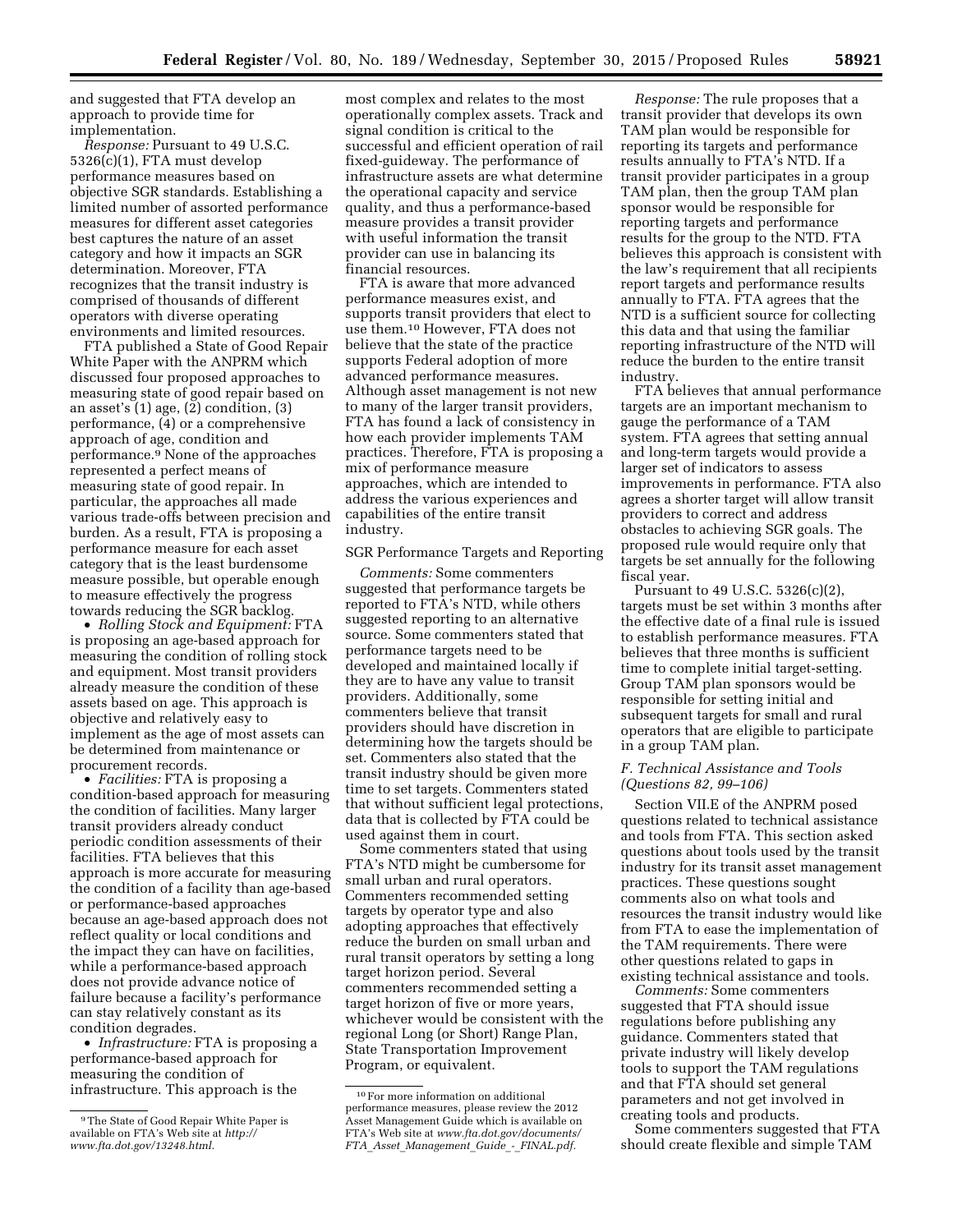plan templates for transit providers. Commenters suggested that FTA establish a self-assessment tool or other tool that transit providers could utilize to assist them in TAM compliance. Commenters also suggested that FTA develop scalable training courses with no certification requirement.

*Response:* Pursuant to 49 U.S.C. 5326(b)(5), FTA must provide technical assistance to the transit industry on transit asset management and has already provided guidebooks and related information to help transit providers. While the final rule is likely to prompt private industry development of tools and products, FTA believes that technical assistance is important for effective implementation of the National TAM System. After issuing a final rule, FTA will continue to develop technical assistance to support the transit industry's practice of transit asset management.

# *G. Certification of Transit Asset Management Plans (Questions 107–111, 113–115)*

Section VIII of the ANPRM posed questions related to certification of TAM plans. These questions sought comment on how certification should occur, including certification for subrecipients, and the role of a transit provider's officials in the certification process.

# Certification Process

*Comments:* Some commenters stated that certification of TAM plans should be done through the annual certifications and assurances process. Other commenters stated that certification should not be done through a requirement to receive a grant. Some commenters stated that FTA should review plans prior to grant approval. Other commenters indicated that FTA should review plans as part of the Triennial/State Management Review.

Some commenters indicated that they do not support FTA review of certification of public transportation agency safety plans and TAM plans on the basis of a weighted random sample. Many commenters expressed concern that random sampling in addition to triennial and State management review is redundant. Other commenters expressed concerns that random sampling would not be suitable for all agencies because of differing populations, geographical locations, and types of service among agencies. Some commenters also indicated that, although a weighted random sample could be appropriate, it is important that the system is not overly burdensome.

Some commenters suggested that FTA establish self-assessment procedures, but only one commenter indicated that FTA should establish procedures for providers to follow before certifying transit agency safety plans TAM plan. Other commenters stated that it would be helpful for FTA to create a checklist or other guidance to facilitate selfassessment procedures. Of these commenters, a few suggested that a selfassessment tool should differentiate between mandatory and voluntary aspects of the tool so that transit agencies with substantial differences could utilize the self-assessment tool flexibly. A few commenters indicated that an FTA self-assessment tool would not be helpful because agencies differ substantially in their plans and practices.

*Response:* FTA agrees that samplebased oversight of TAM plans would be redundant. The proposed rule would focus on oversight of self-certifications of TAM plans through the existing Triennial Review and State Management Review (SMR) processes. FTA, however, reserves the right to conduct additional oversight of TAM plans outside of the standing Triennial Review and SMR processes. FTA will consider developing a self-assessment tool as part of its technical assistance efforts.

# Subrecipient Certification

*Comments:* Some commenters suggested that subrecipients should be allowed to self-certify their TAM plans. Some commenters suggested that FTA establish a requirement that States and urbanized area designated recipients should review the TAM plans of their subrecipients annually as part of the annual certifications and assurances process. Some commenters stated that FTA should not dictate that States or MPOs approve recipient or subrecipient TAM plans or the particular methods for States and other designated recipients to review their subrecipients' TAM plans. These commenters suggested also that FTA incorporate oversight of TAM requirements into the existing FTA triennial review process. Some commenters suggested that FTA should not establish procedures for States and urbanized area designated recipients to review the TAM plans of their subrecipients before certification.

*Response:* The proposed rule would tie the self-certification requirements to the development of the TAM plan itself, which would require some subrecipients to self-certify. Any transit provider, recipient, or subrecipient that develops its own TAM plan would be responsible for certifying that plan. On the other hand, any transit provider that participates in a group TAM plan would have the TAM plan certified by the group TAM plan sponsor. FTA would reserve the right to examine the certification status of recipients and subrecipients as part of the grantapproval process.

# Role of Transit Providers' Officials

*Comments:* A few commenters stated that designating a single individual to certify TAM plans would present difficulties for States and larger agencies. Other commenters suggested that a transit provider's chief executive officer, chief operating officer, and chief financial officer should all be required to sign the certification. One commenter suggested that in addition to using the existing certification process, a letter from the general manager certifying compliance with the System Safety Program Plan should accompany the annual Internal Safety and Security Audit Report submitted to the state safety oversight agency. Some commenters suggested that the signature requirement should match that of the annual grant certification and assurances process, while another commenter suggested that the signature requirement should be a part of the Triennial Review.

Some commenters stated that they did not want the certification of the TAM plan to be signed by the chief executive officer of transit operations and/or the chief executive officer of the legal entity receiving grants from FTA. On the other hand, some commenters stated that they would like the certification of the TAM plan to be signed by the chief executive officer of transit operations and several indicated that the chief executive officer of the legal entity receiving the grant from FTA should sign the certification. Other commenters did not indicate a preference, but responded positively to the idea of the chief executive officer signing the certification of the TAM plan.

Some commenters suggested that approval by a transit provider's board of directors should be optional. Another commenter stated that if the TAM plan is a technical document, then it should be approved by only the chief executive officer, but if it is a high level nontechncial document, then it should be approved by the board of directors.

*Response:* FTA believes that an accountable executive should approve the TAM plan and balance it with its public transportation agency safety plan. An accountable executive may hold various titles at different transit providers but should have the responsibility and authority to approve financial and operational decisions that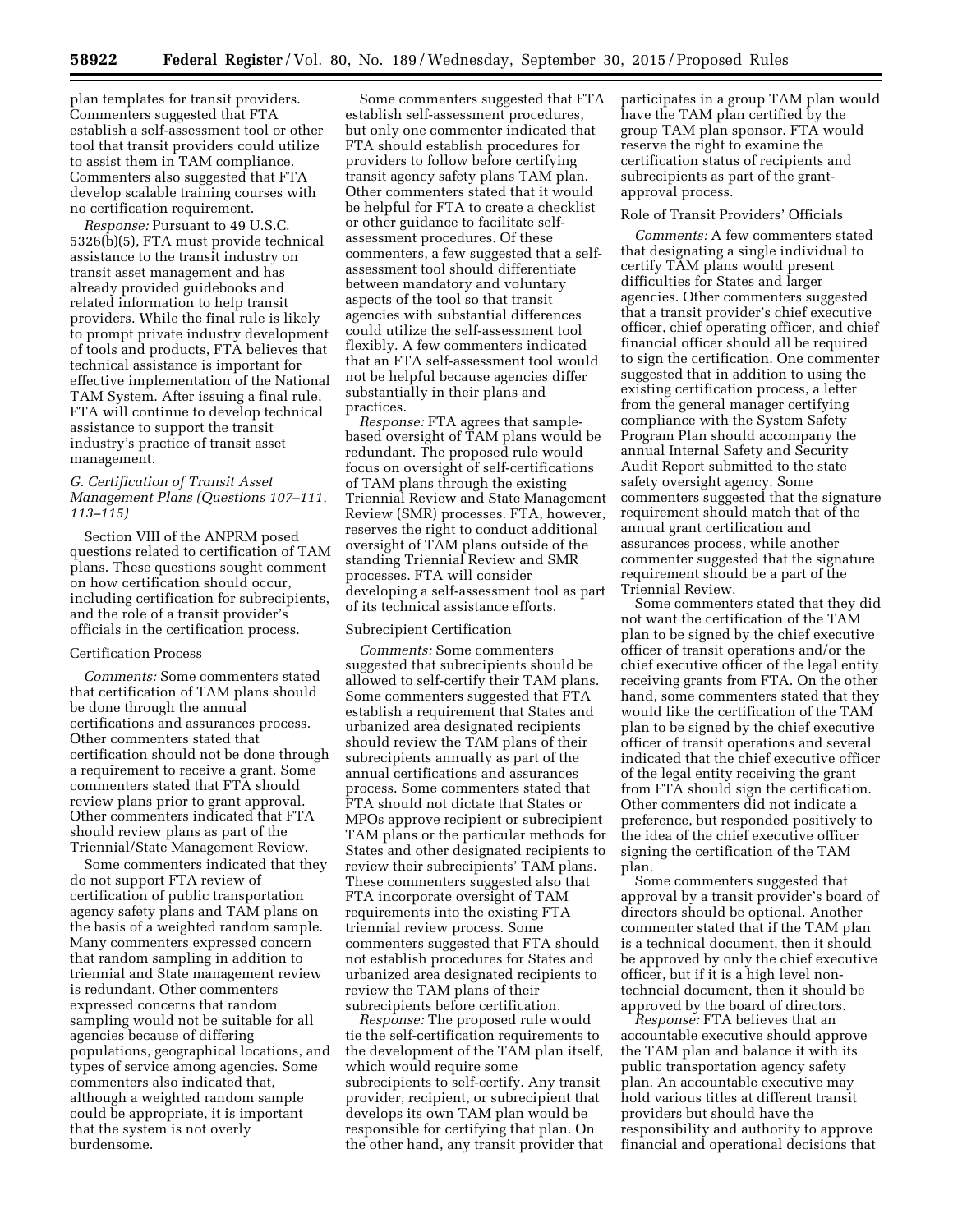arise from TAM and safety analyses. FTA recognizes that some transit providers have a board of directors that approves financial decisions and that the Board may or may not be technically inclined to balance the TAM and safety aspects. In this case, FTA believes the transit provider's accountable executive, as defined in this part and the forthcoming transit agency safety plan regulation, has the responsibility to provide his/her recommendations to the board of directors and account for any discrepancies in the TAM and transit agency safety plans.

# *H. Coordination With Metropolitan, Statewide and Non-Metropolitan Planning Requirements (Questions 116– 121)*

Section IX of the ANPRM posed questions about the coordination and integration of TAM plans and performance targets with the metropolitan, statewide and nonmetropolitan planning requirements.

*Comments:* Some commenters stated that SGR needs should be addressed alongside other investment goals through the performance-based planning approach to the development of long-range transportation plans and TIPs. Commenters stated also that FTA should not or did not need to establish new requirements or procedures for integration with the planning process because the existing process already includes extensive coordination, cooperation, and collaborative opportunities aimed at integration. Additionally, some commenters stated that creating new procedures for TAM may prohibit integration with planning processes.

A few commenters stated that targets must be established at the transit provider level because consolidating targets at the regional/MPO level would create unnecessary limitations to funding allocations and unreliable measurement criteria. Many commenters suggested that MPOs should not be required to set a regionwide target for transit state of good repair and that MPOs should not be required to incorporate both the safety and transit SGR targets from each transit system within their jurisdictions into the performance-based planning process. Conversely, other commenters suggested that MPOs should be required to set a region-wide target for transit state of good repair or that MPOs should be required to incorporate both the safety and transit SGR targets from each transit system within their jurisdictions into the performance-based planning process. Some commenters suggested that MPOs should coordinate with

transit agencies and should incorporate performance measures/targets into existing processes with operators. Other commenters suggested that MPOs and partner transit agencies should have the flexibility to choose an approach that meets their particular needs.

Some commenters suggested that FTA directly monitor and oversee performance factors and planning requirements for direct recipients of FTA funds. Some suggested that MPOs collaborate with States and transit agencies to establish safety plan and TAM performance requirements.

Some commenters stated that the existing framework is sufficient and no additional steps are needed for integration into the planning process. Some commenters suggested that the process should reflect the variety in the structures of the States. Specifically, in some cases, the State would be the incorrect entity to incorporate the safety and TAM plan elements because in a region that includes an MPO, the MPO may serve as the regional transportation planning organization (RTPO).

*Response:* MAP–21 transformed the Federal transit program and Federal-aid highway program by requiring a transition to performance-driven, outcome-based approaches in key areas. With respect to planning, although MAP–21 leaves the basic framework of the planning process largely untouched, the statute introduces critical changes to the planning process itself by requiring States, MPOs, and transit providers to link investment priorities (the transportation improvement program of projects) to achieving performance targets related to performance measures.

Pursuant to the requirements at 49 U.S.C. 5303 and 5304, States and MPOs must coordinate with transit providers to the maximum extent practicable in selecting State and MPO TAM performance targets.11 FTA recognizes that a specific target-setting approach and methodology is a local decision. Transit providers should work with their planning partners to integrate their TAM plans into the statewide and metropolitan transportation planning processes. *See* 49 U.S.C. 5303(h)(2)(D),  $5304(d)(2)(B)(ii)$ . To support this integration, transit providers should share information regarding transit system condition, targets, investment priorities and strategies.

FTA believes that together with the requirements of a final rule to implement 49 U.S.C. 5326, the new performance-based planning framework will ensure that investment decisions

for state of good repair are adequately considered alongside other regional investment needs, such as ''increased consideration of resilience to impacts of climate change and extreme weatherrelated hazards.'' For more information on these planning requirements under the new performance-based approach, please refer to the joint planning NPRM issued by FTA and FHWA. 79 FR 31784 (June 2, 2014).

# *I. Estimating Costs and Benefits (Questions 122 and 123)*

Section X of the ANPRM sought information from the public regarding the costs and benefits related to alternative regulatory approaches for implementing the National TAM System.

*Comments:* Commenters generally indicated that they believe it was difficult or impossible to answer these questions without seeing details regarding the National TAM System that would be included in a Notice of Proposed Rulemaking. One commenter provided specific details regarding the costs of their existing asset management efforts. No commenters provided specific alternative approaches to the proposed rulemaking.

*Response:* FTA considered the costs of the commenter's existing transit asset management activities and researched other relevant information sources in developing the regulatory impact analysis for this proposed rule.

#### **IV. Section-by-Section Analysis**

#### *A. Transit Asset Management*

FTA is proposing to amend chapter 49 of the Code of Federal Regulations by adding a new part 625. The following is a section-by-section analysis of each proposal in this rulemaking:

#### 625.1 Purpose

This section explains that the purpose of these regulations would be to carry out the mandate of 49 U.S.C. 5326 for transit asset management.

#### 625.3 Applicability

This section explains that the regulations would apply to all transit providers that: (1) Are recipients or subrecipients of Federal financial assistance under 49 U.S.C. Chapter 53; and (2) own, operate, or manage transit capital assets. The statute broadly applies to all recipients and subrecipients of FTA financial assistance, including rail fixedguideway operators otherwise regulated

<sup>11</sup>*See* 49 U.S.C. 5303(h)(2)(B)(ii), 49 U.S.C. 5304(d)(2)(B)(ii).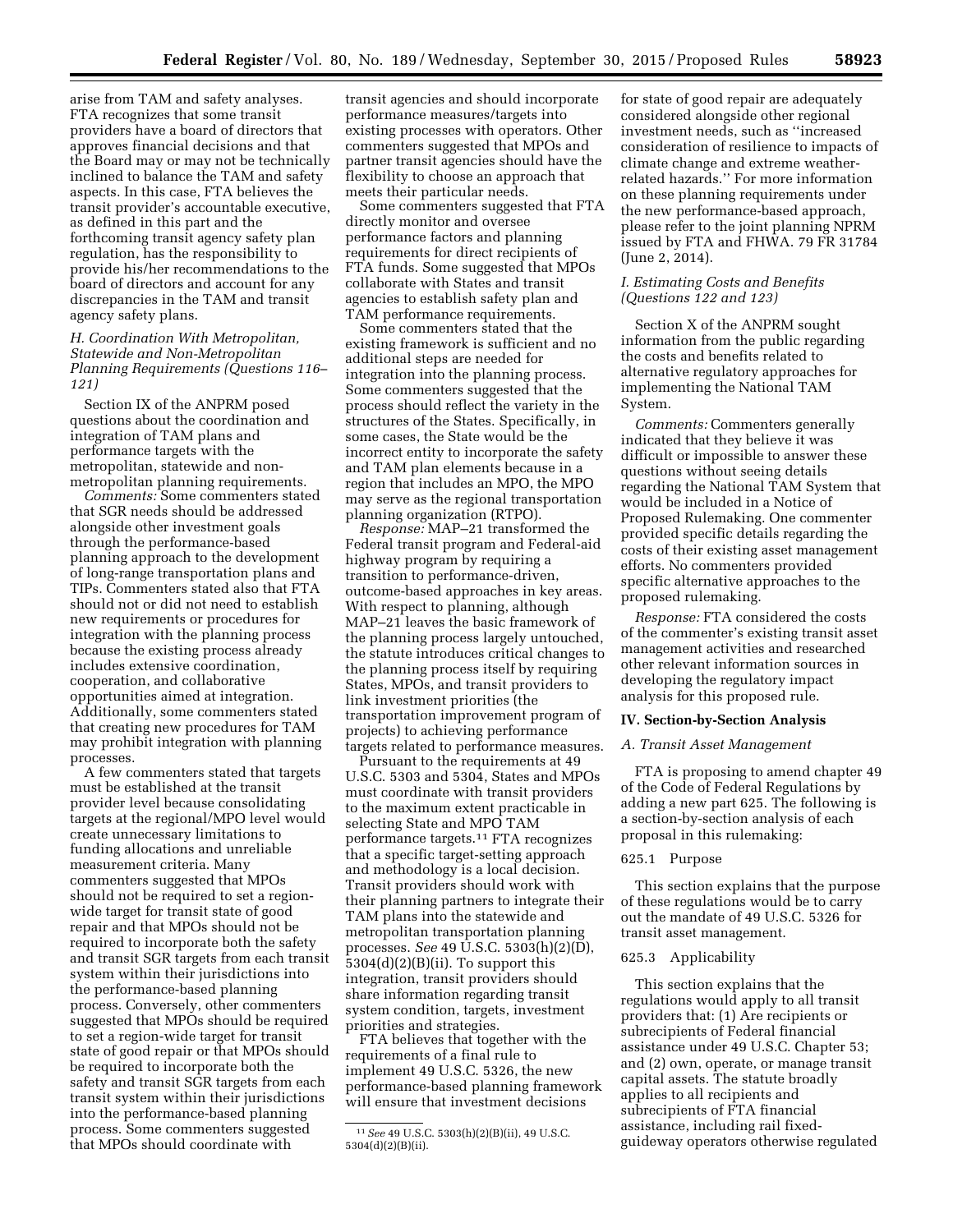by FRA.12 However, FTA proposes that recipients and subrecipients of planning or research grants and cooperative agreements would not be required to develop TAM plans unless they own, operate, or manage transit capital assets.

#### 625.5 Definitions

This section includes proposed definitions for terms that would be applicable to this part. Some of these terms are familiar to the transit industry, but may be defined slightly differently for purposes of this rule. For example, readers should refer to ''capital asset,'' ''direct recipient,'' ''equipment,'' ''facility,'' ''infrastructure,'' ''public transportation system,'' ''recipient,'' ''rolling stock,'' and ''subrecipient.'' The definitions for ''performance measure'' and ''performance target'' are products of the new performance management framework. Other new terms are specific to transit asset management, including ''asset category,'' ''asset class,'' ''asset inventory," "full level of performance," ''group TAM plan participant,'' ''group TAM plan sponsor,'' ''horizon period,'' ''transit asset management,'' and ''transit asset management system.'' The following definitions warrant further explanation or clarification.

FTA proposes to include a definition for *accountable executive* that identifies the person at a transit provider that has the responsibility and authority to approve the TAM plan as well as the transit agency safety plan. The accountable executive's role throughout the proposed rule is primarily focused on carrying out transit asset management practices. However, on an organization-wide level, the accountable executive is responsible for controlling financial risks, safety risks, and risks related to the condition of capital assets. For example, when setting investment priorities, the accountable executive would be responsible for ensuring that sufficient consideration is given to assets whose condition negatively impacts safety. The accountable executive's role will be further defined under the SMS approach and FTA's forthcoming safety rules.

FTA proposes to include a definition for *decision support tool.* A decision support tool is a process or repeatable methodology that assists in organizing data in a way that supports decisionmaking. For example, the FTA Transit Economic Requirements Model for local agencies (referred to as TERM-Lite) uses a transit provider's asset inventory condition data to predict future SGR

needs based on input or default rehabilitation and replacement policies. A decision support tool does not have to be software-based.

FTA proposes to include a definition for *equipment.* The minimum level of granularity required in the asset inventory is the level at which a project would be identified in a transit provider's program of capital projects. For example, if an asset with a useful life of more than one year would appear in the transit provider's program of capital projects when it is due for replacement, then the asset must be included as equipment in the asset inventory.

FTA proposes to include a definition for *group TAM plan.* A group TAM plan is an amalgamation of the TAM plans of individual transit providers. Smaller (tier II) transit providers may not have the resources or expertise to develop a TAM plan. The Group TAM plan provides a less burdensome option for developing a TAM plan by requiring a State or direct recipient to coordinate development of the plan for multiple transit providers. State and other direct recipients are required to sponsor a group TAM plan for their tier II provider subrecipients, but they may also allow other small transit operators to join the group. Larger, tier I transit providers would be required to develop their own individual TAM plan.

FTA proposes to include a definition for *implementation strategy.* An implementation strategy is comprised of the actions that a transit provider decides to take in order to achieve its TAM policy and goals. The implementation strategy can include activities such as defining the implementation schedule, assigning roles and responsibilities to individuals or departments, identifying accountable parties, and delegating tasks to offices or branches of the transit provider.

FTA proposes to include a definition for *investment prioritization.* Investment prioritization is both the analytical process used to prioritize investments and the resulting list of capital projects. Investment prioritization is temporally and fiscally constrained, and should be based on reasonably anticipated funding levels from all revenue sources.

FTA proposes to include a definition for *key asset management activities.* Key asset management activities are the actions that a transit provider determines are necessary for implementing TAM practices within the organization and are critical to achieving the provider's transit asset management goals. These activities are not limited to outputs of transit asset management, but may include activities

that support asset management, such as the purchase of decision-support software or a training program for key personnel.

FTA proposes to include a definition for *safety management system (SMS).*  SMS means the formal, top-down, organization-wide data-driven approach to managing safety risk and assuring the effectiveness of safety risk mitigations. It includes policies, procedures, and practices for the management of safety risk.

FTA proposes a definition of *state of good repair* for public transportation capital assets. State of good repair means ''the condition in which a capital asset is able to operate at a full level of performance.'' This asset-based definition, as opposed to system-based, is consistent with the law which requires FTA to define this term to include objective standards for measuring the condition of capital assets.

FTA proposes to define *tier I and tier II provider* to establish separate requirements for smaller (tier II) and larger (tier I) transit providers. FTA determined that the delineation point of 100 revenue vehicles consistent with a threshold in the FTA Urbanized Area Formula program. Likewise, the exclusion of rail fixed-guideway 13 operation from the tier II category serves as recognition that the tier II providers operate less complex transit system. FTA has found that a majority of the SGR backlog is attributable to transit providers with the characteristics of a tier I provider.

FTA proposes to include a definition for *transit asset management plan,*  consistent with the definition of that term at 49 U.S.C. 5326(a)(2).

FTA proposes to include a definition for *TAM policy.* The TAM policy is the executive-level direction regarding expectations for transit asset management within an organization. For example, a TAM policy may include statement on asset-replacement which articulates a provider's commitment to prolonging the life of an asset or a prioritization criterion that favors maintenance over expansion.

FTA proposes to include a definition for *TAM strategy.* The TAM strategy consists of actions that support the implementation of a TAM policy. An effective strategy would be specific, measurable, attainable, relevant and temporally constrained.

FTA proposes to include a definition for *transit asset management system* 

<sup>12</sup>To the contrary, FTA does not intend to apply its safety rules to recipient rail fixed-guideway operators who are otherwise regulated by FRA.

<sup>&</sup>lt;sup>13</sup> The term "fixed-guideway" is defined at 49 U.S.C. 5302(7) and includes rail transit, passenger ferries, bus rapid transit, and any transit operated on a fixed catenary system.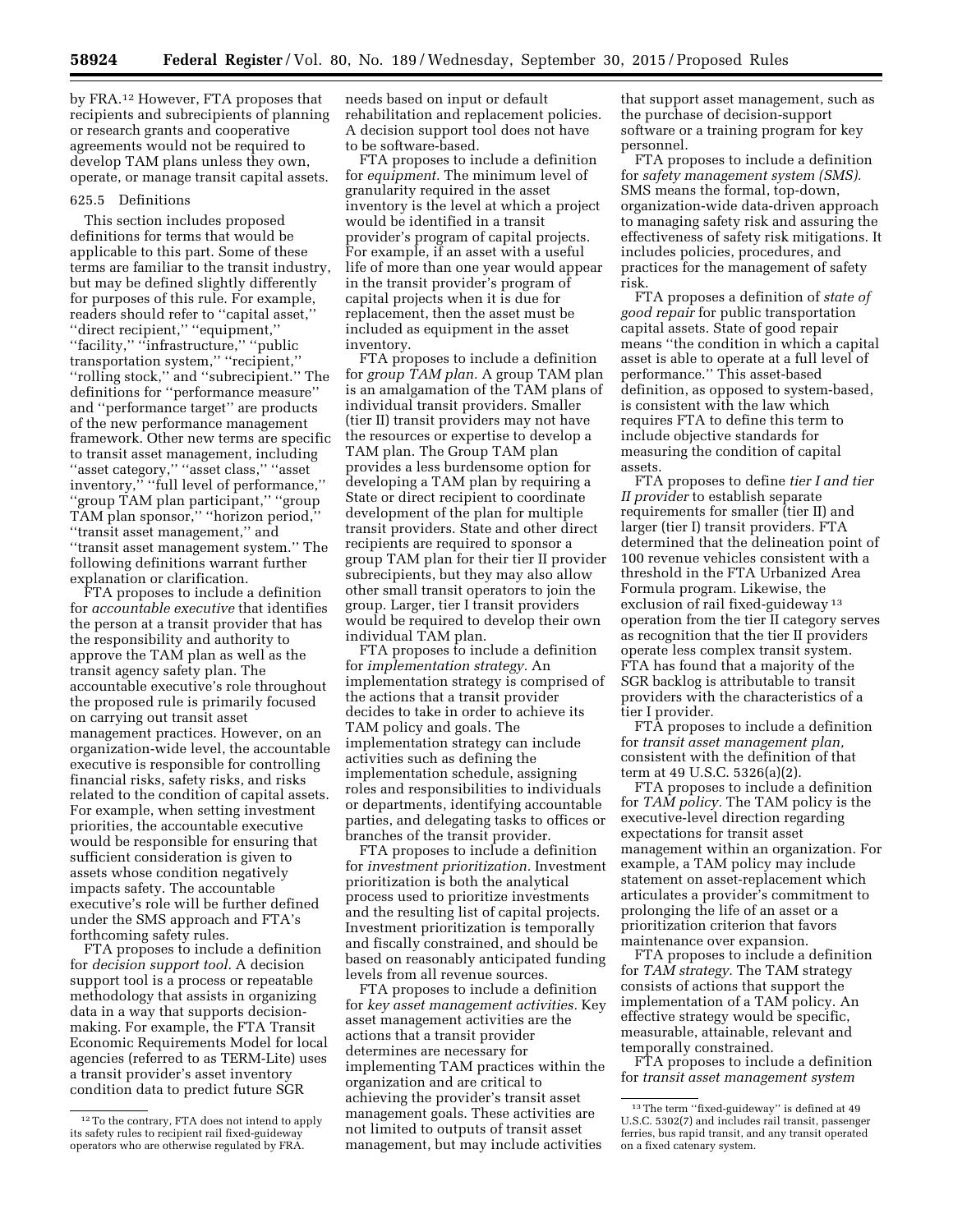consistent with how that term is defined at 49 U.S.C. 5326(b)(2).

FTA proposes to include a definition for *useful life benchmark (ULB).* A ULB takes into consideration both the age of an asset and its operating environment. Consideration of the asset's operating environment allows transit providers to develop performance targets that reflect their specific operating environments. Transit providers operate their assets in diverse environments, where the geography, frequency of service, passenger loads, etc. may vary. Therefore, a general national standard may not adequately address asset condition. For example, a transit provider that operates for only four hours per day would have different vehicle conditions than a transit provider that offers 24-hour service, even if the vehicles for both providers are the same age. As a result, the estimate of a vehicle's useful life may also be different. The ULB framework enables a transit provider to report its performance and set targets for its performance on a scale that is tailored to it.

A transit provider should establish a ULB by taking into consideration the operating environment of its assets, historical evidence, manufacturer guidelines, and any other relevant factors. Transit providers may elect to use the default ULB for assets, which is derived from FTA's TERM.14

A useful life benchmark is distinct from the term ''useful life'' or ''minimum useful life'' that applies to FTA's grant programs. Under FTA's grant programs, ''useful life'' refers to the federal financial interest in a capital asset which is based on the length of time in service or accumulated miles. Generally, assets are not eligible for replacement with FTA funds until they have met or exceeded their minimum useful lives. A ULB, however, takes into consideration operational factors, discussed above, that may impact the condition of a capital asset.

625.15 Elements of the National Transit Asset Management System

This section identifies the elements of the National TAM System as set forth at 49 U.S.C. 5326(b). FTA proposes that the National TAM System include a requirement that FTA establish

performance measures and that transit providers set targets and that transit providers report their targets to FTA's NTD. The performance management and reporting components of the National TAM System are important for assessing both the benefits of transit asset management on a National level and the transit industry's current SGR needs.

# 625.17 State of Good Repair Principles

FTA proposes SGR principles intended both to highlight the relationship of state of good repair to other transit priorities and to guide a transit provider's practice of transit asset management. State of good repair is related to, but not synonymous with, transit asset management. State of good repair is a condition that can be achieved through good transit asset management practices. Transit asset management practices inform the capital investment planning and programming processes by producing data that informs investment prioritization. Transit asset management allows a transit provider to realistically predict the impact of its policies and investment decisions on the condition of its assets throughout an asset's life cycle. Transit asset management enhances a transit provider's ability to maintain a state of good repair and proactively invest in its assets before the asset condition deteriorates to an unacceptable level.

A key connection of state of good repair to transit asset management is performance management. Asset management is a business model that uses the condition of assets to determine the finances needed in order to achieve predetermined outcomes. In the case of transit asset management, and this rulemaking, the goal is to achieve and maintain a state of good repair. A key focus of asset management is cost-risk balancing to achieve performance goals through a transparent, organizationwide process of decision-making.

Transit asset management provides a framework for how to maintain a state of good repair by considering the condition of assets in the transit provider's inventory and the transit provider's local operating environment, along with the policies that a transit provider establishes for prevention, preservation, rehabilitation and replacement. Transit asset management allows a transit provider to realistically predict the impact of their transit asset management and maintenance policies on the condition of their assets and how much it would cost to improve asset condition at various stages of an asset's life cycle, while balancing prioritization of capital, operating and expansion needs.

625.25 Transit Asset Management Plan Requirements

Pursuant to 49 U.S.C. 5326(b)(2), all recipients and subrecipients of Chapter 53 funds must develop a TAM plan. FTA has interpreted this requirement to apply only to those recipients and subrecipients that actually operate public transportation systems and own, operate, or manage capital assets for that system. Therefore, the TAM plan requirements would not apply to an MPO that merely receives funds from FTA and passes the funds along to transit operators. Accordingly, section 625.25(a) would require each transit provider that owns, operates, or manages public transportation capital assets to develop and carry out a TAM plan.

In order to address the SGR backlog in a meaningful way, FTA believes that a recipient or subrecipient of FTA funds must account not only for assets that it operates directly, but also assets that it leases or assets that are operated under a service contract with the recipient. A transit provider would be responsible for the development and implementation of a TAM plan (along with all related recordkeeping requirements). However, a provider would be responsible also for ensuring that, any entity providing service on behalf of the provider, is complying with the provider's TAM plan. Accounting for all assets would allow a transit provider to make more informed investment decisions.

In meeting these requirements, tier II providers would have the option to participate in a group TAM plan. The group TAM plan concept is intended to reduce the burden on smaller operators of having to develop individual TAM plans. Under a group TAM plan, a group TAM plan sponsor, State, or direct recipient would develop a single group TAM plan on behalf of one or more tier II providers. Each tier I provider, including group TAM plan sponsors, must develop its own individual TAM plan. Under all circumstances, it is the responsibility of the relevant State or MPO to integrate the TAM plans (group or individual) into the statewide and metropolitan transportation planning process.

It would be the responsibility of the transit provider's accountable executive to ensure that the TAM plan is carried out at his or her organization. For those transit providers that develop an individual TAM plan, the accountable executive would be responsible for making informed investment decisions

<sup>14</sup>The TERM model consists of a database of transit assets and deterioration schedules that express asset conditions principally as a function of an asset's age. Vehicle condition is based on an estimate of vehicle maintenance history and major rehabilitation expenditures in addition to vehicle age; the conditions of wayside control systems and track are based on an estimate of use (revenue miles per mile of track) in addition to age.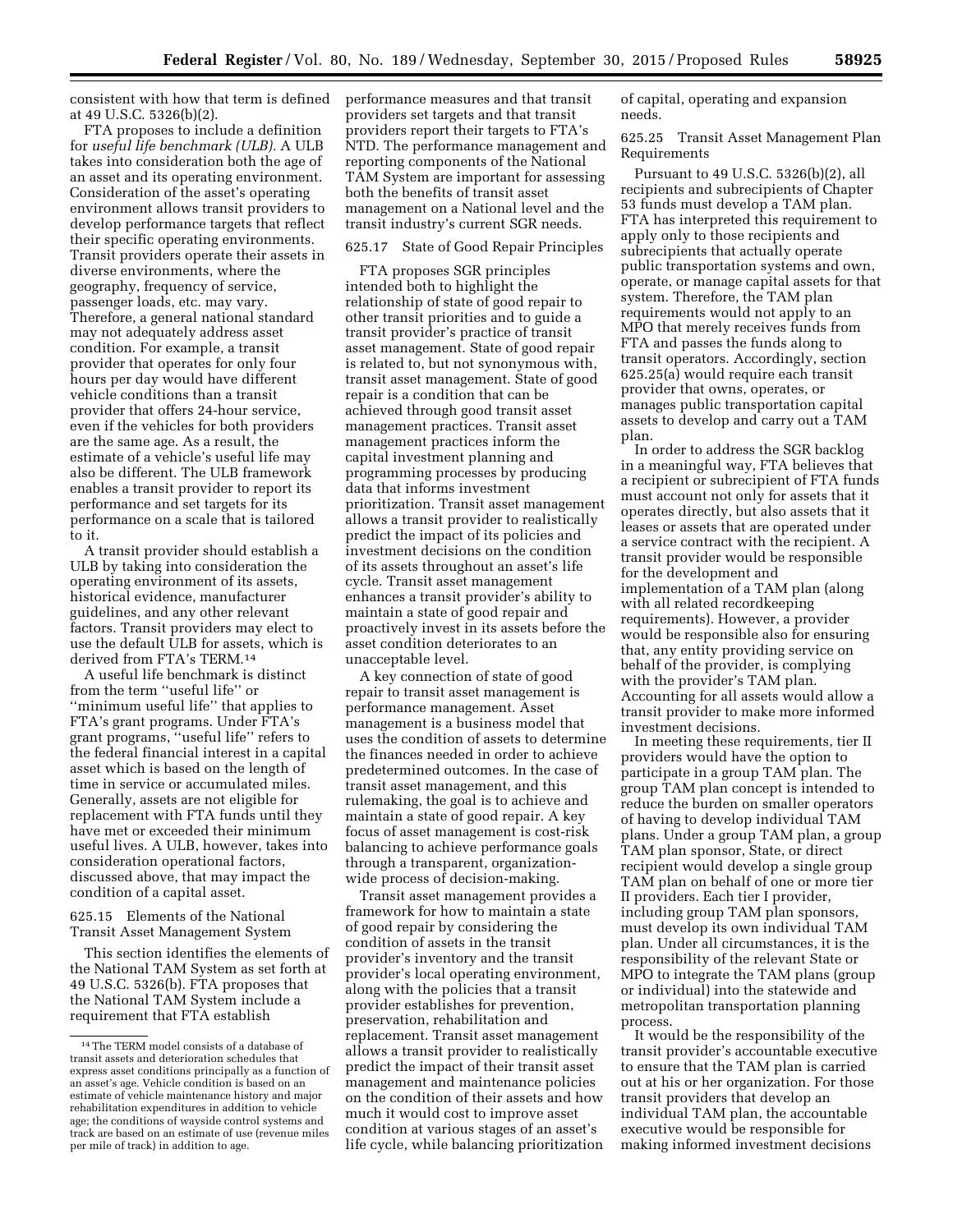and ensuring that meaningful SGR targets are set. The accountable executive for a group TAM plan participant would be responsible for coordinating development of the group TAM plan with the sponsor. This coordination may involve providing accurate asset inventory data, maintenance and repair records, or other relevant data. It may also involve participating in development of targets for the group and negotiations about investment priorities.

Subsection 625.25(b) lists proposed elements of a TAM plan, including:

1. An asset inventory, which is a list of the transit provider's capital assets;

2. A condition assessment, which is a rating (*e.g.,* good/fair/poor or percentage of residual life) of the condition of assets in the inventory. This NPRM does not speak to the condition rating scale or process a transit provider should use;

3. An identification of which decision support tool or tools were used to create the TAM plan. A decision support tool is a methodology to help transit providers make decisions, such as prioritizing projects based on condition data and objective criteria. A decision support tool can be software, but is not exclusively software; this NPRM does not speak to the decision support tool a transit provider should use;

4. An investment prioritization. The investment prioritization is a list of the proposed projects and programs that a transit provider estimates would achieve its SGR goals, and a ranking of the projects and programs based on priority;

5. An identification of the transit provider's policies and strategies for developing an effective TAM plan, including a transit provider's executivelevel directions to set or support the goals for its TAM plan;

6. A strategy for implementation of the TAM plan, which is the process a transit provider identifies to follow in order to achieve its TAM plan. This strategy differs from the strategies identified in element (5) in that this is an operation-level decision;

7. A list of the key activities or actions that are critically important to achieving the transit provider's asset management goals for the year—*e.g.,* managementsupported activities such as purchasing software or training;

8. An identification of the financial resources that a transit provider estimates are necessary for implementing its TAM plan and achieving its asset management goals. This might include internal staff time, technology requirements, etc.; and

9. A continuous improvement plan that sets timelines and milestones that can be revisited to track the transit provider's progress towards meeting its asset management goals.

The first four elements relate to identifying performance goals, while elements 5 through 9 relate to the implementation of TAM concepts. To reduce the burden, FTA is proposing that a TAM plan for a tier II provider or other eligible group TAM plan participant would be required to include only elements 1 through 4. The majority of the SGR backlog exists in capital assets at larger transit systems, particularly those with rail fixedguideway public transportation systems. As a result, FTA believes that these larger, complex operations require a more holistic and strategic process, addressed through elements 5 through 9, for consideration of asset conditions throughout the asset's life cycle, as well as institutionalization of TAM principles. FTA highly recommends that tier II providers incorporate elements 5 through 9 as best practices. FTA requests comment on these additional, non-statutory criteria, including whether these are appropriate for tier I providers, whether other criteria should be included, and whether these (or other criteria) should be extended to tier II providers.

Subsection 625.25(b)(1) would require that each TAM plan include an inventory of the transit provider's capital assets. The asset inventory is expected to cover the capital assets that a transit provider owns, operates or manages, including leased assets and those assets operated under contract by an external entity. This asset inventory may be a combination of other inventories a transit provider may have on hand. For example, the grant management guidance circular 5010.1D requires grantees to collect, maintain, and report records for rolling stock and equipment. This existing inventory could be used to initiate or refresh the capital asset inventory to satisfy the requirements of the proposed rule.

Subsection 625.25(b)(2) would require that each TAM plan include a condition assessment of capital assets that generates information in a level of detail sufficient to monitor and predict the performance of each capital asset identified in the asset inventory. This subsection would not prescribe how a condition assessment must be conducted, but merely what the result of the assessment would need to be. It would be up to the transit provider or group TAM plan sponsor to decide whether to conduct condition assessments at the individual or assetclass level.

Condition assessments link the practice of asset management to the transit provider's practice of SMS. Therefore, when a transit provider identifies a safety hazard related to the use of a capital asset or an asset class, it would need to evaluate the safety risk to its passengers, employees, and general public in accordance with its transit agency safety plan and the forthcoming regulation. If a capital asset or asset class is identified as a candidate for accelerated repair, replacement, reconstruction, or rehabilitation as the result of the safety evaluation, this should be duly reflected in the investment prioritization. The accountable executive would need to ensure that the financial decisionmakers of the transit provider are informed of any need for risk mitigation identified in the provider's SMS.

625.27 Group Plans for Transit Asset Management

The statute provides that all recipients and subrecipients of Chapter 53 financial assistance must develop a TAM plan. Under the proposed rule, this requirement is met either through an individual TAM Plan or through a group TAM plan. The statute includes other requirements for the National TAM System, which are proposed in the rule, specifically those identified in section 625.15, as well as NTD data reporting requirements from 49 U.S.C. 5335(c). The rule proposes to tie these requirements to the sponsorship of the TAM plan.

This section proposes that States and direct recipients of sections 5307 and 5311 funds, or the designated recipients of section 5310 funds would be required to sponsor a group TAM plan for their tier II provider subrecipients, including all subrecipients under the Rural Area Formula Program. Sponsors would not be permitted to reject requests from a tier II provider to participate in a group TAM plan and must develop a group TAM plan for all eligible tier II providers. However, a group TAM plan participant may choose to ''opt-out'' of a group TAM plan and create its own TAM plan. In addition, an eligible participant may select which group TAM plan it would like to participate in if it is a subrecipient to more than one sponsor. For example, a Rural Area formula Program subrecipient that operates in a multi-state location may be eligible to participate in more than one group TAM plan. The subrecipient would need to select which group TAM plan it wanted to participate in, and formally opt out of the plan that it chose not to participate in. In the absence of explicit notification from a tier II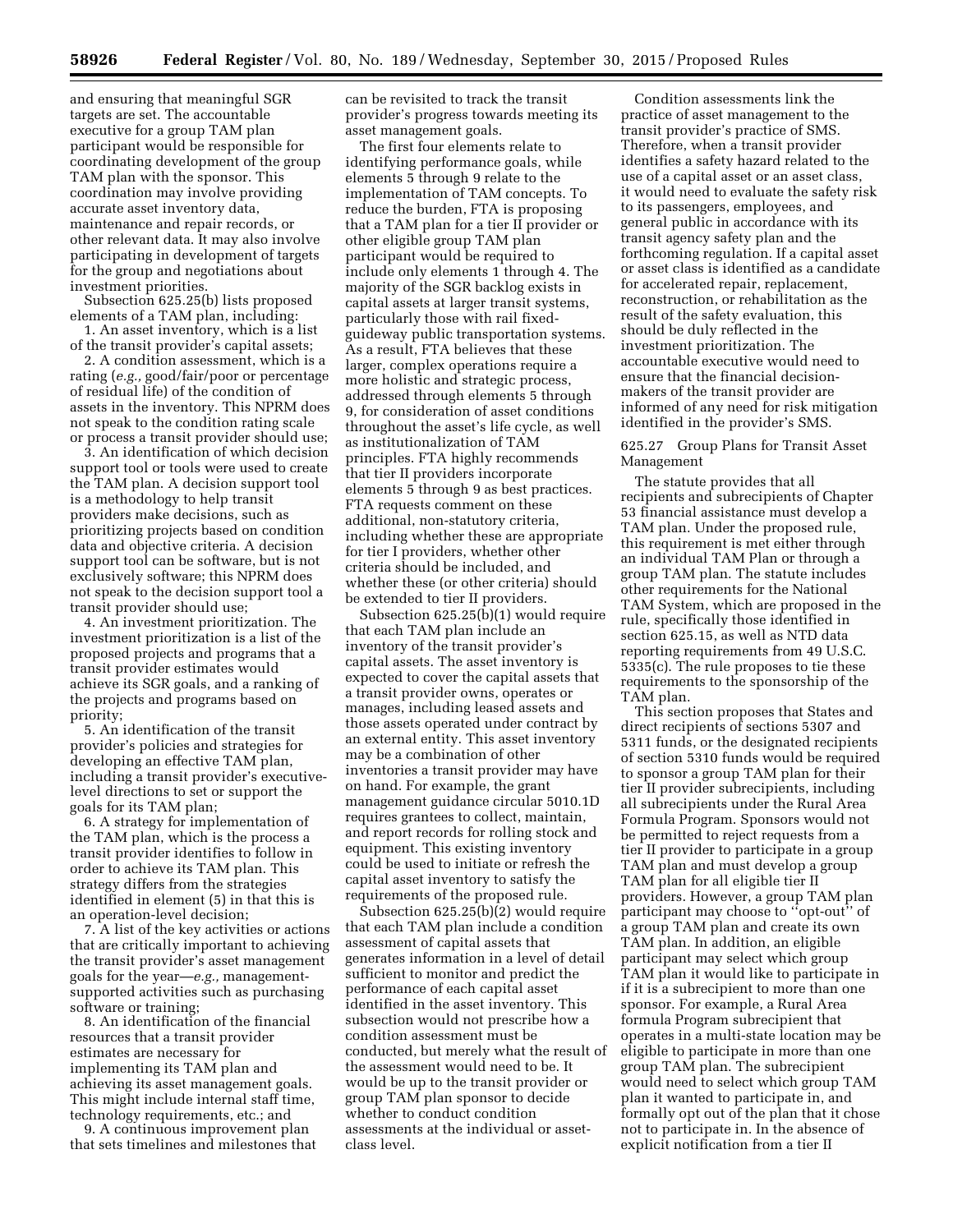provider of its intent to opt-out, the sponsor must include that provider in the group TAM plan. A State or direct recipient that is also transit provider would be permitted to participate in a group TAM plan only as the sponsor and would be required to develop a separate, individual TAM plan for its own transit system.

Each transit provider's accountable executive would be required to coordinate, to the extent practicable, with a group TAM plan sponsor in the development of the group TAM plan. Accordingly, a group TAM plan sponsor would be required to coordinate the development of the plan with each of the plan participants' accountable executive.

The group TAM plan concept was derived from the statewide TAM plan concept discussed in the ANPRM. Previously, FTA interpreted the language in the law to exclude a statewide plan option. This interpretation was based on the fact that there was explicit authority provided under 49 U.S.C. 5329(d)(3) for a state plan concept, but similar language was nonexistent under 49 U.S.C. 5326. However, as the implementing agency, FTA has some flexibility in how it chooses to apply these requirements. Accordingly, because of the potential burden on smaller transit providers, FTA proposes a group TAM plan option to alleviate some of the burden on small transit providers when developing a TAM plan.

The feasibility of the group TAM plan assumes that the funding relationship between recipients and subrecipients naturally lends itself to this type of arrangement because the process of prioritizing investments is already occurring at the State and direct recipient level. As a result, it seems logical to require States and direct recipients (or designated recipients of 5310 funds) to take a leadership role in developing group TAM plans for their subrecipients. However, if this relationship is not conducive for the tier II provider, the tier II provider can opt out of the Group TAM plan and develop its own TAM plan.

FTA requests comment on the proposed group TAM plan requirements.

625.29 Transit Asset Management Plan: Horizon Period, Amendments and Updates

This section proposes timeframes for developing and updating a TAM plan. A TAM plan would be required to forecast projects, targets, and activities for at least four fiscal years. Ideally, the TAM plan cycle should coincide, to the extent practicable, with the State and metropolitan planning cycle for STIP and TIP development. This time horizon would require that the TAM plan be forward-looking. This forecasting is necessary because the ability to measure improvements in performance, based on investments to improve asset condition, is dependent on sufficient collection and analysis of data over time.

This section proposes that a TAM plan should be updated in its entirety at least every four years. Essentially, a transit provider would need to revisit every element of its TAM plan every four years and make any necessary changes for a subsequent version. Some transit providers may desire a longer analysis period; however, the provider would still be required to identify the investment prioritization and performance targets in their 4-year TAM plan horizon period, even if they are a subset of the longer analysis period. During the course of the horizon period, a transit provider may choose to amend its TAM plan to reflect changes to investment priorities, targets, or other unforeseen occurrences (like a natural disaster) that impact the relevance of the TAM plan.

Transit providers should consider current and future climate and weatherrelated hazards as part of their prioritization of investments. The frequency of and severity of potential hazards such as heavy rainfalls, coastal and riverine flooding, heat waves, extreme cold, and wind events may directly impact assets located in vulnerable areas, and may affect how a provider identifies and prioritizes necessary hazard mitigations, assetreplacement schedules, or the expected useful service duration of capital assets.

# 625.31 Implementation Deadline

This section proposes that all TAM plan development should be completed no more than two years after the final rule is published. If the rule becomes effective at any time after the first day of the transit provider's or sponsor's fiscal year, the initial TAM plan should cover the remaining portion of that year plus a four-year time horizon. FTA requests comment on these proposed deadlines. FTA is proposing to allow transit providers to extend the TAM plan implementation deadline by submitting a written request. A written request would need to include documentation which shows that the transit provider has made a good faith effort to meet the deadline, an explanation of why the transit provider could not meet the deadline, and a proposed new deadline subject to FTA

approval. FTA would reserve the right to deny a request to extend the deadline.

625.33 Investment Prioritization

This section proposes requirements for investment prioritization. The investment prioritization requirements provide strategic guidance for improving the condition of assets through both consideration of life-cycle costs and itemization of the actions necessary to achieve desired asset conditions. Each transit provider would determine its own approach to investment prioritization and project selection. However, the transit provider would be required to base its approach on the policies, goals, objectives, and strategies identified in their TAM plan and ensure that safety is given due consideration. A transit provider's approach to investment prioritization would need to reflect the balancing of competing priorities in order to maximize a return on investment and achieve a desired state of good repair.

The investment prioritization would need to reflect adequate consideration of safety concerns previously identified within a public transportation system. Moreover, when a transit provider plans for the replacement of an asset, it should ensure that it is complying with all relevant regulatory requirements, including the Americans with Disabilities Act (ADA), which requires that accessibility features be maintained in operating order and are promptly repaired if they are out of service. Certain SGR projects may also be regarded as ''alterations'' under DOT ADA regulations, and may require additional resources. *See* 49 CFR part 37.

Safety and minimizing life-cycle costs are the most common objectives in prioritizing projects. However, a transit provider may identify additional criteria and factors and weigh them according to local needs. Another criterion that a transit provider may consider is the resiliency of its assets and systems to natural disasters, as described in the NIST National Disaster Resilience Framework.15 The impact that local concerns may have on conditionimprovement costs should be reflected in the investment-prioritization list.

Investment prioritization uses the transit provider's selected prioritization approach and predetermined importance factors to determine project rankings. The ability of a project to meet the objectives established by the transit

 $^{\rm 15}\,$  For more information on the NIST National Disaster Resilience Framework, please visit *[http://](http://www.nist.gov/el/building_materials/resilience/framework.cfm)  [www.nist.gov/el/building](http://www.nist.gov/el/building_materials/resilience/framework.cfm)*\_*materials/resilience/ [framework.cfm](http://www.nist.gov/el/building_materials/resilience/framework.cfm)*.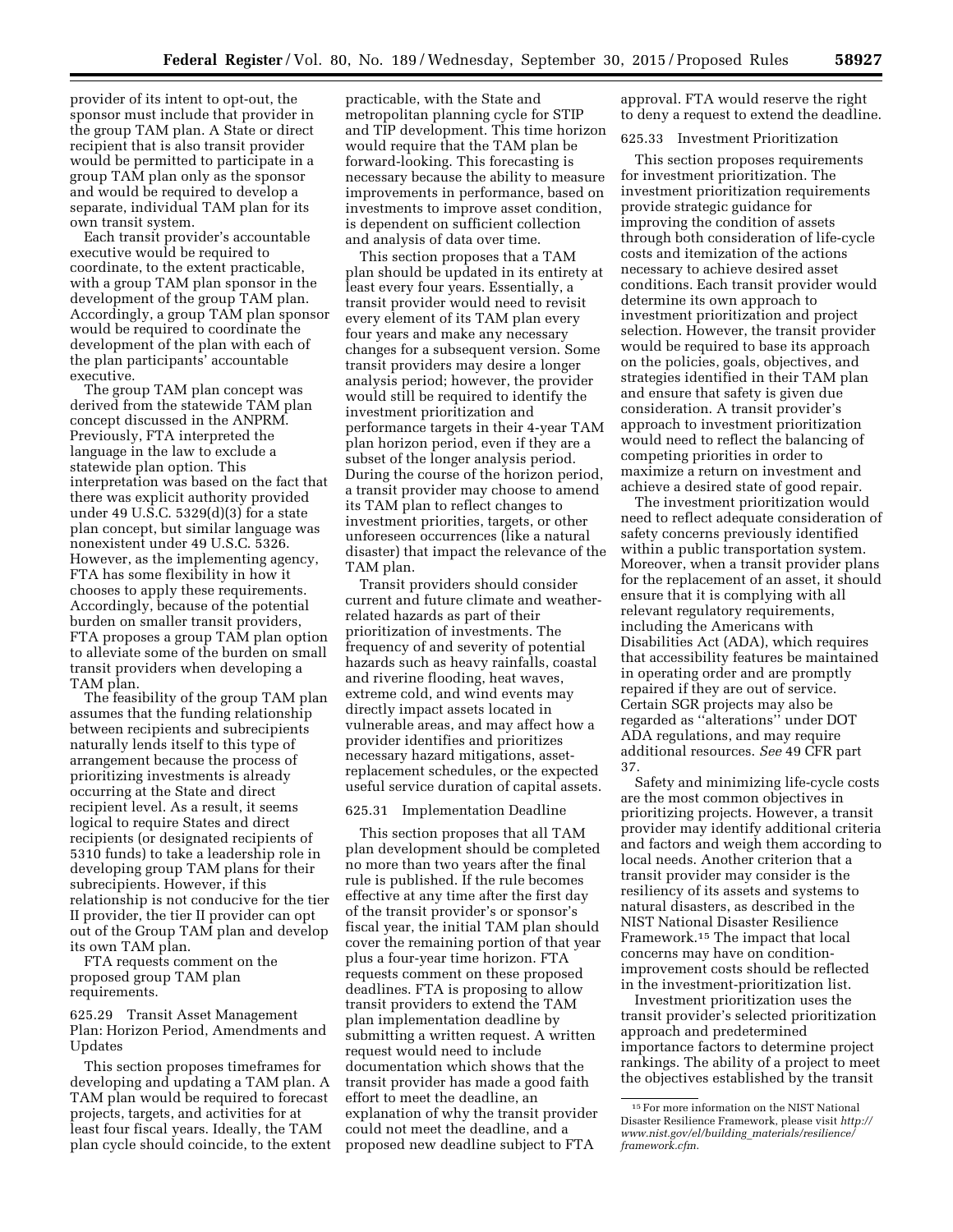provider in its TAM plan should be reflected by a rating. Based on the relative weight a transit provider assigns to each objective, a transit provider can establish a prioritized list of projects. For example, a transit provider may identify track maintenance as the highest priority based on the condition of the track or its maintenance approach as part of its TAM policy. This may result in assigning a higher score to track-asset projects over facilitymaintenance projects, even if the facility is in a worse condition, objectively. The costs associated with each project can be assessed and then compared with the transit provider's estimated funding (from all revenue sources) over the TAM plan horizon for each year. The output of the process would be a list of ranked projects that identify assets from the asset inventory required under 625.25(b)(1) that would be funded over the TAM plan horizon period. A provider should only include projects in its ranked list that it expects to undertake during the time horizon and identify the project year.

625.41 Standards for Measuring the Condition of Capital Assets

Pursuant to 49 U.S.C. 5326(b)(1), the definition of state of good repair must contain objective standards for measuring the condition of capital assets. FTA proposes to define state of good repair for public transportation capital assets as ''the condition in which an asset is able to operate at a full level of performance.'' This section proposes objective standards for equipment, rolling stock, facilities and infrastructure that are intended to further define ''full level of performance,'' and clearly indicate when an asset is in a state of good repair.

The objective standards allow transit providers to operationalize and quantify state of good repair to audit their SGR performance. To accomplish this, FTA is proposing three objective standards, detailed in section 625.41. The proposed objective standards are: (1) The asset is able to perform its manufactured design function; (2) the use of the asset in its current condition does not pose a known unacceptable safety risk; and (3) the asset's life-cycle investment needs have been met or recovered, including all scheduled maintenance, rehabilitation and replacements. The objective standards allow for an auditable SGR definition that is high-level and broad enough to incorporate existing transit asset management practices at transit providers of different modes, different

sizes, and different operating environments.

An asset is in a state of good repair when each objective standard is met. The first objective standard proposed in subsection 625.41(b)(1) would require that an asset is able to perform its manufactured design function. This objective standard takes into consideration that an asset may be in poor condition, but still able to operate. For example, a transit provider may institute a slow zone to allow a rail car to operate on deteriorated track that can no longer support rail cars traveling over it at the most optimized speed, but can support rail cars traveling at slower speeds. In this case, the infrastructure track segment would not meet this SGR standard because it was designed to carry railcars at a speed which its condition will not currently support.

The next objective standard proposed in subsection 625.41(b)(2) would require that an asset not pose an unacceptable identified safety risk. Going back to the previous example, track deterioration can lead to derailments and other safety hazards and, depending on the condition, may not meet this standard. If the asset is operating in its designed function but is introducing a safety risk to the system, it is not in a state of good repair. A safety risk may be identified through a number of ways, including through a transit provider's practice of SMS as proposed under FTA's forthcoming rulemaking for public transportation agency safety plans.

Lastly, the third objective standard proposed in 625.41(b)(3) would require that the life-cycle investment needs of the asset be met. This means that inspection, maintenance, rehabilitation, and replacement schedules have been met or recovered for the asset. For example, if a slow zone was established on an infrastructure track segment to conduct scheduled maintenance and did not result from deteriorated condition or unsafe performance at design speeds, the infrastructure track segment might be in a state of good repair. It is not reasonable to claim that the track is not meeting its manufactured design function because it is being operated for scheduled maintenance. This example highlights the difficulty of assessing state of good repair when conducting routine maintenance.

An asset that meets all three objective standards would be in a state of good repair.

625.43 Performance Measures for Capital Assets

Pursuant to 49 U.S.C. 5326(c)(1), this section proposes four SGR performance measures based on the SGR objective standards proposed in section 625.41. FTA is proposing one measure for each asset class. Each SGR performance measure is based on using calculable quantities of asset conditions to assess state of good repair. In other words, each measure serves as a proxy for measuring state of good repair. This scalable approach allows each transit provider to measure state of good repair and assess progress towards improving state of good repair without requiring the measurement of exact values. Although FTA is only proposing four performance measures in this rule, one per asset category, a transit provider would still be required to apply its asset management systems to its entire inventory of capital assets. FTA believes that the performance measures proposed in this rule have the most potential for use by transit providers in estimating the performance of their system with the least burden for extensive data collection and calculation of measures.

Subsection 625.43(a) proposes an agebased measure for equipment based on the percentage of vehicles that have met or exceeded their useful life benchmark (ULB). Due to the volume of equipment that a transit provider may have, FTA is proposing only one performance measure for equipment for non-revenue support service and maintenance vehicles. FTA believes that maintenance vehicles are the most common class of equipment across types of transit providers and services.

Subsection 625.43(b) proposes a measure for rolling stock that is based on the percentage of rolling stock that have met or exceeded their ULB. This performance measure would be applicable to all asset categories that include revenue vehicles. For example, a transit provider operating buses, trolleys, and rail vehicles would have a performance measure for each asset class. Each performance measure would quantify the percentage of rolling stock in each class that is over the transit provider's ULB for that asset class.

Both the equipment and rolling stock measure assume that most vehicles provide reliable service for a predictable period of time (adjusted by level of usage for some types of assets) after which they should be replaced. Although assets may continue to function safely and effectively at ages beyond this point, FTA has assumed that failure to replace assets at the end of this period leads to decreased performance, increased risk of in-service failure, and higher maintenance costs.

Readers should not confuse a ULB with the minimum useful life requirement under FTA's grant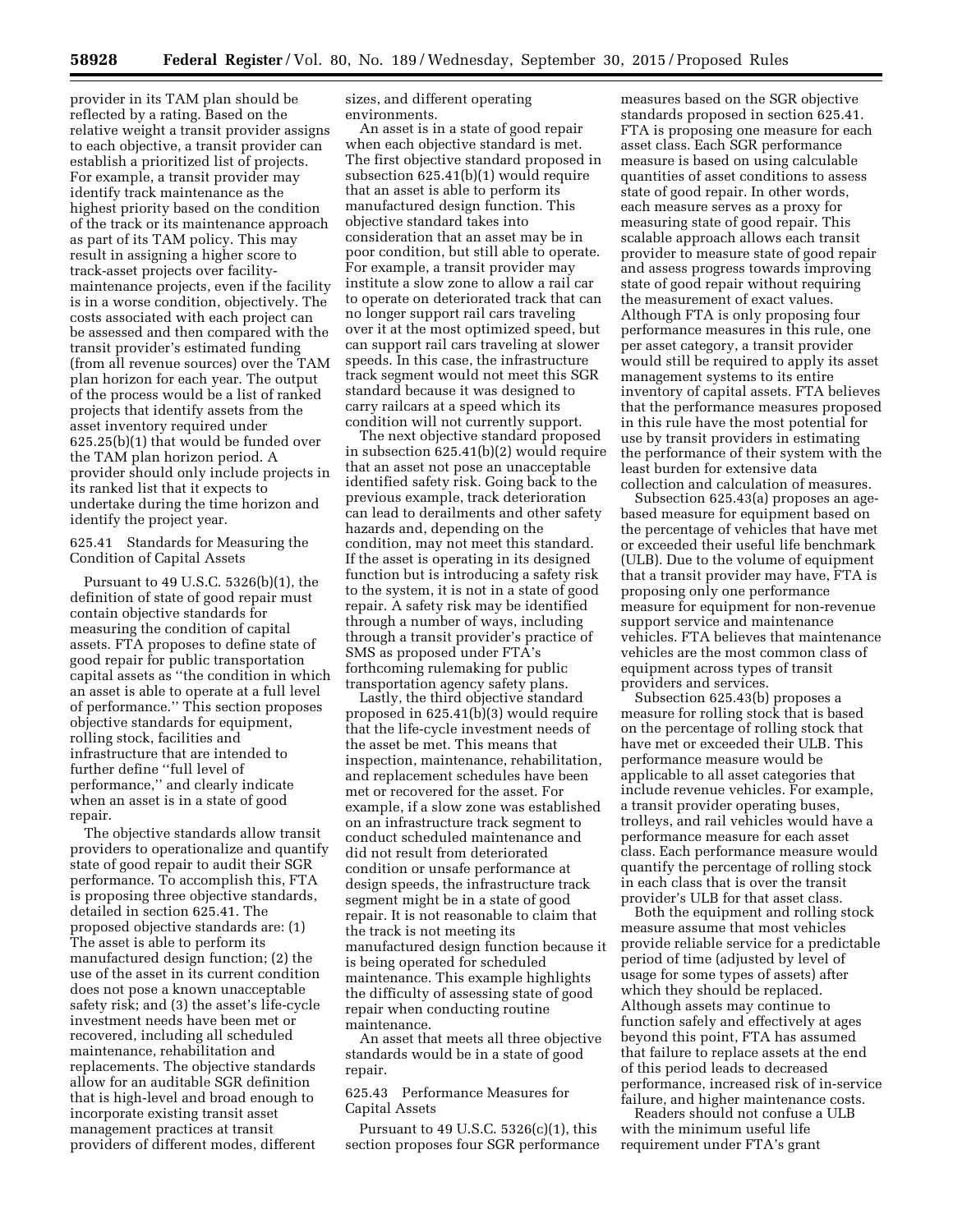programs. The minimum useful life represents the minimum age for capital assets that may be eligible for FTA funding for replacement. FTA does not anticipate that a ULB would be less than the minimum useful life used in FTA's formula programs, because the ULB definition estimates the service life of a vehicle in its operating conditions. To ease the burden on smaller transit providers, FTA anticipates publishing a default ULB, based on TERM data that may be used in lieu of a local conditionbased calculation of ULB.

Subsection 625.43(c) proposes a measure for infrastructure based on the percentage of guideway directional route miles with performance restrictions. This performance measure would be applicable to all rail fixedguideway infrastructure, including signal and wayside systems. Each transit provider would determine the most appropriate track segment length to apply to the measurement. Transit providers already collect data on slow zones—this performance measure would standardize their reporting.

The performance-based approach is based on a regular, comprehensive assessment of a system's performance and relies upon the assumption that as assets age, they become less durable and reliable, resulting in decreased operational performance. The ability of an asset to safely and reliably perform its assigned function at a fullperformance level is at the heart of state of good repair. The performance-based approach requires integration of operations and capital maintenance activities and is particularly beneficial because it focuses on the actual outcomes of capital assets being in a state of good repair.

Subsection 625.43(d) proposes a condition-based performance measure for facilities based on the percentage of facilities with a condition rating of less than 3.0 on the TERM). The TERM Scale rates asset condition on a 1(poor) to 5(excellent) scale. This condition-based approach would require a transit provider to conduct periodic condition assessments of its assets using a set of standardized procedures and criteria. This approach directly identifies the condition of each asset based upon its actual usage and maintenance history.

625.45 Setting Performance Targets for Capital Assets

Pursuant to 49 U.S.C.  $5326(c)(2)$ , this section would require transit providers to establish quantifiable targets for each performance measure identified in section 625.43. FTA recognizes that in its determination of targets, a transit provider would need to consider a wide

range of factors that may either constrain its ability to impact outcomes or may adversely impact outcomes (such as the population growth of an area). Transit providers should consider these factors along with the expected revenue sources from all sources in establishing targets and should explain in the annual report to FTA how the factors were addressed in reporting their targets.

Under this section, group TAM plan sponsors would be required to set one unified performance target for each asset class in the group TAM plan asset inventory. FTA recognizes that the condition of assets may vary significantly among group TAM plan participants. Therefore, each unified target should reflect the anticipated progress in asset performance for a fiscal year for the entire group. For example, group TAM plan participants are responsible for meeting a target, each transit provider's asset inventory and condition assessment results would be combined or unified to determine the targets.

The group TAM plan sponsor would be responsible for coordinating development of the targets with participating transit providers' accountable executives, to the extent practicable. In addition, transit providers would be required to coordinate with States and MPOs, to the maximum extent practicable, in the selection of State and MPO TAM performance targets to ensure consistency.

625.53 Recordkeeping for Transit Asset Management

This section proposes that a transit provider keep records of the documents it develops to meet the requirements of this part for at least four years. Excel spreadsheets, agreements, or policies that were used to develop a TAM plan may prove useful in the next iteration, as well as assist in certification and review. This section proposes also that a transit provider or group TAM sponsor share its records with its State and MPO to aid in the planning process.

625.55 Annual Reporting for Transit Asset Management

This section proposes a description of the annual report a transit provider or group TAM plan sponsor would have to submit to NTD. The annual report would include a data report and a narrative report. The data report would need to include performance targets for the next fiscal year and the condition of the system, at minimum. In the case of a group TAM plan, the report would need to include the uniform

performance targets and the condition of the amalgamated system. The narrative report would include a description of the change in condition of the transit system, and the progress toward achieving the performance targets set for the previous fiscal year. A report for group TAM plan participants should include the amalgamated system and progress toward the uniform performance targets.

Both reports would allow FTA to customize triennial reviews to the transit provider. In addition, the data would be used by FTA to estimate and predict the national SGR backlog and the default ULB for rolling stock assets.

#### *B. National Transit Database*

FTA proposes to revise sections 630.3, 630.4, and 630.5 of subpart A of 49 CFR part 630 to conform with the reporting requirements set forth in proposed part 625. The proposed reporting requirements for National TAM System apply to all chapter 53 recipients or subrecipients who own, operate, or manage public transportation capital assets. FTA's NTD currently requires reports from recipients or beneficiaries of the Urbanized Area Formula Program (section 5307) and the Rural Area Formula Program (section 5311). FTA proposes to replace references to section 5307 and 5311 recipients with references to recipients and subrecipients of chapter 53 funds. This proposed change would require recipients and subrecipients of other FTA grant programs, such as the section 5310 formula program for the enhanced mobility of seniors and individuals with disabilities who are not also receiving section 5307 and 5311 funds, to start reporting to the NTD. FTA is not proposing to apply existing NTD reporting requirements to all recipients of chapter 53 funds. FTA intends to apply the reporting requirements proposed under the National TAM System to those transit providers that do not currently report.

#### **V. Regulatory Analyses and Notices**

# *Executive Order 12866 and 13563; USDOT Regulatory Policies and Procedures*

Executive Orders 12866 and 13563 direct Federal agencies to assess all costs and benefits of available regulatory alternatives and, if regulation is necessary, to select regulatory approaches that maximize net benefits including potential economic, environmental, public health and safety effects, distributive impacts, and equity. Also, Executive Order 13563 emphasizes the importance of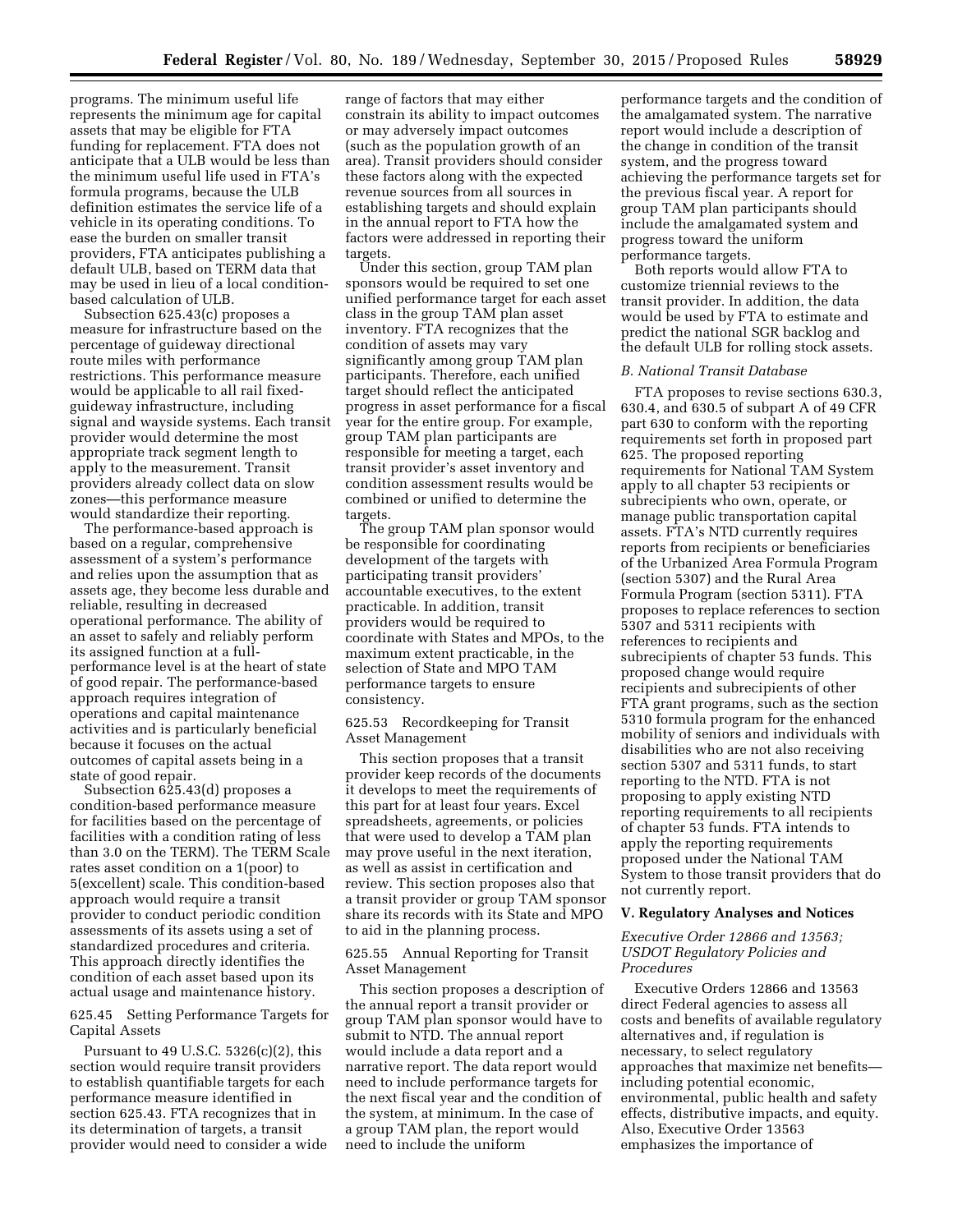quantifying both costs and benefits, reducing costs, harmonizing rules, and promoting flexibility.

FTA has examined the potential economic impacts of this rulemaking and has determined that this rulemaking is likely to be economically significant, in that it may lead to transit agencies making investment and prioritization decisions that would result in economic impacts that could exceed \$100 million in a year. However, as discussed in greater detail below, FTA was unable to quantify the potential impacts of this rule beyond the costs for transit agencies to assess their assets, develop TAM plans, and report certain information to FTA. FTA requests comment on any information that could assist in quantifying the costs, benefits, and transfers associated with this rulemaking.

# *The Need for Federal Regulatory Action*

In 2013, the number of trips exceeded 10 billion for the 7th year in a row, the highest ridership level for transit since 1957. There is reason to believe that this is just the beginning of a sustained period of growing demand for public transportation. Moreover, factors such as the migration of people to urban areas, an aging population that will rely heavily on public transportation, and a retiring transit maintenance workforce will further increase demands on existing public transportation systems. While this will increase revenues for the transit agencies, there will be an increase in need for funds for maintenance and expansion of the system to meet the growth in demand. Given existing fiscal constraints, it is unlikely that the Nation's SGR backlog can be addressed through increased spending alone. Rather, a systematic approach is needed to ensure that existing funding resources are strategically managed to target the SGR backlog and meet the increased demand for transit.

MAP–21 fundamentally shifted the focus of Federal investment in transit to emphasize the need to maintain, rehabilitate, and replace existing transit investments. The ability of FTA grant recipients, along with States and MPOs, to both set meaningful transit SGR performance targets and to achieve those targets is critically dependent upon the ability of all parties to work together to prioritize the funding of SGR projects from existing funding sources. Although the new SGR Grant Program for fixed-guideway systems and for fixed-route bus systems operating on high-occupancy vehicle (HOV) lanes will also be an essential component of this process, the SGR grants alone will

not be enough to address the backlog. In these financially constrained times, transit agencies will need to be more strategic in the use of all available funds. The various components of this new National TAM System would work together to ensure that state of good repair becomes and remains a top priority for transit providers, as well as States and MPOs. Together, these elements will assist FTA and the transit industry in justifying SGR investments, both for securing new funding resources and for prioritizing SGR investments with existing funding sources.

# *Congressional Mandate and Legal Authority*

Section 20019 of MAP–21, amended Federal transit law by adding a new section 5326 to Chapter 53 of title 49 of the United States Code (section 5326). The provisions of section 5326 require the Secretary of Transportation to establish and implement a National TAM System which defines the term "state of good repair;" requires that all recipients and subrecipients under Chapter 53 develop a TAM plan, which would include an asset inventory, an assessment of the condition of those assets, decision support tools, and investment prioritization; establishes annual reporting requirements; and mandates that FTA provide technical assistance to Chapter 53 recipients and sub-recipients, including an analytical process or decision support tool that allows for the estimation of capital asset needs and assists with investment prioritization. 49 U.S.C. 5326(b). In addition, section 5326 requires the Secretary to establish SGR performance measures, and recipients are required to set performance targets based on the measures. 49 U.S.C. 5326(c)(1) and (2). Furthermore, each designated recipient must submit an annual report to the Secretary on the condition of their recipients' public transportation systems and include a description of any change in condition since the last report. (49 U.S.C. 5326 (b)(3). Each designated recipient must submit also an annual report to the Secretary which describes its recipients' progress towards meeting performance targets established during that fiscal year and a description of the recipients' performance targets for the subsequent fiscal year. (49 U.S.C. 5326(c)(3)).16

# *Identification of Available Alternative Approaches*

For the purposes of the analysis below, the costs and benefits of the proposed rule are compared against the base case of existing practice. During the development of the rule, FTA considered various alternative approaches to ensure that the proposed rule remained scalable and flexible enough for different types of transit modes and operating environments. As detailed in Section III of this document, FTA issued an advance notice of proposed rulemaking (ANPRM) to get feedback from the transit industry and other stakeholders on specific questions relevant to developing the NPRM.

For instance, transit providers are classified into two tiers, based on the number of vehicles operated in revenue service and the mode. A tier I provider owns more than one hundred vehicles or operates a rail fixed-guideway and tier II providers have less than one hundred vehicles and no rail fixedguideway. A tier II provider's TAM plan would be required to include only elements 1 through 4 outlined in subsection 625.25(b), instead of all nine elements required for tier I providers. Moreover, a tier II provider is eligible to participate in a group TAM plan which would reduce the burden on the provider of developing an individual TAM plan.

FTA considered several definitions for state of good repair before selecting the definition in the proposed rule. The final selection was based on industry input. FTA believes that the proposed performance measures have the most potential for use by transit providers in estimating the performance of their system, while imposing the least burden for extensive data collection and calculation of measures. Transit providers have the option of using additional measures, in particular, for assets that FTA does not collect data for.

# *Estimated Costs and Benefits*

FTA's estimate of the costs and benefits of the proposed rule are based on current industry practice industry. There is no data on the cost of the current practice in the industry. The section below outlines the current practice based on studies available. FTA used information from the studies to estimate the incremental costs that transit providers likely would incur to implement the proposed rule.

<sup>16</sup>The term ''designated recipient'' is defined in statute as ''(A) an entity designated, in accordance with the planning process under sections 5303 and 5304, by the Governor of a State, responsible local officials, and publicly owned operators of public transportation, to receive and apportion amounts under section 5336 to urbanized areas of \$200,000 or more in population; or (B) a State or regional

authority, if the authority is responsible under the laws of a State for a capital project and for financing and directly providing public transportation.'' 49  $U.S.C. 5302(4)$ .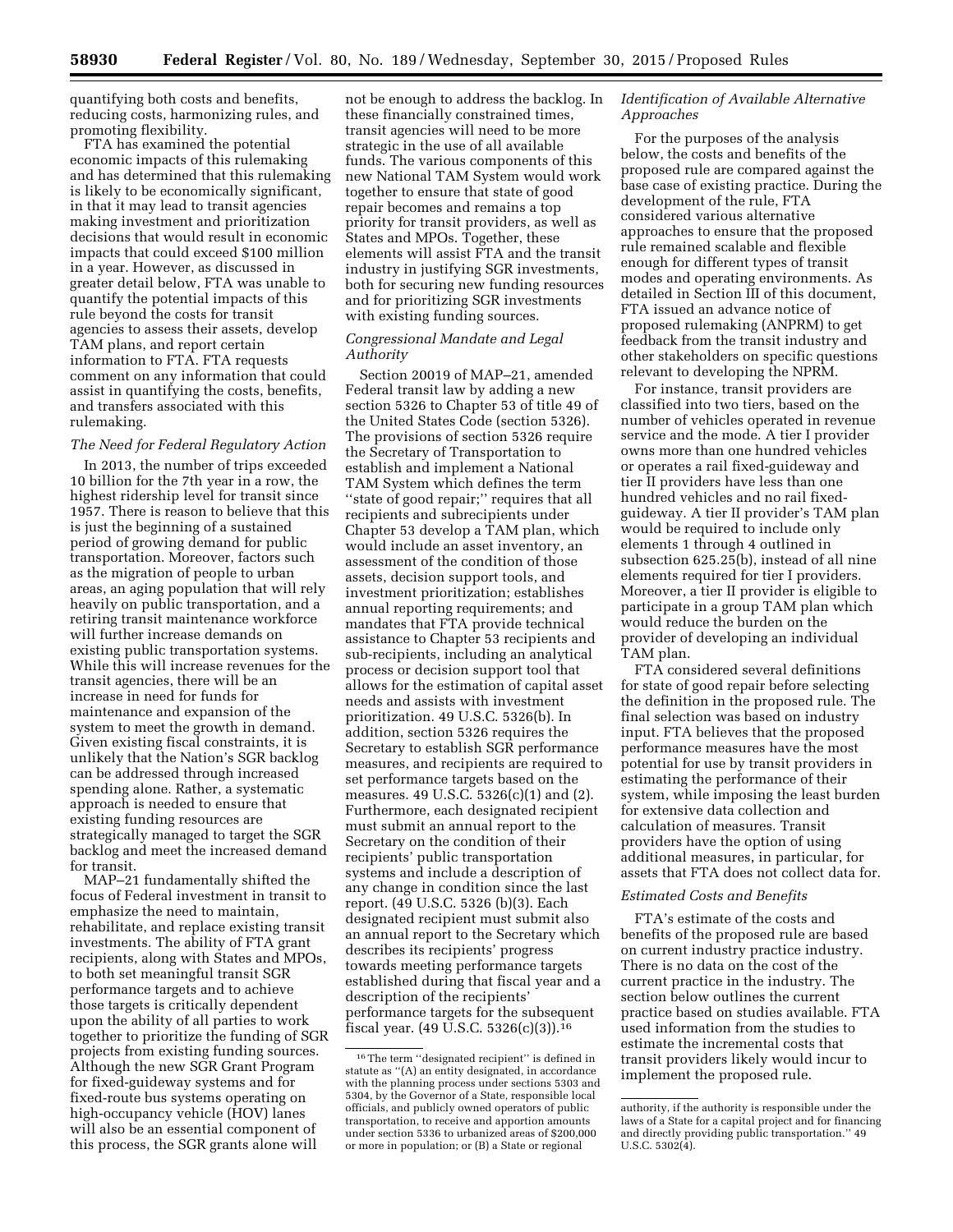# *State of the Practice*

There is no single comprehensive source of information on existing transit asset management practices. Most of the roughly two dozen transit providers that have been profiled in existing reports already conduct some or all of the transit asset management activities that would be required under the proposed rule, and this analysis attempts to consider that baseline as the starting point for identifying the incremental costs and benefits of the proposed rule. The transit providers that were profiled in the reports are not a representative sample of the whole transit industry. In general, they represent the large and medium sized urban transit agencies that would fall into tier I. While, several existing reports provide some information on this baseline, particularly for larger transit providers:

• The Government Accountability Office (GAO), Transit Asset Management (GAO–13–571) 17 studied nine agencies, which had transit asset management practices with varying levels of sophistication, along with a group of ''leaders'' in asset management. Overall, GAO found that all agencies had at least some process for tracking assets and making investment decisions, but many faced challenges with collecting asset-condition data, analyzing performance, and making prioritization decisions in a systematic way. These challenges included a lack of funding, managing staff resources and change in general, and integrating processes such as ranking capital projects with established criteria. In addition, only two of these nine agencies specifically tracked the impact of their capital investment projects on their assets' conditions. However, at least four agencies did track the impacts on service reliability and on-time performance.

• FTA's 2009 Report to Congress, Rail Modernization Study 18 examined seven of the nation's largest rail systems. The study found that of the seven agencies examined, all had asset inventory data, but only three had comprehensively updated asset condition data (*i.e.,* New York City Transit, Metro-North Railroad, and Long Island Rail Road). Experience with using decision support tools and objective investment prioritization was limited. Only one transit provider, the Massachusetts Bay Transportation Authority, used a decision tool. Prioritization decisions were based on mission critical, safety, coordination on line segment maintenance and

maintenance of historical funding levels.

• A 2010 report from FTA, ''Transit Asset Management Practices: A National and International Review,'' 19 presents case studies from around the United States. In this report, FTA found that fourteen of the US agencies studied had asset inventory data and an inspection program, although this was not always systematic; for example, information on asset condition or defects was not typically rolled up into an overall asset condition metric. Vehicles and track tended to have the best coverage. Most agencies had at least some strategies, performance measures, and maintenance policies, though agencies' project selection and other decision support tools were often separate from the system used to track asset inventory and condition.

• Transit Cooperative Research Project 92, Transit Asset Condition Report: A Synthesis of Transit Practice,20 notes that large agencies generally have asset-tracking databases, but that many agencies maintain separate equipment rosters that are independent from the mainstream planning, programming and budgeting processes. Most large agencies determine asset condition through age and inspection, and generally do not use asset-condition data to set investment priorities for capital programming.

• FTA's Report to Congress on the State of Good Repair Initiative (2011) 21 stated that only two of the twenty-three agencies contacted were using an objective, multi-factor project- scoring process to help rank and prioritize their investment needs. The report also provided information on FTA's programs in this area, including SGR grants made to transit agencies to implement or enhance a transit asset management system.

Overall, the available literature on current practices suggests that there is room for improvement in transit providers' asset management practices. A handful of leaders in the field, including roughly a dozen agencies that have been profiled by FTA or GAO reports, have implemented sophisticated decision-support systems and integrated transit asset management principles into their planning and operations, with associated ''agency culture'' changes to encourage collaboration across departments.

However, at most other agencies, both large and small, some elements of transit asset management are in place, such as asset inventories, periodic condition assessments, and/or performance measures, but they have not been integrated into a comprehensive system to support datadriven decision-making and project prioritization, much less to trace impacts on ridership, service quality, life-cycle costs, safety and other outcomes. This rulemaking attempts to address that gap by establishing a framework for a National TAM System.

# *Definition and Evaluation of the Benefits and Costs*

For estimating the incremental costs, the underlying assumption is that most agencies have already incorporated some elements of asset management into their practice, in particular, asset inventory. In other cases, as agencies adopt new practices, they will move away from their old practices and adopt new ones, so the incremental cost is likely to be minimal.

The costs and benefits are estimated for an average transit provider or assettype. This is a challenge since it is hard to define an average for an industry that is very diverse, ranging from agencies with thousands of vehicles, multiple modes and many facilities to an operator with a few buses. Some of this has been addressed by estimating costs by Tiers defined above. In addition, agencies may be at different stages of asset management practice. The estimates presented below would therefore be very difficult to apply to any particular provider.

Costs and benefits are estimated using both FTA and Bureau of Labor wage data as detailed more specifically in the sections below. To supplement the information available from existing studies, follow-up telephone interviews were conducted with four agencies that received funding through FTAsponsored pilot programs for TAM initiatives.<sup>22</sup> Although the interviews did not directly address the proposed rule, interviewees' experiences with transit asset management programs provided background on transit provider impacts and helped to gauge the reasonableness of FTA's assumptions for development of a TAM plan and related activities. This very limited set must be regarded as a nonrepresentative sample and merely illustrative of the types of impacts that

<sup>17</sup>*<http://www.gao.gov/assets/660/655837.pdf>*. 18*[http://www.fta.dot.gov/documents/Rail](http://www.fta.dot.gov/documents/Rail_Mod_Final_Report_4-27-09.pdf)*\_*Mod*\_ *Final*\_*Report*\_*[4-27-09.pdf](http://www.fta.dot.gov/documents/Rail_Mod_Final_Report_4-27-09.pdf)*.

<sup>19</sup>*[http://www.fta.dot.gov/documents/TAM](http://www.fta.dot.gov/documents/TAM_A_National_and_International_Review_-_6.10_FINAL.pdf)*\_*A*\_ *National*\_*and*\_*[International](http://www.fta.dot.gov/documents/TAM_A_National_and_International_Review_-_6.10_FINAL.pdf)*\_*Review*\_*-*\_*6.10*\_ *[FINAL.pdf](http://www.fta.dot.gov/documents/TAM_A_National_and_International_Review_-_6.10_FINAL.pdf)*.

<sup>20</sup>*[http://onlinepubs.trb.org/onlinepubs/tcrp/tcrp](http://onlinepubs.trb.org/onlinepubs/tcrp/tcrp_syn_92.pdf)*\_ *syn*\_*[92.pdf](http://onlinepubs.trb.org/onlinepubs/tcrp/tcrp_syn_92.pdf)*.

<sup>21</sup>*[http://www.fta.dot.gov/documents/SGR](http://www.fta.dot.gov/documents/SGR_Report_to_Congress_12-12-11_Final.pdf)*\_ *Report*\_*to*\_*Congress*\_*12-12-11*\_*[Final.pdf](http://www.fta.dot.gov/documents/SGR_Report_to_Congress_12-12-11_Final.pdf)*.

<sup>22</sup>North Dakota DOT, Long Beach Transit (CA), Sound Transit (WA), and Valley Regional Transit (ID).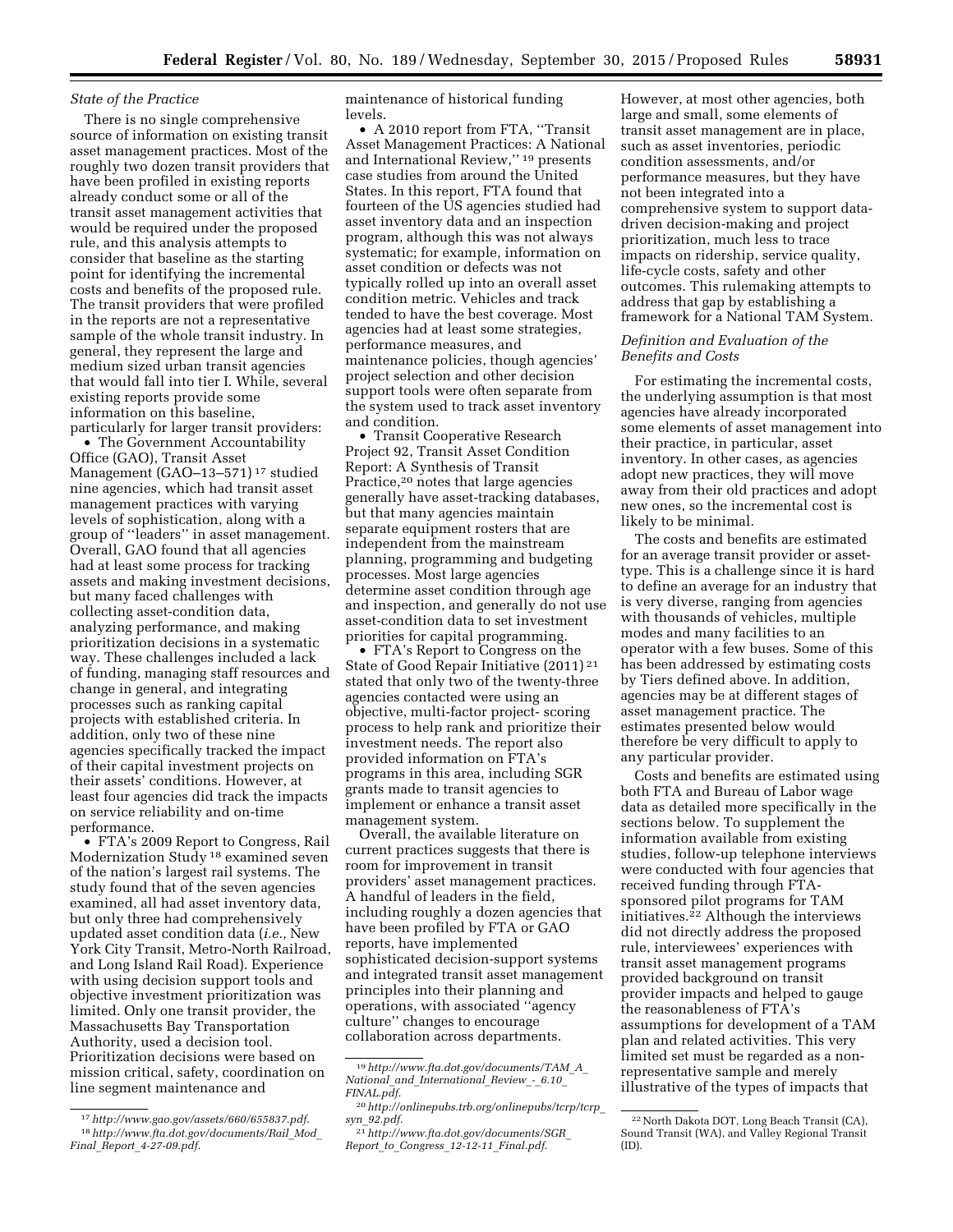transit asset management programs can have.

Transit asset management is a relatively new practice and requirement for transit agencies, so FTA has limited data on current practices and the costs associated with asset management activities, such as condition assessment. FTA made assumptions in order to estimate costs and benefits based on the information available to FTA. There is also little in the academic literature on quantified benefits or costs for asset management programs for transit agencies. Accordingly, FTA seeks comment on the accuracy of the assumptions used and suggestions for other potential sources of relevant data.

The analysis takes a societal perspective, including benefits and costs regardless of to whom they accrue. It estimates the initial costs (*i.e.*  ''upfront'' or ''non-recurring'') and recurring costs at different intervals. Future benefits and costs are estimated to reflect the time value of money, using a 7% discount rate (with 3% sensitivity case) and a base year of 2015.

Costs to Transit Providers To Implement the Requirements of the National TAM System

An incremental approach is used to estimate the costs of the proposed rule. The costs of the proposed rule are defined as the costs of the required asset management activities *over and above*  the baseline of current industry

practices. Cost items include the development and implementation of the TAM plan; coordination with group TAM plan sponsors; and documentation, recordkeeping and reporting. These costs are estimated primarily in the form of staff labor hours. The costs of the TAM plan are estimated based on the costs of each component, including asset inventories, condition assessments, project lists, performance metrics, and targets.

Based on the evidence available to FTA now, most transit agencies already perform at least some transit asset management activities, and estimates are based on the assumption that work is performed in-house. Moreover, the proposed rule does not require transit providers to use any particular technology or software system. FTA has emphasized that transit agencies could use something as simple as an Excel spreadsheet to comply with the requirement for a multi-factor prioritization process. Some transit agencies may choose to engage consultants, purchase commercial software, or pursue other approaches that they find more cost-effective than the in-house approach, in which case the estimates here could be considered conservative. In addition, some commercial software packages provide more sophisticated systems that integrate transit asset information with other modules, such as scheduling and crew assignment, or provide other

functionalities. These packages go beyond what is required by the proposed rule, so their costs are not necessarily indicative of the actual costs of the proposed rule.

The overall approach in the subsections below is to estimate the labor-hours required for each TAM task and to multiply by an appropriate wage rate to generate the total cost. The laborhour figures are initial estimates based on findings from the limited literature on transit asset management, expert judgment from FTA staff on the approximate level-of-effort required, and the information from the four transit provider interviews. In some cases, it was possible to cross-check the totals that would result from these assumed cost levels against agencies' actual expenditures on asset management programs, such as those funded through the SGR grant amounts or recent contract awards. These comparisons are discussed in more detail below.

Wage rates for transit provider labor hours are based on May 2013 Bureau of Labor Statistics (BLS) data for urban transit systems and interurban and rural bus transportation.23 The hourly wage rates were adjusted to account for fringe benefits.24 Table 2 below describes the wage rates used and the TAM plan activities to which they relate. For simplicity, the urban wage rates are applied to tier I providers and rural rates to tier II providers.

TABLE 2—SUMMARY OF TRANSIT INDUSTRY WAGE RATES AND FRINGE BENEFITS FOR TAM ACTIVITIES

| Title                                             | Wage rate | Loaded wage<br>rate                  | <b>Relevant TAM Activities</b>                                                           |
|---------------------------------------------------|-----------|--------------------------------------|------------------------------------------------------------------------------------------|
|                                                   |           | Urban Transit Systems (NAICS 485100) |                                                                                          |
|                                                   | \$50.23   | \$78.36                              | Plan Strategy, Performance Measures and Targets,<br>Data and Narrative Reporting to NTD. |
|                                                   | 42.96     | 67.02                                | Asset Condition Assessment.                                                              |
|                                                   | 31.23     | 48.72                                | Data and Narrative Reporting to NTD.                                                     |
|                                                   | 27.82     | 43.40                                | Asset Condition Assessment, Analytical Processes,<br>Prioritized Project List.           |
|                                                   | 40.26     | 62.81                                | Asset Condition Assessment.                                                              |
|                                                   |           |                                      | Interurban and Rural Bus Transportation Systems (NAICS 485200)                           |
|                                                   |           |                                      |                                                                                          |
|                                                   | 42.02     | 65.55                                | Performance Measures and Targets, Data and Nar-<br>rative Reporting to NTD.              |
|                                                   | 25.80     | 40.25                                | Data and Narrative Reporting to NTD.                                                     |
| Other Office and Administrative Support Workers   | 14.77     | 23.04                                | Asset Condition Assessment, Analytical Processes,<br>Prioritized Project List.           |
| Installation, Maintenance, and Repair Occupations | 21.95     | 34.24                                | Asset Condition Assessment.                                                              |

<sup>23</sup>*[http://www.bls.gov/oes/current/naics3](http://www.bls.gov/oes/current/naics3_485000.htm)*\_ *[485000.htm](http://www.bls.gov/oes/current/naics3_485000.htm)*. *[http://www.bls.gov/oes/current/](http://www.bls.gov/oes/current/naics3_485000.htm) naics3*\_*[485000.htm](http://www.bls.gov/oes/current/naics3_485000.htm)*.

<sup>24</sup>Bureau of Labor Statistics News Release. Employer Costs for Employee Compensation— September 2014. Table 3, Service-providing industry group. *[http://www.bls.gov/news.release/](http://www.bls.gov/news.release/pdf/ecec.pdf) [pdf/ecec.pdf](http://www.bls.gov/news.release/pdf/ecec.pdf)*. BLS data show wages as 64.1% of

total compensation, with benefits at 35.9%. Therefore, employees' wages are factored by 1.56 (100/64.1) to account for employer provided benefits.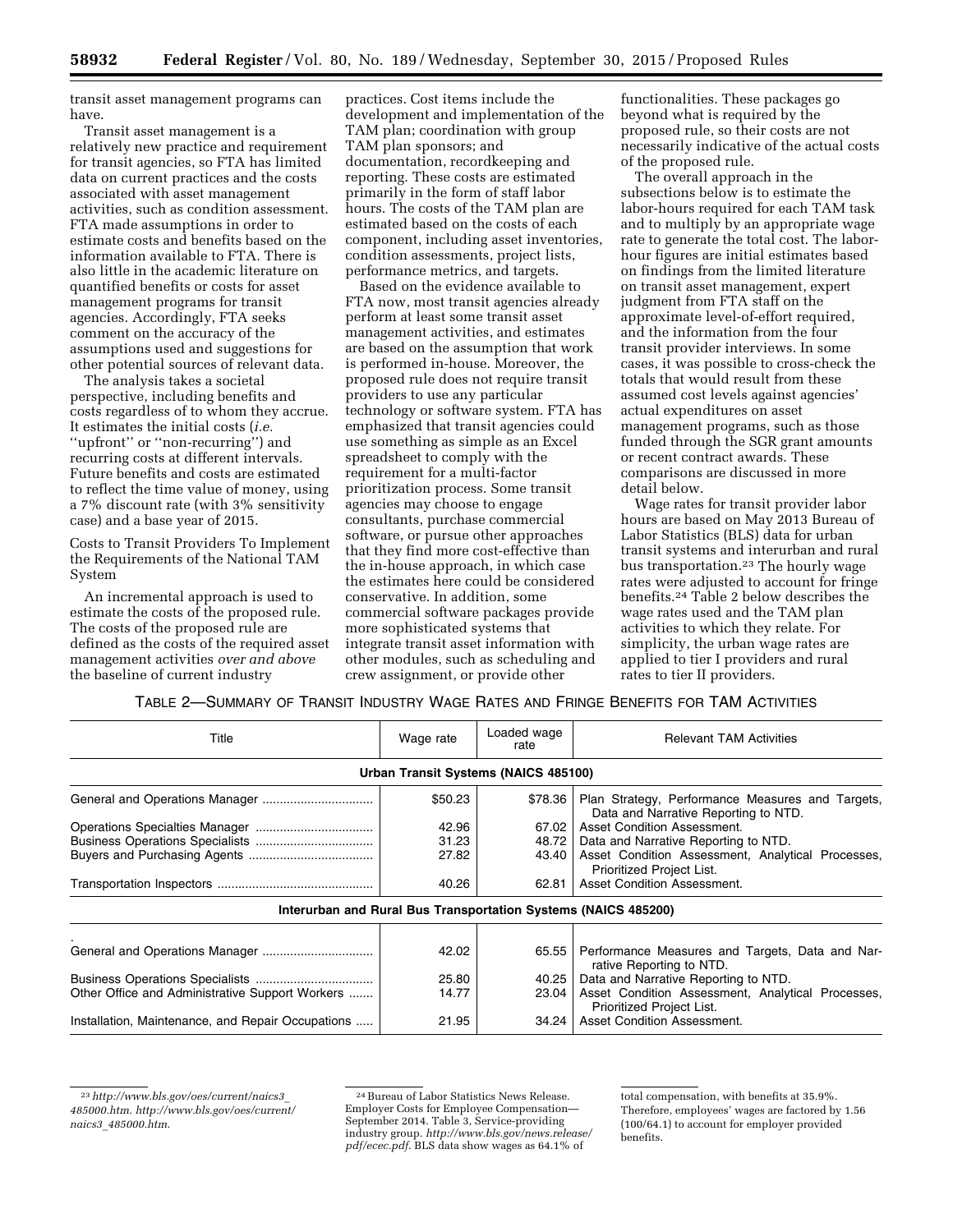Using NTD submissions and other information, FTA estimated that there are approximately 284 tier I providers and 3,714 tier II providers. These totals include subrecipients, and entities receiving Section 5310 formula grant funding that do not report to the NTD currently, but would be subject to the proposed TAM rule.

For calculation purposes, it is assumed, based on FTA's knowledge of the industry that tier I providers and tier II direct recipient providers would develop their own TAM plans, while tier II subrecipient providers, which tend to be much smaller organizations, would participate in a group TAM plan, minimizing the burden and costs to small providers of transit services; for example, either through standardization of the process or by developing templates for gathering the information and submitting reports to FTA.

We estimated the number of group TAM plans that would be developed for these subrecipients based on existing funding and reporting relationships. Specifically, it was assumed that the 120 subrecipients of section 5307 funding would be covered by 10 group TAM plans; that the estimated 1,700 subrecipients of section 5310 funding would be covered by 200 group TAM plans; and that the 1,300 rural subrecipients of section 5311 funding and 104 Native American tribes would be covered by 54 Group TAM plans by State DOTs or an equivalent entity. This yields an estimated total of 264 group TAM plans.

The table below shows the number of agencies impacted by the proposed rule and also provides other relevant figures by tier based on our estimates and the 2013 NTD data.

TABLE 3—NUMBER OF AGENCIES, PLANS AND ASSETS BY TIER (2013) 25

|                                                                | Tier I<br>agencies         | Tier II<br>agencies |
|----------------------------------------------------------------|----------------------------|---------------------|
| Number of Agencies                                             | 284                        | 3,714               |
|                                                                | <b>Number of TAM Plans</b> |                     |
| Individual<br>Group Plans                                      | 284                        | 490<br>264          |
| Number of Assets by Type 26                                    |                            |                     |
| Revenue Vehicles<br>Rail & Bus Stations<br>Maintenance Facili- | 116.472<br>4,195           | 81,858<br>822       |
| ties<br>Way Mileage (Track)<br>Bridges, Tunnels,               | 1,068<br>12.746            | 1,367               |
| &Transitions                                                   | 2,563                      | 0                   |

# (1) Asset Inventory

Under the proposed rule, transit providers would be required to complete an inventory of their capital assets. The inventory would need to provide accessible, consistent, and comprehensive information about the state of good repair of a transit provider's capital assets. Depending on the provider's size, this information includes number of revenue vehicles, number of stations, number of facilities, number of equipment, mileage of track, and number of mechanical failures.27

Based on knowledge of the transit industry and information from the transit provider interviews, the existence of a basic inventory of assets that is used for accounting and audit purposes is believed to be so widespread as to be universal. This supports the intuitive conclusion that transit agencies know what assets they have. These inventories would likely be updated as new assets are purchased and others are depreciated or retired, even in the absence of the proposed rule. Therefore, no incremental costs are anticipated for asset inventory.

## (2) Asset Condition Assessment

Under the proposed rule, transit providers would be required to complete an assessment of their capital assets. The assessment must include sufficient information to monitor and predict the performance of each capital asset identified in the asset inventory. Additionally, the process must identify unacceptable safety risks related to the condition of the capital assets. The assessment should also be used when prioritizing investments for transit asset management. While many transit providers already perform these assessments, at least for certain asset types, it is likely that additional effort would be required to meet the standards of the proposed rule.

Estimates of the time required for assessment will vary by asset category. The estimated time requirements are listed below. These estimates are based on FTA's experience with the asset assessment in the transit industry, including unpublished results from a pilot study.

• For revenue and service vehicles, the proposed rule calls for an age-based assessment. Transit providers generally already have records of their vehicles'

ages and many are already required to report this information to the NTD. To be conservative, however, it is assumed that this information may be in a different format or database and/or require additional effort to be brought into the asset management system. For estimation purposes, it is assumed that approximately 30 minutes per vehicle would be required. One data limitation is that no information was available through NTD on non-revenue vehicles, but we do not expect this to affect how long it would take to procure this information.

• For facilities, the proposed rule calls for a condition-based assessment. Costs per station are estimated based on two staff members, each working a half day, for a total of eight hours per station per day. For maintenance facilities, costs are estimated based on two staff members working a full day, for a total of 16 hours per facility per day. It is assumed that equipment at stations and maintenance facilities would be part of the assessment. FTA does not have separate data on equipment. These are rough averages that reflect the wide range of assets in this category. For example, a downtown subway station may contain multiple platforms, exits, and passageways, whereas an outlying commuter railroad station may consist of little more than a platform and a shelter.

• For infrastructure way mileage (*e.g.,*  railroad tracks or separated BRT guideways), the proposed rule calls for a performance-based assessment. Transit providers already have some performance-related information such as speed restrictions, but again it is assumed that some additional effort would be required to prepare this information in a way that is consistent with the proposed rule. For estimation purposes, it is assumed that this would require roughly 30 minutes per mile of way. However, under special circumstances such as for subway tunnels, elevated structures, and the transitions from ground level to these areas, additional time may be necessary to assess the performance and also determine the structural or tunnel integrity. In these cases, it is assumed that this would require roughly 1 hour per mile of way.

• For equipment, the proposed rule calls for an age-based assessment. FTA lacks specific information about transit providers' ownership of equipment. Equipment is defined in the NPRM as tangible objects having a useful life of more than one year. As a result, the total size of this asset class is not known, and the cost estimates do not include potential TAM costs associated with

<sup>25</sup>Source: National Transit Database, FTA, 2013 (This is the latest year for which data is available).

<sup>26</sup>The table only includes assets reported to the NTD; therefore, it does not does not include equipment assets.

<sup>27</sup>*[http://www.ntdprogram.gov/ntdprogram/](http://www.ntdprogram.gov/ntdprogram/assetInventory.htm) [assetInventory.htm.](http://www.ntdprogram.gov/ntdprogram/assetInventory.htm)*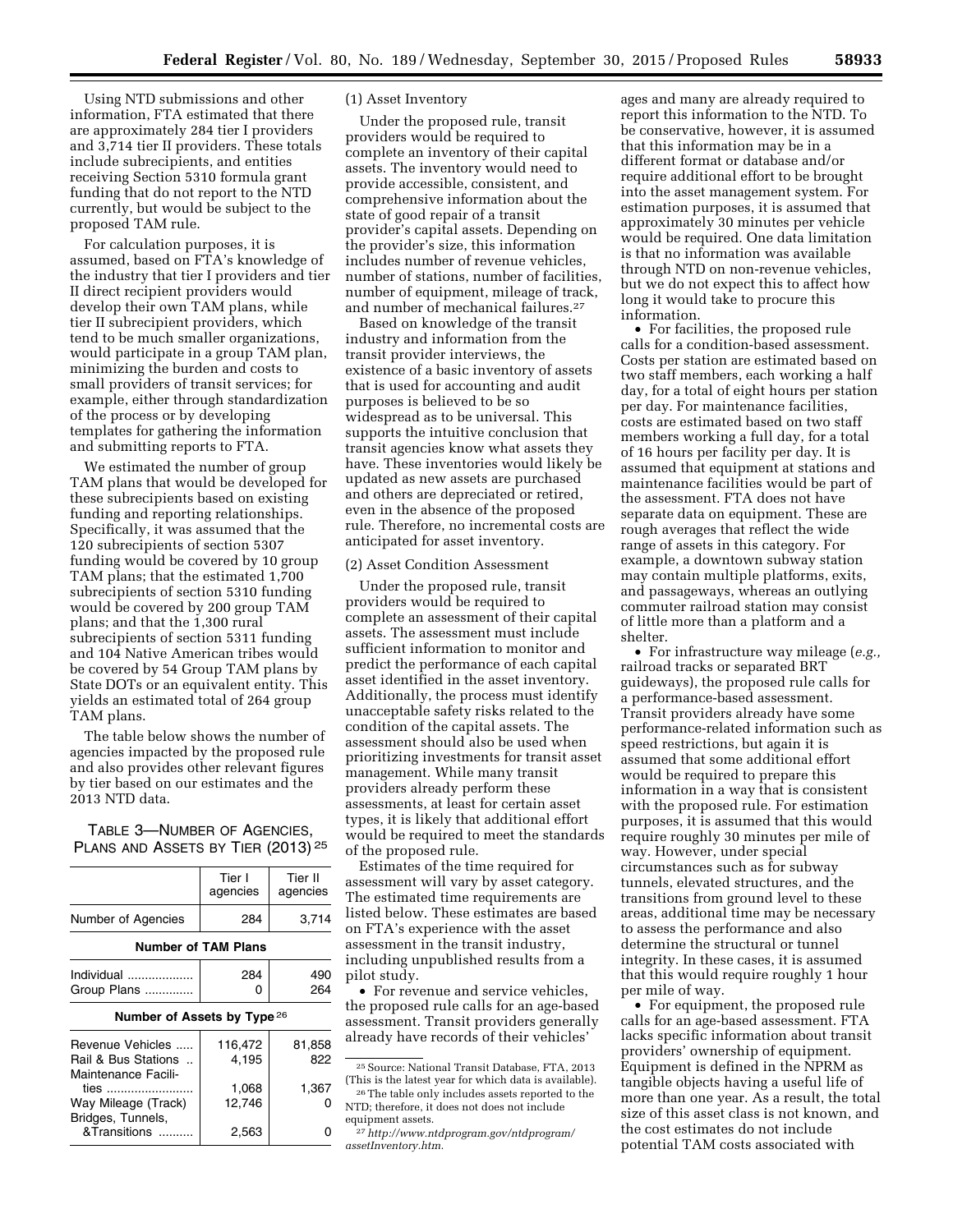equipment. In addition, FTA does not have data on the extent to which condition assessments are already routinely undertaken for these equipment assets. However, FTA believes that most equipment will be located within maintenance facilities and passenger stations, or along rail guideways, and thus the costs of condition assessments for equipment would often be included in the condition assessments for those facilities, stations, or guideways. Even in cases where they are not, the condition assessment for these assets should be relatively simple, as the proposed rule requires only a simple, age-based assessment. FTA seeks comments on these assumptions along with information on the size of agencies' equipment stocks and potential costs of inventories and condition assessments.

• It is assumed that the asset condition assessment would need to be performed as part of the initial plan development, and would also need to be repeated periodically in order to fully implement the other provisions, notably investment prioritization, performance measures, and reporting requirements. We assume that assessments for vehicles and infrastructure are assumed to be repeated on an annual basis, while stations and maintenance facilities are assessed every three years.

Following, is a detailed accounting of incremental costs by provider type.

#### Tier I Providers

Based on 2013 NTD data, tier I providers operate a total of 116,472 vehicles, 4,195 stations, 1,068 maintenance facilities, 12,746 miles of standard track, and 2,563 miles of track within subway tunnels or on elevated structures (including transitions). These assets would be tracked or inspected by various different employees at the transit provider. It is likely that the agebased assessment of the vehicles would be conducted by a buying or purchasing agent at a loaded wage rate of \$43.40, the condition-based station and maintenance facility assessment would be conducted by a transportation inspector at a loaded wage rate of \$62.81, and the performance-based way mileage, elevated structure, and tunnel assessment would be conducted by an operations specialties manager at a loaded wage rate of \$67.02. Multiplying the number of assets, by the corresponding time requirement described above, by the corresponding wage rate leads to a total initial cost of \$6.31 million.

It is assumed that the vehicles and way mileage, elevated structures, and tunnels would be assessed annually at a total annual cost of approximately

\$3.13 million and the stations and maintenance facilities would be assessed triennially at a tri-annual cost of approximately \$3.18 million.

# Tier II Providers

Based on 2013 NTD data and our approximations for non-reporting providers, the tier II providers operate a total of 81,858 vehicles,<sup>28</sup> 822 stations, 1,367 maintenance facilities, and 0 miles of way mileage.29 These assets would be tracked or inspected by various different employees of the transit provider. It is likely that the agebased assessment of the vehicles would be conducted by an office or administrative support worker at a loaded wage rate of \$23.04, and the condition-based station and maintenance facility assessment would be conducted by an installation or maintenance repair worker at a loaded wage rate of \$34.24. Multiplying the number of assets, by the corresponding time requirement described above, by the corresponding wage rate leads to a total initial cost of \$1.92 million.

It is assumed that vehicles' age-based assessments would be updated annually at a total annual cost of approximately \$0.94 million and the stations and maintenance facilitates would be assessed triennially at a tri-annual cost of approximately \$0.97 million.

# TABLE 4—INITIAL AND RECURRING COSTS FOR THE ASSET ASSESSMENT

|                 | Initial                  | Annual<br>recurring    | <sup>-</sup> riennial<br>recurring |
|-----------------|--------------------------|------------------------|------------------------------------|
| Tier<br>Tier II | \$6,307,156<br>1.917.170 | \$3,126,278<br>943.053 | \$3,180,878<br>974,116             |
| Total           | 8,224,326                | 4.069.332              | 4,154,994                          |

#### (3) Analytical Processes

Under the proposed rule, transit providers would be required to present a list of analytical processes or decisionsupport tools that allow for capital investment needs to be estimated over time and to assist with capital asset investment prioritization. No specific format or software is mandated, but certain capabilities are required. The investment prioritization plan must identify each asset within the asset inventory that is included within an investment project over the timeframe of the TAM plan. Projects must be ranked in order of priority and the year in which they are expected to be carried

out. The prioritization must account for SGR policies and strategies, as well as funding levels and the value of needed investments.

GAO's review of existing practices indicated that, at least among larger transit providers, staff already conduct some form of this analysis when making investment decisions, but to varying degrees and not necessarily in a way that conforms to the proposed requirements. Smaller transit providers may have less in the way of formal analytical tools for prioritizing projects and for incorporating asset condition information into this process. Estimates for this component generally assume

that larger agencies would be expanding and strengthening their existing activities, while smaller agencies may be essentially starting from scratch or from more informal processes.

Transit providers have a number of options for developing a system that would satisfy the proposed requirements of the TAM plan. Some may choose to purchase commercial software specifically designed for enterprise asset management; these can include packages that combine asset management with software tools for other functions, such as maintenance and scheduling. Others may develop their own tools in-house, for example

<sup>28</sup>This includes the vehicle count from NTD, plus an estimated 40,000 vehicles for the roughly 1,700 section 5310 subrecipients who do not submit any vehicle counts or other asset data to NTD.

<sup>29</sup>Rural transit agencies do not submit annual reporting on their miles of right-of-way. These rural agencies typically operate buses and paratransit vehicles on public streets and generally do not own

any rail systems or other transit rights-of-way. There may be a small number of exceptions that are not accounted for in this section due to the data limitation.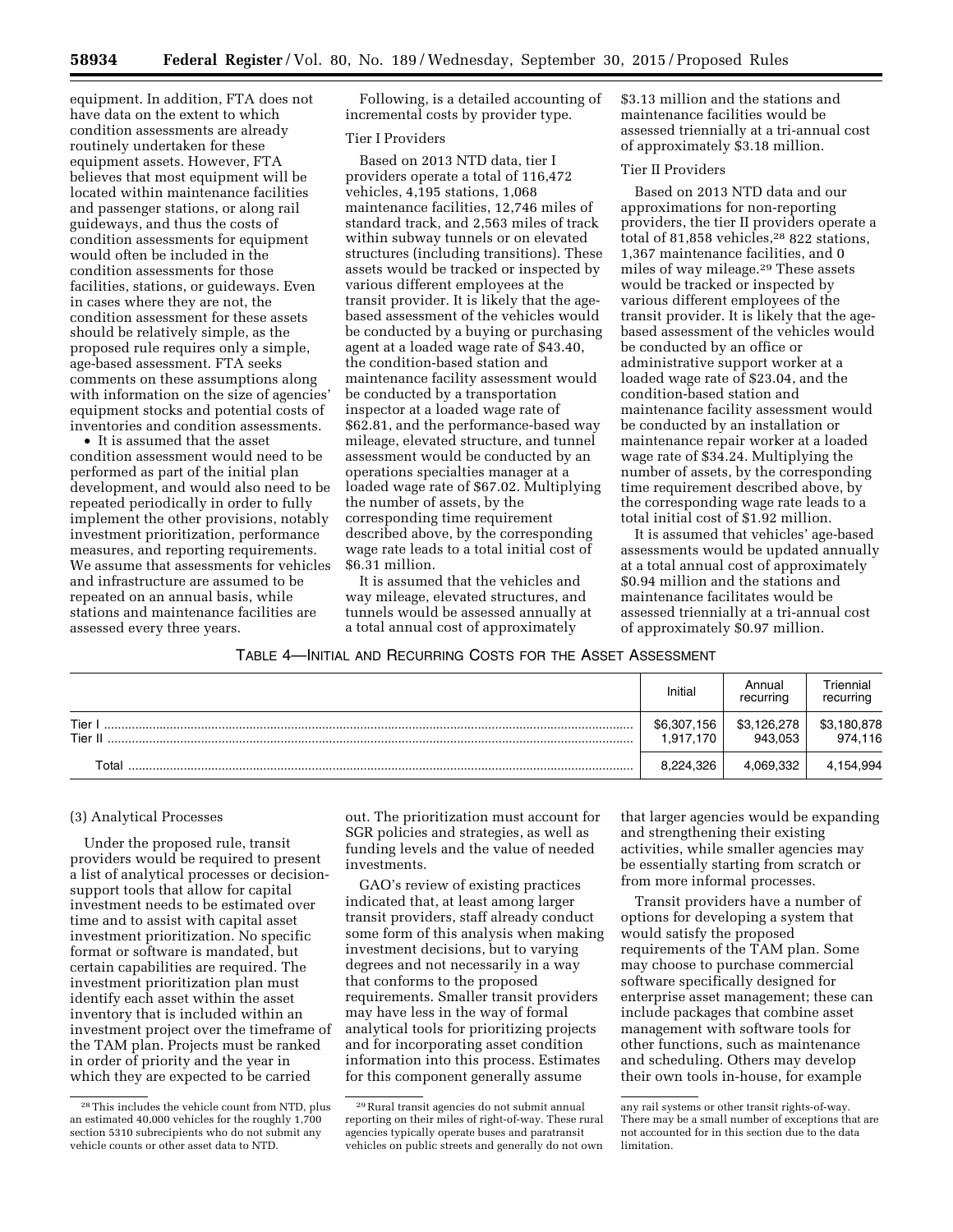using a custom Excel workbook to incorporate asset-condition information and other asset-management considerations into project prioritization. The in-house development option is used here for cost-estimation purposes, though some providers may find it more cost-effective to purchase software.

There are also free and low-cost software packages available for agencies to adapt to their needs, including the TERM-Lite tool from FTA, available free of charge. The Transit Cooperative Research Program (TCRP) also has a free tool composed of four spreadsheet models entitled the Transit Asset Prioritization Tool (TAPT). This tool ''is designed to assist transit agencies in predicting the future conditions of their assets, and in prioritizing asset rehabilitation and replacement.'' 30 Such a tool would be particularly useful for smaller providers.

Following, is a detailed accounting of incremental costs by provider type.

# Tier I Providers

The resources required to implement the analytical processes would vary significantly across transit providers, based on the size and complexity of their asset portfolios and the strength of their current practices. As an overall average based on interviews and past pilot projects, FTA estimates that a transit provider would spend the equivalent of 520 person-hours for strengthening its analytical and decision-support tools and processes (or alternatively, purchasing or learning a ready-made software tool for an equivalent sum). It is assumed that this task would be completed by the aforementioned buyer or purchasing agent at a loaded wage rate of \$43.40. Multiplying the hours required, by the number of transit providers, by the wage rate leads to a total initial cost of \$6.40 million.

Once the initial investment is made in the analytical and decision-support tools and processes, maintaining and updating those processes is estimated to take the equivalent of 208 hours per year on average. The same buyer or purchasing agent is assumed to conduct these recurring updates at the \$43.30 wage rate. Multiplying the recurring hours required, by the number of agencies, by the wage rate leads to a total recurring cost of \$2.56 million.

# Tier II Providers

Tier II providers have smaller vehicle fleets and no rail fixed-guideway service, removing some of the complexities in project prioritization that tier I providers face, but they also tend to have fewer existing formal processes in this area. In order to implement the analytical processes, FTA estimates that providers would spend the equivalent of 520 personhours on average developing their analytical and decision-support tools or processes (or alternatively, purchasing or learning a ready-made software tool for an equivalent sum) for each individual TAM plan or group TAM plan. It is assumed this task would be completed by the aforementioned administrative support worker at a loaded wage rate of \$23.04. Multiplying the hours required, by the estimated number of individual and group plans created, by the wage rate leads to a total initial cost of \$9.03 million.

Once the initial system investment is made, maintaining and updating the analytical processes is estimated to take the equivalent of 104 hours per year. This is half of the assumed time needed for tier I providers because of the comparative simplicity of the systems overseen by tier II providers. The same administrative support worker is assumed to conduct these recurring updates at the \$23.04 wage rate. Multiplying the recurring hours required, by the estimated number of individual and group plans created, by the wage rate leads to a total recurring cost of \$1.81 million.

TABLE 5—INITIAL AND RECURRING COSTS FOR THE ANALYTICAL PROC-ESSES

| Agency size            | Initial                  | Annually<br>recurring    |
|------------------------|--------------------------|--------------------------|
| Tier I<br>.<br>Tier II | \$6,400,731<br>9.033.994 | \$2,560,292<br>1,806,799 |
| Total                  | 15,434,725               | 4.367.091                |

#### (4) Prioritized Project List

Under the proposed rule, transit providers would be required to develop a list of projects from the investment prioritization process described above. The list must include projects for which funding would be sought under the section 5337 SGR Formula Program. While it is known that agencies generally have a method of determining which projects they would need to invest in next—and many large, multimodal agencies often have sophisticated, multi-year planning

tools—the level of detail and process involved in updating the list is unknown. Following, is a detailed accounting of incremental costs by provider type.

## Tier I Providers

The large tier I providers in this category tend to have existing processes for generating prioritized project lists based on scenario analysis.31 However, for some transit providers, additional effort may be needed to develop a project list that reflects the requirements of the proposed rule. While there is less case-study information on the practices of smaller tier I providers, most are believed to have existing processes for developing prioritized project lists. To align this process with the requirements of the proposed rule, it is estimated that transit providers would spend an average of 96 hours above their current baseline in creating the prioritized project list. It is assumed this task would be completed by the aforementioned buyer or purchasing agent (in coordination with other staff) at a loaded wage rate of \$43.40. Multiplying the hours required, by the number of agencies, by the wage rate leads to a total initial cost of \$1.18 million.

Once the initial project list is created, maintaining and updating the list is estimated to take 36 hours per year. The same buyer or purchasing agent is assumed to conduct these recurring updates at the \$43.40 wage rate. Multiplying the recurring hours required, by the number of agencies, by the wage rate leads to a total recurring cost of \$0.44 million.

# Tier II Providers

As with larger transit providers, smaller transit providers generally have some form of an existing process for developing a prioritized project plan, but are assumed to require time above their current baseline to make this process consistent with the proposed TAM requirements. FTA estimates that each tier II provider developing a TAM plan, along with each group TAM plan sponsor, would spend an average of 96 hours creating their prioritized project list. It is assumed this task would be completed by the administrative support worker (in coordination with other staff) at a loaded wage rate of \$23.04. Multiplying the hours required, by the estimated number of individual and group plans, by the wage rate leads to a total initial cost of \$1.67 million.

<sup>30</sup>Schwager, Dianne. Transit Cooperative Research Program Report 172: Guidance for Developing a Transit Asset Management Program. Sponsored by the Federal Transit Administration. 2014. *[http://onlinepubs.trb.org/onlinepubs/tcrp/](http://onlinepubs.trb.org/onlinepubs/tcrp/tcrp_rpt_172.pdf) tcrp*\_*rpt*\_*[172.pdf](http://onlinepubs.trb.org/onlinepubs/tcrp/tcrp_rpt_172.pdf)*.

<sup>31</sup>FTA, *Transit Asset Management Practices: A National and International Review,* June 2010.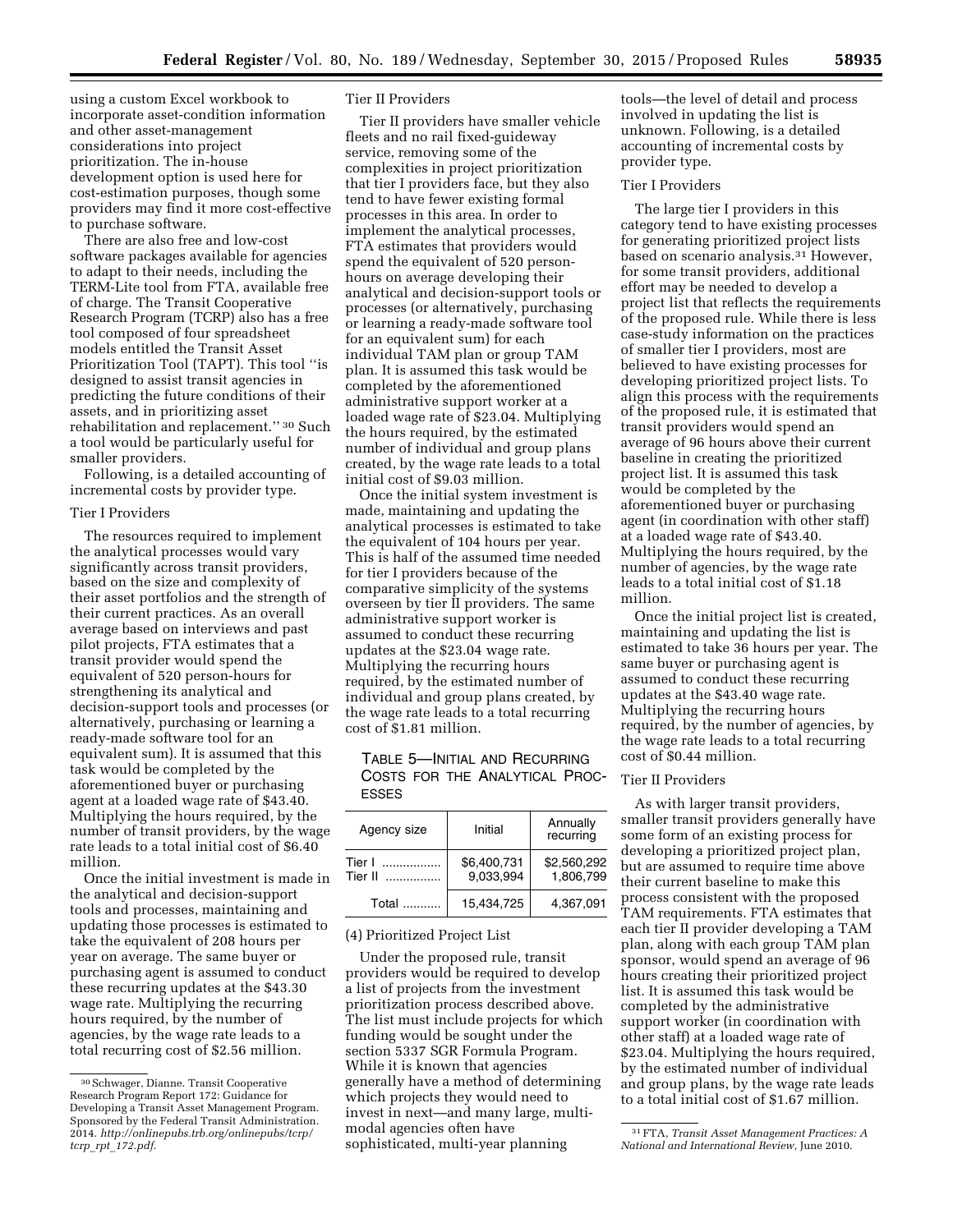Once the initial project list is created, maintaining and updating the list is estimated to take 24 hours per year. The same administrative support worker is assumed to conduct these recurring updates at the \$23.04 wage rate. Multiplying the recurring hours required, by the estimated number of individual and group TAM plans, by the wage rate leads to a total recurring cost of \$0.42 million.

# TABLE 6—INITIAL AND RECURRING COSTS FOR THE PRIORITIZED PROJECT LIST

| Agency size                 | Initial                  | Annually<br>recurring |
|-----------------------------|--------------------------|-----------------------|
| Tier I<br>.<br>Tier II<br>. | \$1,181,673<br>1.667.814 | \$443.128<br>416.954  |
| Total                       | 2.849.488                | 860.081               |

# (5) Plan Strategy

Under the proposed rule, tier I transit providers would be required to develop TAM and SGR policies and strategies. This would include a description of key TAM activities spanning the time horizon of the plan, a specification of the resources needed to develop and implement the plan, and an outline of how the plan and related business practices would be updated over time.

These components would be optional for tier II providers. Following, is a detailed accounting of incremental costs by provider type.

#### Tier I Providers

It is estimated that these providers would spend an average of 96 hours developing the elements of the plan strategy above what they are currently doing in this area. Because this component deals with high level strategy, it is assumed this planning task will be completed by a general operations manager at a loaded wage rate of \$78.36. Multiplying the hours required, by the number of providers, by the wage rate leads to a total initial cost of \$2.13 million.

Every four years, providers would need to update their strategy document based on recent and planned activities and other developments. It is estimated that this document update would require an average of 80 hours of incremental staff time. The same operations manager is assumed to conduct these recurring updates at the \$78.36 wage rate. Multiplying the recurring hours required, by the number of providers, by the wage rate leads to a total four-year recurring cost of \$1.78 million.

### Tier II Providers

There are no initial or recurring costs for this aspect of the TAM plan because tier II providers may opt out of completing these requirements, whether they develop their own TAM plan or participate in a group TAM plan.

# TABLE 7—INITIAL AND RECURRING COSTS FOR THE PLAN STRATEGY

| Agency size            | Initial     | Quadrennially<br>recurring |
|------------------------|-------------|----------------------------|
| Tier I ……….<br>Tier II | \$2.133.553 | \$1,777,961                |
| Total $\dots$          | 2,133,553   | 1.777.961                  |

(6) Performance Measures and Targets

In addition to the TAM plan, under the proposed rule transit providers would be required to use performance measures to set targets for capital assets. Transit providers would need to use their asset condition assessments to determine the percentage of their assets that meet specified performance standards. Based on these performance measures and available funding, transit providers would be required to develop annual SGR performance targets that align with their TAM plan priorities. With the exception of a few transit providers profiled in more depth by GAO reports, it is unknown to what extent agencies are currently monitoring performance or whether their existing metrics and targets would meet the requirements of this section.

Transit providers have a number of resources to draw on in developing their measures and targets, including FTA publications 32 and TCRP Report 172.33 Nonetheless, some compliance costs are assumed to be necessary to adapt this guidance to the details of each transit provider's assets, operating environment, and strategies. Setting performance measures and targets should be more straightforward for tier II providers, which are smaller and do not have the complexities associated with rail fixed-guideway elements. Following, is a detailed accounting of costs by provider type.

#### Tier I Providers

FTA's 2010 review of practices found that many large transit providers have existing performance measures for asset management. However, practices vary, and some transit providers would need additional work to comply with the

proposed provisions. Compared to the largest tier I providers, smaller tier I providers have less complex asset portfolios, but also may have less in the way of existing activities for performance measures. Overall, based on information from interviews, it is estimated that transit providers would spend an average of 208 hours developing their performance measures and targets. It is assumed this task would be completed by the aforementioned operations manager at a loaded wage rate of \$78.36. Multiplying the hours required, by the number of transit providers, by the wage rate leads to a total initial cost of \$4.62 million.

Once the initial measures and targets are developed, it is estimated that reviewing and updating them annually would take the equivalent of 36 hours per year on average. The same operations manager is assumed to conduct these recurring updates at the \$78. 36 wage rate. Multiplying the recurring hours required, by the number of transit providers, by the wage rate leads to a total recurring cost of \$0.80 million.

# Tier II Providers

Tier II providers do not have the complexities associated with developing performance measures for rail fixedguideway transit. It is estimated that tier II providers developing their own TAM plan and group TAM plan sponsors would each spend an average of 80 hours developing the performance measures and targets. It is assumed this task would be completed by the operations manager at a loaded wage rate of \$65.55. Multiplying the hours required, by the estimated number of individual and group plans, by the wage rate leads to a total initial cost of \$3.95 million.

Once the initial measures and targets are developed, it is estimated that reviewing and updating them annually would take the equivalent of 24 hours per year on average. The same operations manager is assumed to conduct these recurring updates at the \$65.55 wage rate. Multiplying the recurring hours required, by the estimated number of individual and group plans, by the wage rate leads to a total recurring cost of \$1.19 million.

# TABLE 8—INITIAL AND RECURRING COSTS FOR THE PERFORMANCE MEASURES AND TARGETS

| Agency size | Initial     | Annually<br>recurring |
|-------------|-------------|-----------------------|
| Tier I      | \$4,622,699 | \$800.083             |

<sup>32</sup>*[http://www.fta.dot.gov/documents/FTA](http://www.fta.dot.gov/documents/FTA_Report_No._0027.pdf)*\_ *Report*\_*No.*\_*[0027.pdf.](http://www.fta.dot.gov/documents/FTA_Report_No._0027.pdf)* 

<sup>33</sup>TCRP Report 172 is available at *[http://](http://www.tcrponline.org/PDFDocuments/tcrp_rpt_172.pdf) [www.tcrponline.org/PDFDocuments/tcrp](http://www.tcrponline.org/PDFDocuments/tcrp_rpt_172.pdf)*\_*rpt*\_ *[172.pdf.](http://www.tcrponline.org/PDFDocuments/tcrp_rpt_172.pdf)*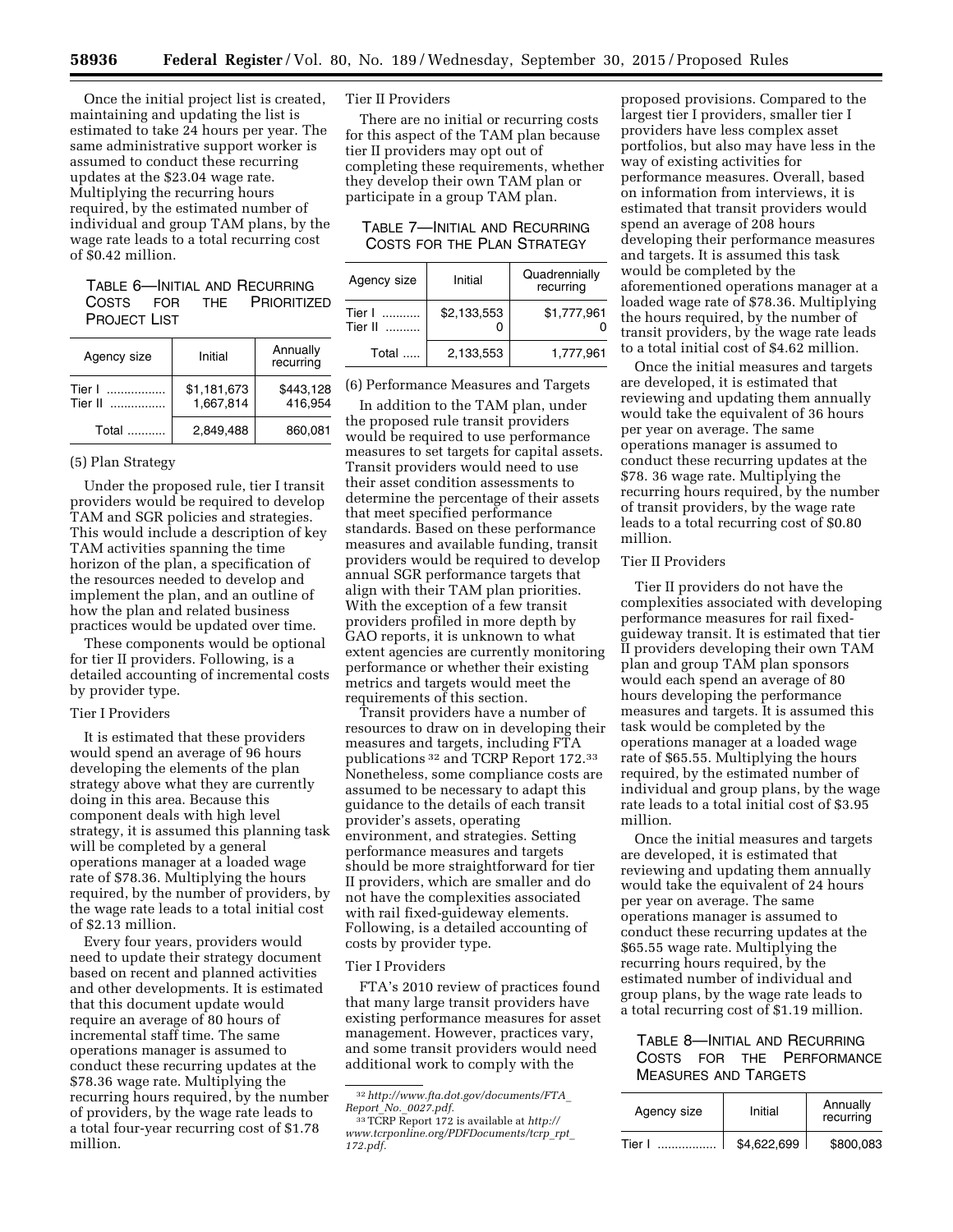TABLE 8—INITIAL AND RECURRING COSTS FOR THE PERFORMANCE MEASURES AND TARGETS—Continued

| Agency size    | Initial   | Annually<br>recurring |
|----------------|-----------|-----------------------|
| Tier II        | 3,954,048 | 1,186,215             |
| Total $\ldots$ | 8,576,747 | 1,986,297             |

# (7) Data and Narrative Reporting to NTD

Under the proposed rule, transit providers would be required to submit an annual data report to the NTD, which reflects the SGR performance targets for the following year and assessment of the condition of the transit provider's transit system. Additionally, transit providers would be required to submit an annual narrative report to the NTD that provides a description of any change in the condition of its transit system from the previous year and describes the progress made during the year to meet the targets previously set for that year. FTA estimated costs for the proposed new reporting to the NTD based on a pilot program with seven rail transit providers. Based on internal FTA reports, it is expected that the reporting would require a transit provider staff time that was equivalent to 0.16 hours per revenue vehicle initial and 0.08 hours per vehicle in subsequent years. (For simplicity these figures are expressed in terms of hours per vehicle, but include time required for reporting on other assets such as stations and facilities. FTA's pilot program also used an alternative methodology based on the time required per data field submitted, which yielded nearly identical results.) These estimated labor-hour requirements have been applied in the calculations below. The calculations also include the estimated time required for the narrative report, which was not included in FTA's pilot program or earlier estimates.

#### Tier I Providers

With a total of 116,472 revenue vehicles and FTA's estimate of 0.16 reporting hours per vehicle, it is estimated that these providers collectively would require a total of 18,636 hours for their initial reporting to the NTD under the proposed rule. Multiplied by the loaded wage rate of \$48.72 for a Business Operations Specialist, the total cost is approximately \$0.91 million for tier I providers. The narrative report is separately estimated to require 24 labor hours per provider to develop and submit, including 22 hours for a Business Operations Specialist (loaded

wage rate \$48.72) and 2 hours for managerial review of the document by a general operations manager (loaded wage rate \$78.36). Across the 284 agencies in this group, the total cost is approximately \$0.35 million. Once the initial report and template are created, it is estimated that updating the data reports annually would take the equivalent of 9,318 hours per year, based on FTA's estimate of 0.08 hours per revenue vehicle and 116,472 vehicles. At a loaded wage rate of \$48.72 for a Business Operations Specialist, the total cost is approximately \$0.45 million. Updating the narrative report is estimated to require an additional 20 hours per year (18 hours for preparation by a Business Operations Specialist and 2 hours for review by the general operations manager). Multiplying the respective hours required, by the number of transit providers, by the wage rates leads to a total recurring cost of \$0.29 million.

# Tier II Providers

With an estimated total of 81,858 revenue vehicles and FTA's estimate of 0.16 reporting hours per vehicle, it is estimated that collectively these providers would require a total of 13,097 hours for their initial reporting to the NTD under the proposed rule. Multiplied by the loaded wage rate of \$40.25 for a Business Operations Specialist, the total cost is approximately \$0.53 million. The narrative report is separately estimated to require 16 labor hours per TAM plan (individual or group TAM plan) to develop and submit, including 14 hours for a Business Operations Specialist (loaded wage rate \$40.25) and 2 hours for managerial review of the document by a general operations manager (loaded wage rate \$65.55). Across the 754 individual and group TAM plans, the total cost is approximately \$0.52 million. Once the initial report and template are created, it is estimated that updating the data report annually would take the equivalent of 6,549 hours per year, based on FTA's estimate of 0.08 hours per revenue vehicle and 81,858 vehicles. At a loaded wage rate of \$40.25 for a Business Operations Specialist, the total cost is approximately \$0.26 million. Updating the narrative report is estimated to require an additional 8 hours per year (6 hours for preparation by a Business Operations Specialist and 2 hours for general operations manager review). Multiplying the respective hours required, by the number of transit providers, by the wage rates leads to a total recurring cost of \$0.28 million.

# TABLE 9—INITIAL AND RECURRING COSTS FOR THE DATA AND NAR-RATIVE REPORTING TO NTD

| Agency size    | Initial                  | Annually<br>recurring |
|----------------|--------------------------|-----------------------|
| Tier I  ……………… | \$1,256,342<br>1,050,848 | \$747,121<br>544.503  |
| Total          | 2,307,191                | 1.291.624             |

#### (8) State and MPO Target Setting

Under the performance management framework established by MAP–21, States, MPOs, and transit providers must establish targets in key national performance areas to document expectations for future performance. Pursuant to 49 U.S.C. 5303(h)(2)(B)(ii) and 5304(d)(2)(B)(ii), States and MPOs must coordinate the selection of their performance targets, to the maximum extent practicable, with performance targets set by transit providers under 49 U.S.C. 5326 (transit asset management) and 49 U.S.C. 5329(safety), to ensure consistency.

In the Joint Planning NPRM, both agencies indicated that their performance-related rules would implement the basic elements of a performance management framework, including the establishment of measures and associated target setting. Because the performance-related rules implement these elements and the difficulty in estimating costs of target setting associated with unknown measures, the Joint Planning NPRM did not assess these costs. Rather, FTA and FHWA proposed that the costs associated with target setting at every level would be captured in each provider's respective ''performance management'' rules. For example, FHWA's second performance management rule NPRM, published after the joint planning NPRM, assumes that the incremental costs to States and MPOs for establishing performance targets, reflect the incremental wage costs for an operations manager and a statistician to analyze performancerelated data.

The RIA that accompanied the Joint Planning final rule captured the costs of the effort by States, MPOs, and transit providers to coordinate in the setting of State and MPO transit performance targets for state of good repair and safety. FTA believes that the cost to MPOs and States to set transit performance targets is included within the costs of coordination. FTA requests comment on this point. Will there be any additional costs for states and MPOs in target setting beyond the coordination costs included in the planning rule? If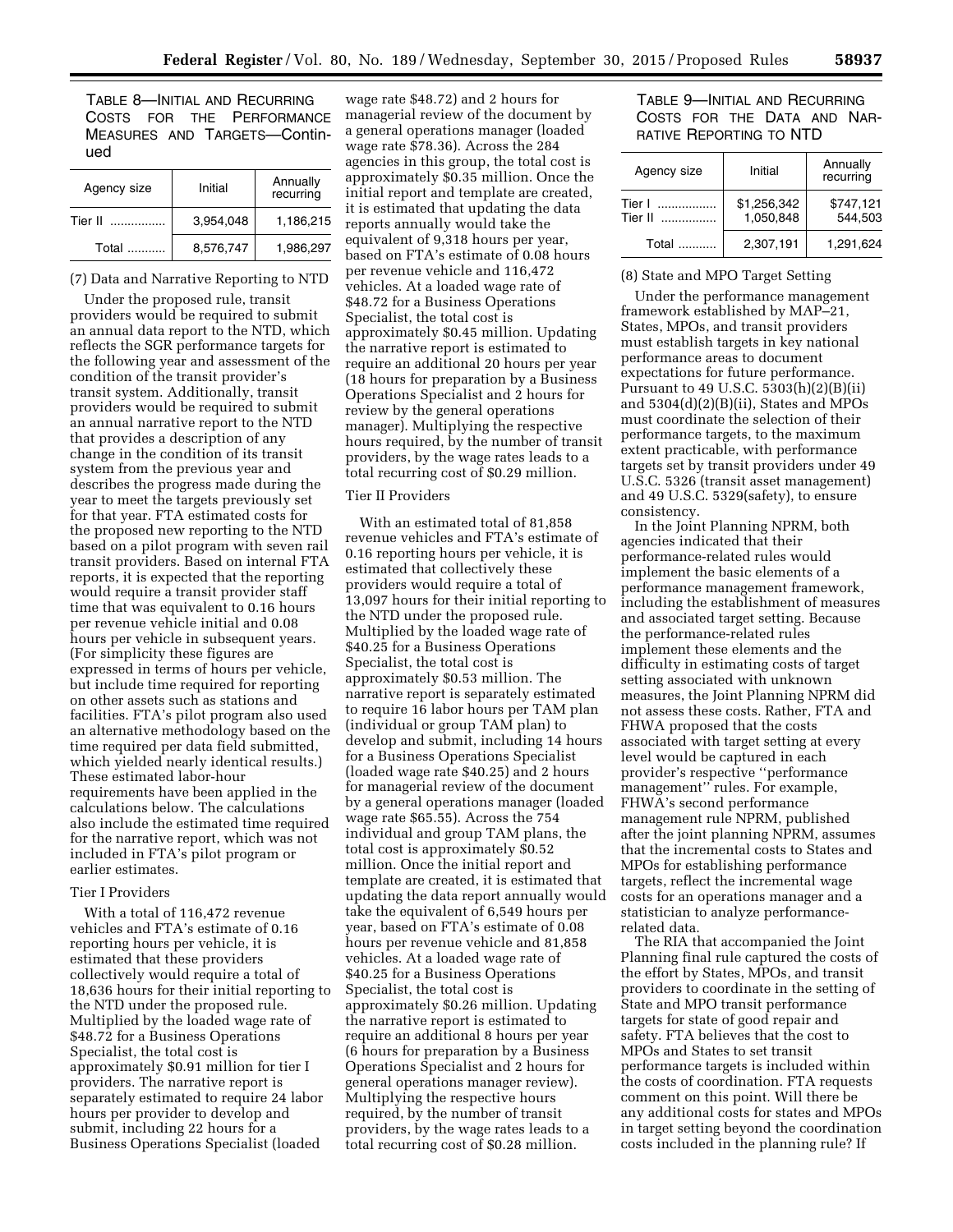so, what would those costs be? To the extent responses to these questions cause the FTA to adjust any of its cost assumptions, those changes would be reflected in the final rule and any related information collections.

#### (9) Other Costs

In addition to the costs estimated in the subsections above, the proposed rule would also entail costs for FTA to provide technical assistance to support the transit industry in implementing the new requirements, and for internal costs associated with training for FTA employees who would work with the new TAM system. It is estimated that FTA could incur an annual cost of \$2 million to develop and provide guidance and training, as well staff for program management. This is based on current FTA cost for research, stakeholder outreach and staffing costs since the MAP–21 Reauthorization Act. It is likely that the FTA costs may decline over time as the program matures and asset management becomes an integral part of transit agencies' project prioritization practice. It is assumed that after the first five years, the costs would fall to \$1.5 million and then \$1 million after 10 years and to \$0.5 million after fifteen years.

Another potential cost area is for coordination necessary to develop group TAM plans. For example, group TAM plan sponsors and their participating agencies may need to hold meetings or conference calls to collect data, test a software tool, or more generally to coordinate efforts to develop plans for the smaller agencies. For estimation purposes, this coordination is assumed to require a mix of transit provider staff and managerial oversight. For each of the estimated 264 group TAM plans, FTA assumes that coordination would

require 120 hours of staff time (business operations specialist, loaded wage rate \$40.25) and 40 hours of management time (general operations manager, loaded wage rate \$65.55) per transit provider. This yields a total annual coordination cost of approximately \$2.0 million.

Agencies are required to keep records of plan development for at least one cycle of plan development which covers four years. FTA assumes that the tier I providers may spend approximately 80 hours every four years to coordinate the collection and formatting of the data for record keeping purposes. Using the business operations specialists loaded wage rate, the cost of recordkeeping for tier I providers would be \$1.1 million every four years. For the tier II providers, it is assumed that the group plan developers would retain the records on behalf of the small transit agencies. The level of effort for record keeping would be lower at 40 hours per plan cycle, since the coordination cost of gathering the relevant cost is already accounted for. Using the business operations specialist loaded wage rate \$40.25, the total cost for recordkeeping for tier II providers would be \$1.2 million for every plan cycle. Therefore, the total cost for recordkeeping would be \$2.3 million.

# Cost Summary

The costs estimated in the subsections above have been based on best estimates of the required labor hours and other costs of implementing the required components of the National TAM System available to the FTA. They are inherently imprecise given the lack of consistent data on existing industry practices, and the variability in costs across agencies due to different labor rates, system sizes and complexities,

and other factors. Indeed, even among agencies that have already implemented TAM plans, little information exists on the total costs of implementation due to limited recordkeeping on internal labor costs. As such, FTA invites comment on the assumptions used to estimate costs and other information that could be used to estimate costs more precisely.

One means of providing an external check on the reasonableness of the cost estimates is to compare estimates from the model used here against known TAM projects. For example, a small transit provider with an asset profile of 6 revenue vehicles and one maintenance facility, the model would predict TAM implementation costs of roughly \$20,800 initial (over two years) and \$5,500 per year thereafter (see Table 10 below). By comparison, in fiscal year 2010, FTA made SGR grants to small transit providers in California and Washington to implement asset management systems; these grants were in the range of \$16,000 to \$17,000. The correspondence between model results and actual grant levels for asset management systems suggests that the cost model is producing results that are consistent with the limited real-world experience, at least for smaller agencies. For larger transit providers, actual versus predicted costs may vary more significantly due to differences in existing practices, and information from past grants may not provide a clear picture and they might face little to no incremental costs from the proposed rule because their existing practices generally meet or exceed the proposed TAM requirements. FTA requests comment on the costs associated with additional TAM projects that have been completed or which are currently underway.

# TABLE 10—ESTIMATION OF INITIAL TAM COSTS FOR ILLUSTRATIVE SMALL TRANSIT PROVIDER

| Cost category | Estimated hours required                                                                 | Total cost                      |
|---------------|------------------------------------------------------------------------------------------|---------------------------------|
|               | 0.5 hours per vehicle times 6 vehicles 16 hours per estimated<br>1 maintenance facility. | \$0<br>617                      |
|               |                                                                                          | 11,981<br>2.212<br>5.244<br>733 |
| Total⊤        | cles) plus 16 hours for narrative report.                                                | 20.788                          |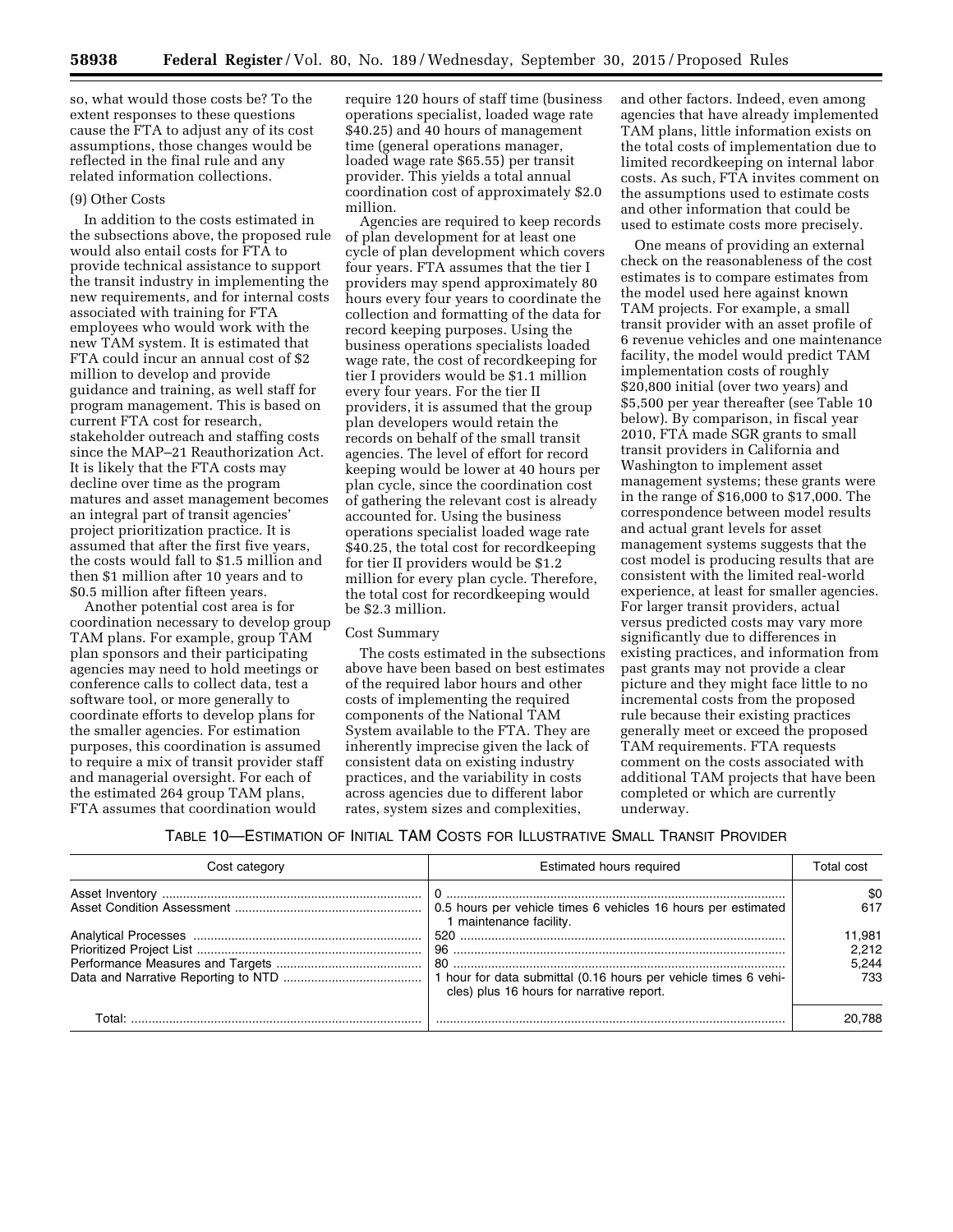Table 11 below shows the total estimated costs for TAM activities under the proposed rule, aggregated by

provider size and separated by initial and recurring costs.

| Agency size | Initial costs, total<br>over 2 years    | Annually recurring                    | Triennially<br>recurring   | Quadrennially<br>recurring   |
|-------------|-----------------------------------------|---------------------------------------|----------------------------|------------------------------|
| Tier I      | \$23,009,073<br>18,837,814<br>4.000.000 | \$7,676,902<br>6,864,800<br>2,000,000 | \$3,180,878<br>974.116<br> | \$2,884,879<br>1,213,940<br> |
| Total       | 45,846,887                              | 16,541,702                            | 4,154,994                  | 4,098,819                    |

Table 12 below shows the total costs and the present value of the proposed rule over the 20-year analysis period, including tier II group TAM plan

coordination costs. For the purposes of this analysis, 2015 serves as the discounting base year and dollar figures appear as 2015 dollars. The annualized

cost of the proposed rule is \$18.9 million (at the 7% rate) and \$18.6 million (at the 3% rate).

|  | TABLE 12-SUMMARY OF TOTAL CURRENT AND DISCOUNTED COSTS 2016-2035 |
|--|------------------------------------------------------------------|
|--|------------------------------------------------------------------|

[\$Millions]

| Year | Current | Discounted<br>(7%) | Discounted<br>(3%) |
|------|---------|--------------------|--------------------|
| 2016 | \$21.80 | \$20.37            | \$21.17            |
| 2017 | 24.10   | 21.05              | 22.72              |
|      | 16.50   | 13.47              | 15.10              |
| 2019 | 16.50   | 12.59              | 14.66              |
| 2020 | 20.70   | 14.76              | 17.86              |
| 2021 | 20.10   | 13.39              | 16.83              |
| 2022 | 16.00   | 9.96               | 13.01              |
| 2023 | 20.20   | 11.76              | 15.95              |
|      | 16.00   | 8.70               | 12.26              |
| 2025 | 20.10   | 10.22              | 14.96              |
| 2026 | 19.70   | 9.36               | 14.23              |
| 2027 | 15.50   | 6.88               | 10.87              |
| 2028 | 15.50   | 6.43               | 10.55              |
| 2029 | 23.80   | 9.23               | 15.73              |
| 2030 | 15.50   | 5.62               | 9.95               |
| 2031 | 15.00   | 5.08               | 9.35               |
| 2032 | 19.20   | 6.08               | 11.62              |
| 2033 | 19.10   | 5.65               | 11.22              |
| 2034 | 15.00   | 4.15               | 8.55               |
|      | 19.20   | 4.96               | 10.63              |
|      | 369.50  | 199.71             | 277.21             |

#### Benefits

As noted above, FTA research, the academic literature, and external reviews from organizations such as GAO have documented a strong case for the value of asset management programs for capital-intensive public agencies in general, including transit agencies. Asset management programs have been described as leading to the following outcomes and benefits:

• Improved transparency and accountability from the use of systematic practices in tracking asset conditions and performance measures. In turn, this can lead to improved relationships with regulators, funding agencies, taxpayers and other external stakeholders, as well as improved internal communications and decisionmaking. While difficult to quantify or monetize, these impacts are sometimes described as some of the most important benefits from asset management because they relate to stewardship of public resources and the effective delivery of services.

• Optimized capital investment and maintenance decisions, leading to overall life-cycle cost savings (or alternatively, greater value for dollars spent).

• More data-driven maintenance decisions, leading to greater effectiveness of maintenance spending and a reduction in unplanned mechanical breakdowns and guideway deficiencies. These impacts can be considered as two distinct benefit areas: Travel time savings for passengers in

terms of fewer canceled trips and fewer speed restrictions on tracks, and savings for the transit provider in unplanned maintenance and repair.

• Potential safety benefits, in that greater effectiveness of dollars spent on maintenance can lead to improved vehicle and track condition and fewer safety hazards, and thus reduced injuries and fatalities related to incidents for which maintenance issues or poor conditions were a contributing factor.

These benefits have so far been presented by GAO and others almost exclusively in qualitative terms, presenting a challenge for estimating the quantitative benefits of this proposed rule. Accordingly, a review of the academic literature in this area revealed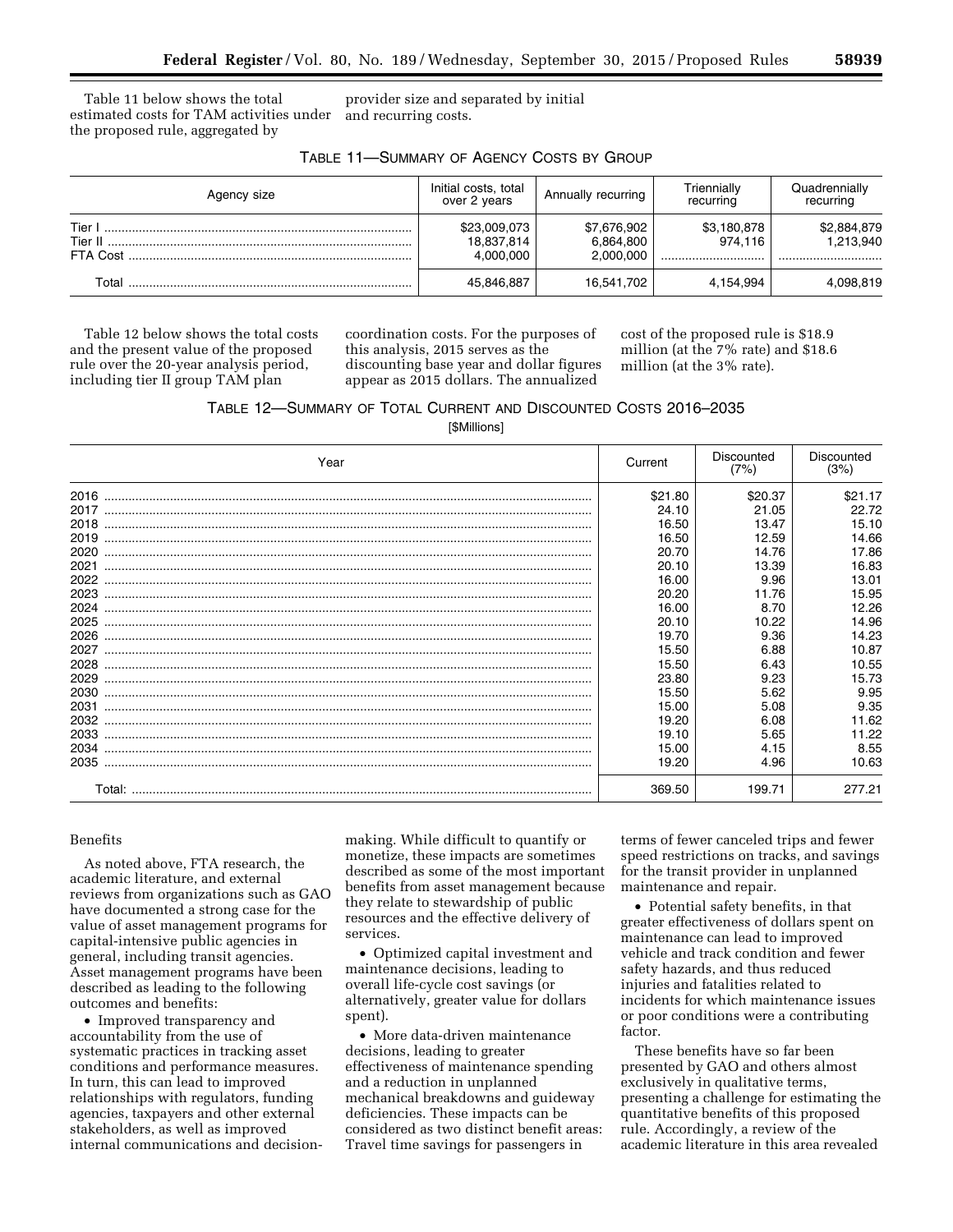little to no documented information on the quantitative benefits of transit asset management programs, as distinct from provider-specific implementation details or descriptions of best practices. Within the trade literature, one recent case study from the Bi-State Development Agency (St. Louis) presents results from a transit asset management program that has altered bus maintenance and replacement practices. The results include an increased ''mean time between failures'' for its bus fleet from 3,400 miles in 2000 to 22,000 in 2014, and bus lifespan targets that have gone from 12 years/ 600,000 miles to 15 years/825,000 miles. These outcomes are the equivalent of roughly six and a half times the increase in distance between and a 25% increase in bus longevity (with associated capital cost savings).34

Case studies of this type provide compelling evidence of the benefits of transit asset management, though by their nature they make it difficult to control for exogenous factors and other initiatives implemented by the transit provider at the same time. Beyond these case studies, there is little to no hard data on the impacts of asset management on ultimate outcomes such as service quality, reliability, and ridership, which would also influence benefit estimates. Indeed, one recent academic review of the literature in this field noted that ''efforts to quantify benefits of transit state of good repair have generally stopped short of linking asset condition with user impacts or ridership.'' 35 This is an unsurprising result given the relatively short period of time in which transit asset management practices have been studied.

The literature on asset management for highway investments and pavement management is more mature and includes a few examples of quantified benefits. For example, one before-andafter study of the Iowa Department of Transportation's adoption of a pavement management tool found that the system improved project selection, ultimately leading to benefits in the form of better pavement conditions on the roadway network for the same expenditure level. The value of the improved pavement condition was equivalent to roughly 3% of total construction spending during

the 5-year ''after'' period studied.36 A similar analysis with data from the Arizona Department of Transportation's pavement management program found that the asset management approach had improved pavement longevity by about 13.5%, with concomitant savings in the pavement budget.37 While useful as benchmarks, the extent to which these findings are applicable to transit agencies is unclear, since transit agencies' key assets are vehicles, facilities, and guideway rather than pavement, and thus may exhibit different characteristics. However, the voluntary use of asset management programs by for-profit entities, such as utility companies and freight railroads, also strongly suggests that asset management programs yield cost savings, at least over the longer term, that exceed their implementation costs.38

Since we do not have a study on which to estimate the potential benefits of adopting asset management by transit providers, we have identified areas where asset management is likely to have an impact by improving decisionmaking and targeting investments to achieve the highest return on the dollars invested. By implementing the requirements of the TAM rule, providers would develop policies and plans that direct funds toward investments to meet the goal of maximizing the lifespan of assets with timely rehabilitation and maintenance activities. These activities have the potential to reduce the rate of mechanical failures experienced by the transit industry. In 2013, transit agencies in urbanized areas reported to the NTD a total of 524,629 mechanical failures in revenue service, which collectively required an estimated 64.3 million hours of labor for inspection and maintenance.39 At a loaded wage rate of \$34.34 per hour (BLS, vehicle and equipment mechanics, interurban and rural bus transport), this equates to annual spending of over \$2.2 billion on unplanned mechanical breakdowns across the industry.

Reducing the mechanical failures by less than 4,200 incidents (0.9 percent)

would cover the annual cost (\$18.9 million) of the proposed rule, making this Rule economically efficient. In addition to the savings in maintenance expenditures, reduced mechanical failures also would reduce the delays in service, increasing reliability of transit services.

The proposed rule's requirements would significantly reduce potential safety risks, as assets would be better maintained and likely to reduce safety hazards due the asset condition, as noted in the nexus between asset condition and safety in this rule. In addition, transit asset management practices as outlined in the proposed rule would identify list of projects that better serve the performance goals of FTA and the industry to improve safety, asset condition and system performance by allowing for improved crossfunctional decision-making.

The requirements of this rule would generate data for transit agencies to analyze over time showing trends in condition and performance, enabling them to better understand the relationship between their actions (expenditures) and outcomes (asset condition, safety, operations). Transit providers would select investments to meet their stated goals and targets. If the transit provider cannot meet the stated goals, it would explore the potential reasons for the gap between the actual performance and targeted performance. This may lead the transit provider to collect additional data, such as the cost of projects, with the intention of better understanding the underlying causes of why it is unable to attain the stated goal. Based on this analysis the transit provider may adjust the target, reprioritize its investments or make other changes in its processes to gain efficiencies. Through this asset management process of planning, executing, re-evaluating and revising, a transit provider would identify economies and best practices that would result in better use of resources and improve performance. The performance targets may be achieved through increased efficiencies or shift in funding priorities. The transit asset management process would also help transit providers develop better estimates of its' systems needs to meet established targets.

In addition, the TAM plan will make a transit provider's policies, goals and performance targets, more transparent to the public and the legislative decisionmakers. The performance reports required under this rule would show how well the agencies are performing against their established targets. Through increased transparency and

<sup>34</sup>Harnack, Leah. ''Transit as an Economic Driver,'' *Mass Transit,* December 2014-January 2015, 10–15.

<sup>35</sup>Patterson, L. and D. Vautin. ''Evaluating User Benefits and Cost-Effectiveness for Public Transit State of Good Repair Investments,'' Transportation Research Board 94th Annual Meeting (2015).

<sup>36</sup>Smadi, O. ''Quantifying the Benefits of Pavement Management,'' 6th International Conference on Managing Pavements (2004).

<sup>37</sup>Hudson, W.R., et al. ''Measurable Benefits Obtained from Pavement Management,'' 5th International Conference on Managing Pavements (2001).

<sup>38</sup>See, for example, private sector case studies at *[http://www.twpl.com/?page=CaseStudies.](http://www.twpl.com/?page=CaseStudies)* 

<sup>39</sup>The 2013 NTD data do not provide total hours for inspection and maintenance, only the number of mechanical failures. This analysis applies the average number of hours per failure from the most recent year for which both those data points are available (2007).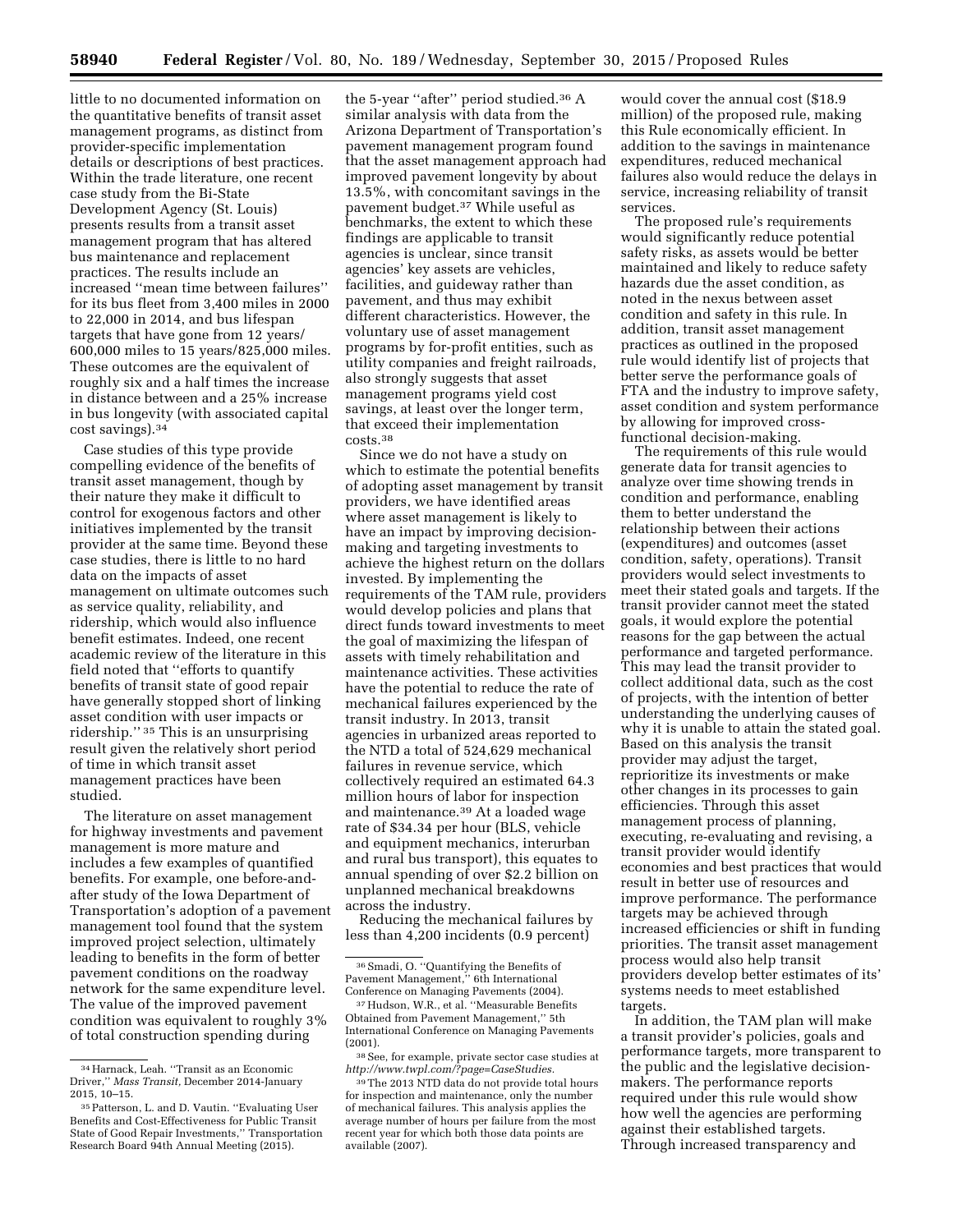accountability, it may be possible to make a better case for increased funding, resulting in improved performance over time and reducing the SGR backlog that has accumulated over the years.

FTA invites information from the public on information sources and methodologies for estimating the benefits described above.

#### Other Impacts

In 2012, \$16.8 billion of capital expenditures were incurred by the transit agencies. As noted above, there is an estimated \$85.9 billion transit SGR backlog. Given the size of capital expenditures, the size of the SGR backlog, and the potential benefits of adopting transit asset management systems and creating the TAM plans, it is likely that economic impacts in excess of \$100 million in a year could result from this rule. However, FTA has no information on which to estimate the size of these impacts. FTA requests information from the public on how to analyze the benefits and costs of addressing the SGR backlog, such as replacing assets sooner or performing additional maintenance. As noted above, FTA believes that investing funds to improve the state of good repair of capital assets would have important benefits. Experience of adopting asset management systems in capital intensive industries has demonstrated that significant gains over time are possible.

# Regulatory Flexibility Act

In compliance with the Regulatory Flexibility Act (Pub. L. 96–354; 5 U.S.C. 601–612), FTA has evaluated the likely effects of the proposals set forth in this NPRM on small entities, and has determined that they would not have a significant economic impact on a substantial number of small entities.

The proposed rule would affect roughly 3,100 small entities, most of whom are small government entities and small non-profit organizations that operate public transit services in nonurbanized areas. Compliance costs would vary according to provider size and complexity and the extent of current asset management practices. Costs are illustrated by an example calculation for a transit provider with 10 vehicles, for which compliance costs were estimated at \$21,069 (over two years) for initial implementation and \$5,832 per year for updates and reporting. Over a period of years, this would represent a small share (less than 1%) of the operating budget that would be typical for a transit provider of that size. Moreover, under the proposed rule,

small entities who met the criteria for tier II designation and subrecipients under the Rural Area Formula Program, could participate in a group TAM plan sponsored by their State DOT or direct recipient. This would allow for some of the costs of implementation (such as developing analytical tools, prioritization project list, target setting and performance measures) to be borne by the group TAM plan sponsor or spread across a larger number of entities, reducing the cost for each.

Overall, while the proposed rule would affect a substantial number of small entities, these impacts would not be significant due to the low magnitude of the costs and the potential for offsetting benefits. Moreover, FTA has designed the proposed rule to allow flexibility for small entities, including exemption from certain requirements and the option to participate in a group TAM plan. In addition, transit agencies would also see benefits from improved data-driven decision-making, including qualitative benefits to transparency and accountability and the potential for direct cost savings in maintenance and life-cycle costs of asset ownership. For this reason, FTA certified that this action would not have a significant economic effect on a substantial number of small entities.

#### *Unfunded Mandates Reform Act of 1995*

This proposed rulemaking would not impose unfunded mandates as defined by the Unfunded Mandates Reform Act of 1995 (Pub. L. 104–4; 109 Stat. 48). Under FTA's grant programs, the development of a TAM Plan is eligible for funding as a planning or administrative expense, or capital expense under the SGR Grant Program authorized at 49 U.S.C. 5337.

# *Executive Order 13132 (Federalism)*

This proposed rulemaking has been analyzed in accordance with the principles and criteria established by Executive Order 13132 (Aug. 4, 1999). FTA has determined that the proposed action would not have sufficient Federalism implications to warrant the preparation of a Federalism assessment. FTA has also determined that this proposed action would not preempt any State law or State regulation or affect the States' abilities to discharge traditional State governmental functions. Moreover, consistent with Executive Order 13132, FTA has examined the direct compliance costs of the NPRM on State and local governments and has determined that the collection and analysis of the data are eligible for Federal funding under FTA's grant programs.

# *Executive Order 12372 (Intergovernmental Review)*

The regulations effectuating Executive Order 12372 regarding intergovernmental consultation on Federal programs and activities apply to this proposed rulemaking.

# *Executive Order 13653*

Preparing the United States for the Impacts of Climate Change, declares a policy that the Federal government must build on recent progress and pursue new strategies to improve the Nation's preparedness and resilience. The executive order directs Federal agencies to support climate-resilient investment, in part by identifying ''opportunities to support and encourage smarter, more climate-resilient investments by states, local communities and tribes, including by providing incentives through agency guidance, grants, technical assistance performance measures, safety consideration and other programs.'' This proposed rulemaking does not incorporate risk analysis as part of transit asset management. However, FTA does address the requirements of 1315(b) of MAP–21, in the Emergency Relief Program rule at 49 CFR part 602, by requiring transit agencies to evaluate reasonable alternatives, including change of location and addition of resilience/mitigation elements, for any damaged transit facility that has been previously repaired or reconstructed as a result of an emergency or major disaster.

# *Paperwork Reduction Act (PRA)*

In compliance with the Paperwork Reduction Act of 1995 (44 U.S.C. 3501 *et seq.;* ''PRA'') and the OMB regulation at 5 CFR 1320.8(d), FTA is seeking approval from OMB for the Information Collection Request abstracted below. FTA acknowledges that this NPRM entails collection of information to implement the transit asset management requirements of 49 U.S.C. 5326. Specifically, a transit provider subject to the proposed rule would do the following: (1) Develop and implement a TAM plan; (2) set performance targets; (3) submit an annual narrative and data report to the NTD; and (4) maintain required records.

Please note, the information provided below pertains to the proposed requirements for the National TAM System. This collection approval does not cover the proposed amendments to regulations for FTA's NTD at 49 CFR part 630, to conform with the proposed reporting requirements for the National TAM System. The proposed amendments to the NTD will be covered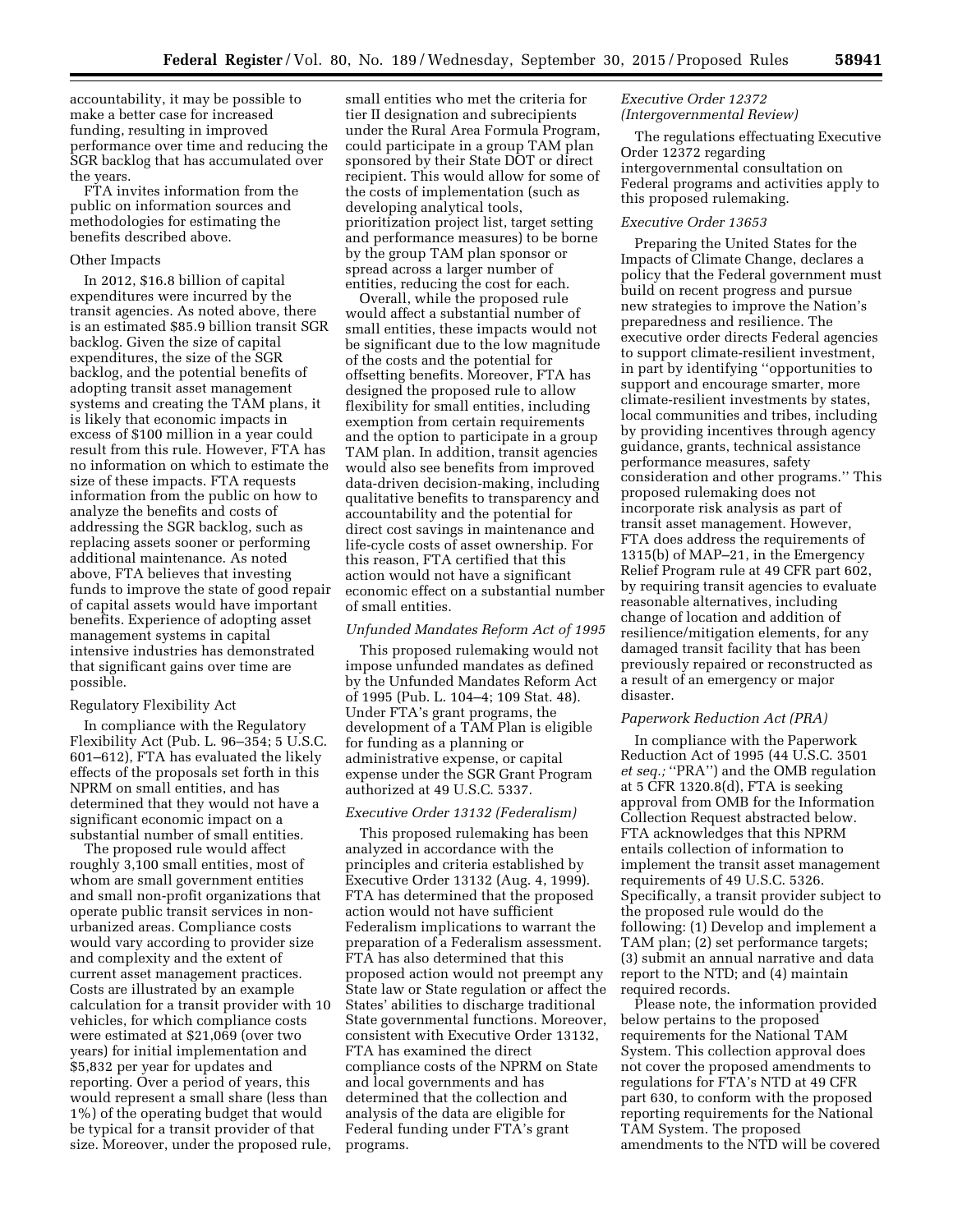by a separate NTD Paperwork Reduction Act Justification Statement.

*Respondents:* Recipients and subrecipients of Chapter 53 funds that own, operate, or manage public transportation systems, including 284 tier I providers and roughly 3,714 tier II providers, or States or direct recipients that sponsor group TAM plans.

# Estimated Annual Burden on Respondents

*Tier I Providers*—The initial costs for establishing new processes for collecting asset condition data; developing analytical processes, performance measures and targets; and reporting would be higher than the subsequent annual, triennial and quadrennial updates and would be incurred over a period of two years. The initial hours of burden for tier I

providers are expected to be 418,752 hours in total for 284 transit providers, averaging to just over 1,474 hours per provider. The annual average recurring burden is 187,803 hours, averaging at 661 hours per transit provider. The initial dollar cost of implementing the proposed rule would be \$23.0 million over two years and a recurring annual average cost of \$9.5 million, averaging to \$80,986 and \$33,451 per provider respectively.

*Tier II Providers*—The initial hours of burden for tier II providers are expected to be 709,822 hours in total for 754 plans to be developed by the direct recipients and/or group TAM plan sponsors, with an average of just over 941 hours per plan. The annual average recurring burden is 229,266 hours, averaging at 304 hours per TAM plan.

# The initial dollar cost of implementing the proposed rule would be \$20.8 million over two years and a recurring annual average cost of \$7.5 million, averaging to \$27,586 and \$9,947 per plan, respectively.

# Estimated Total Annual Burden

Tables 13 and 14 below show the initial hours of burden and the dollar cost to the tier I and tier II transit providers to be incurred in the first two years of implementing the proposed rule and the recurring annual average costs thereafter. The tables below show the assumptions made for the level of effort and the loaded wage rates (wage rate adjusted to account for employer cost of fringe benefits) 40 used for estimating the hours of burden and the cost of implementing the proposed rule.

# TABLE 13—TIER I OPERATORS [More than 100 vehicles and fixed rail guideway.]

|                                                                | Labor category                            | Labor rate<br>(\$/hr)                    |                                                                                                                              |                        | Average            |                            | Average                                   |
|----------------------------------------------------------------|-------------------------------------------|------------------------------------------|------------------------------------------------------------------------------------------------------------------------------|------------------------|--------------------|----------------------------|-------------------------------------------|
| Item                                                           |                                           | urban                                    | Assumptions                                                                                                                  | Initial<br>(two years) | annual             | Initial hours<br>of burden | annual<br>recurring<br>hours of<br>burden |
|                                                                | (BLS code/title)                          | (May 2013<br>BLS statistic) <sup>1</sup> |                                                                                                                              | costs                  | recurring<br>costs | (two years)                |                                           |
| <b>Vehicle Condition As-</b><br>sessment.                      | <b>Buyer or Purchasing</b><br>Agent.      | \$43.40                                  | Thirty minutes per vehicle,<br>116,472 vehicles in total,<br>every year.                                                     | \$2,527,442            | \$2,527,442        | 58,236                     | 58,236                                    |
| <b>Station Condition As-</b><br>sessment.                      | <b>Transportation Inspector</b>           | 62.81                                    | Eight hours per station for<br>4,195 stations in total,<br>every three years.                                                | 2,107,904              | 702,635            | 33,560                     | 11,187                                    |
| <b>Maintenance Facilities</b><br><b>Condition Assessment.</b>  | Transportation Inspec-<br>tors.           | 62.81                                    | Sixteen hours per facility for<br>1,068 facilities in total,<br>every three years.                                           | 1,073,297              | 357,766            | 17.088                     | 5,696                                     |
| Way Miles (open) Condi-<br>tion Assessment.                    | <b>Operations Specialties</b><br>Manager. | 67.02                                    | Thirty minutes per mile for<br>12,746 miles of way, every<br>vear.                                                           | 427,118                | 427,118            | 6,373                      | 6,373                                     |
| Tunnel, Bridge and Tran-<br>sitions Condition As-<br>sessment. | <b>Operations Specialties</b><br>Manager. | 67.02                                    | One hour per mile for 2,563<br>miles of bridges, tunnels &<br>transitions annually.                                          | 171,772                | 171,772            | 2,563                      | 2,563                                     |
| Analytical Processes                                           | <b>Buyer or Purchasing</b><br>Agent.      | 43.40                                    | 520 hours per recipient for<br>initial analysis and 208<br>hours annual for updates<br>for 284 recipients.                   | 6,409,312              | 2,563,725          | 147,680                    | 59,072                                    |
| Prioritized Project List                                       | <b>Buyer or Purchasing</b><br>Agent.      | 43.40                                    | 96 hours per recipient for ini-<br>tial project list and 36<br>hours annual for updates<br>for 284 recipients.               | 1,183,258              | 443,722            | 27,264                     | 10.224                                    |
| Plan Strategy                                                  | <b>General Operations</b><br>Manager.     | 78.36                                    | 96 hours per recipient for<br>plan strategy and 80 hours<br>every four years for up-<br>dates for 284 recipients.            | 2,136,407              | 445,085            | 27,264                     | 5,680                                     |
| Performance Measures<br>and Targets.                           | <b>General Operations</b><br>Manager.     | 78.36                                    | 208 hours per recipient for<br>performance measures<br>and targets and 36 hours<br>annual for updates for 284<br>recipients. | 4,628,882              | 801,153            | 59,072                     | 10,224                                    |
| NTD Reporting                                                  | <b>Business Operations</b><br>Specialist. | 48.72                                    | 0.16 hours per vehicle for<br>116,472 vehicles for initial<br>year and 0.08 hours per<br>vehicle for annual updates.         | 907,923                | 453,961            | 18,636                     | 9,318                                     |
| Narrative Report Writing                                       | Operations Specialist                     | 48.72                                    | 22 hours per recipient for ini-<br>tial narrative report and 18<br>hours annual for updates<br>for 284 recipients.           | 304,403                | 249.057            | 6.248                      | 5.112                                     |
| Narrative Report Review                                        | <b>General Operations</b><br>Manager.     | 78.36                                    | 2 hours per recipient for ini-<br>tial analysis and 2 hours<br>annual for updates for 284<br>recipients.                     | 44,508                 | 44,508             | 568                        | 568                                       |

40BLS data show wages as 64.1% of total compensation, with benefits at 35.9%. Therefore, employees' wages are factored by 1.56 (100/64.1) to account for employer provided benefits.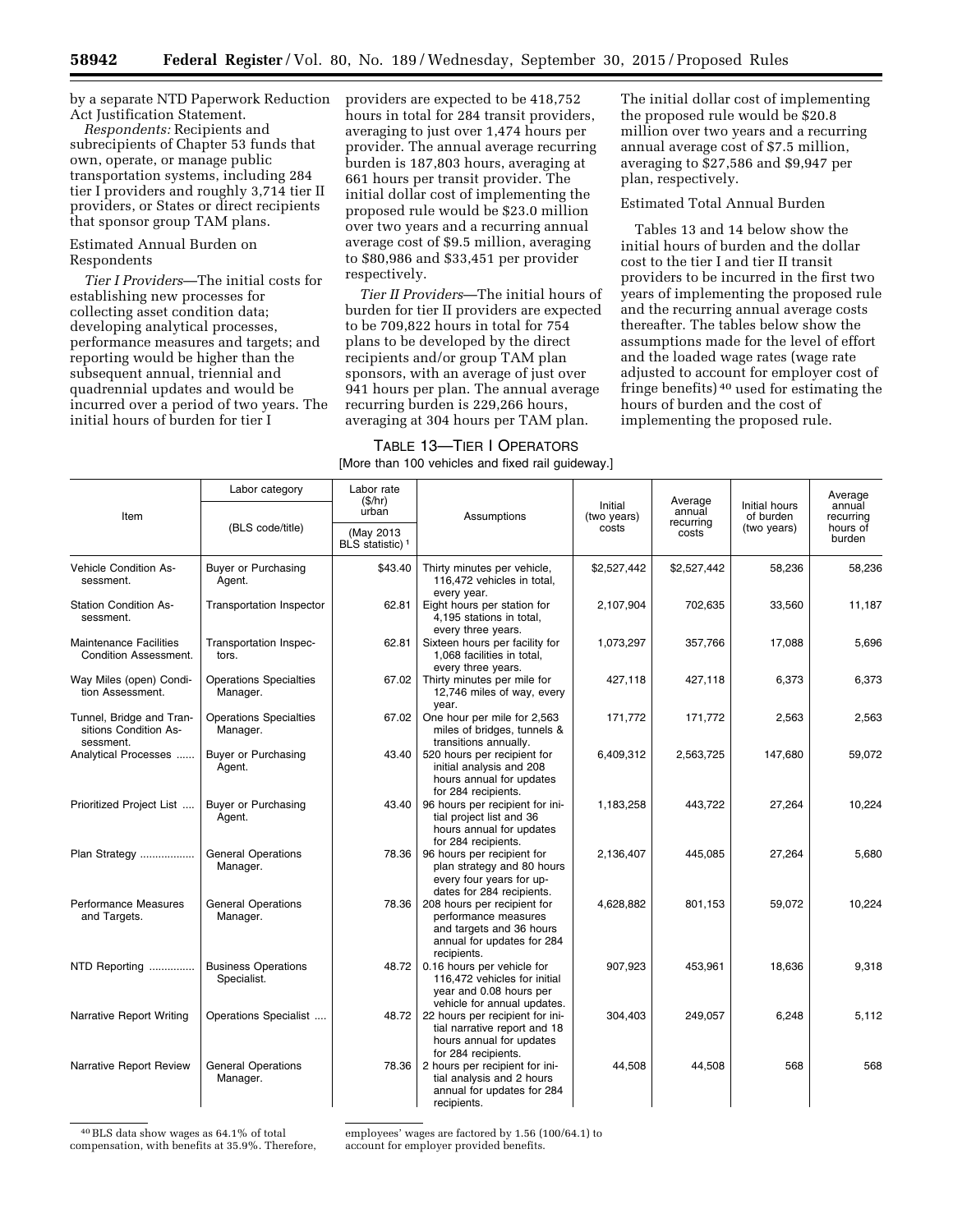|               |                                           |                                           | TABLE 13-TIER   OPERATORS-Continued<br>[More than 100 vehicles and fixed rail quideway.] |                                 |                                         |                                           |                                                      |
|---------------|-------------------------------------------|-------------------------------------------|------------------------------------------------------------------------------------------|---------------------------------|-----------------------------------------|-------------------------------------------|------------------------------------------------------|
| Item          | Labor category                            | Labor rate<br>(S/hr)<br>urban             | Assumptions                                                                              | Initial<br>(two years)<br>costs | Average<br>annual<br>recurring<br>costs | Initial hours<br>of burden<br>(two years) | Average<br>annual<br>recurring<br>hours of<br>burden |
|               | (BLS code/title)                          | (May 2013)<br>BLS statistic) <sup>1</sup> |                                                                                          |                                 |                                         |                                           |                                                      |
| Recordkeeping | <b>Business Operations</b><br>Specialist. | 48.72                                     | 80 hours every four years for<br>the 284 recipients.                                     | 1.106.918                       | 276.730                                 | 14.200                                    | 3,550                                                |
|               |                                           |                                           | 23,029,144                                                                               | 9.464.674                       | 418.752                                 | 187,803                                   |                                                      |

# TABLE 14—TIER II OPERATORS

[100 vehicles or less and no fixed rail guideway.]

|                                                               | Labor category                            | Labor rate<br>(\$/hr)                     |                                                                                                                             |                     | Average                    |                     | Average            |
|---------------------------------------------------------------|-------------------------------------------|-------------------------------------------|-----------------------------------------------------------------------------------------------------------------------------|---------------------|----------------------------|---------------------|--------------------|
| Item                                                          |                                           | urban<br>Assumptions                      | Initial<br>costs                                                                                                            | annual<br>recurring | Initial hours<br>of burden | annual<br>recurring |                    |
|                                                               | (BLS code/title)                          | (May 2013)<br>BLS statistic) <sup>1</sup> |                                                                                                                             | (two years)         | costs                      | (two years)         | hours of<br>burden |
| <b>Vehicle Condition As-</b><br>sessment.                     | <b>Administrative Support</b><br>Workers. | \$23.04                                   | Thirty minutes per vehicle,<br>81,858 vehicles in total,<br>every year.                                                     | \$943.004           | \$943,004                  | 40.929              | 40,929             |
| <b>Station Condition As-</b><br>sessment.                     | Maintenance Repair<br>Worker.             | 34.24                                     | Eight hours per station for<br>822 stations in total, every<br>three years.                                                 | 225,162             | 75,054                     | 6,576               | 2,192              |
| <b>Maintenance Facilities</b><br><b>Condition Assessment.</b> | Maintenance Repair<br>Worker.             | 34.24                                     | Sixteen hours per facility for<br>1,367 facilities in total,<br>every three years.                                          | 748,897             | 249,632                    | 21,872              | 7,291              |
| Analytical Processes                                          | <b>Administrative Support</b><br>Workers. | 23.04                                     | 520 hours per recipient for<br>initial analysis and 104<br>hours annual for updates<br>for 754 plans.                       | 9,033,523           | 1,806,705                  | 392,080             | 78,416             |
| Prioritized Project List                                      | <b>Administrative Support</b><br>Workers. | 23.04                                     | 96 hours per recipient for ini-<br>tial project list and 24<br>hours annual for updates<br>for 754 recipients.              | 1,667,727           | 416,932                    | 82,944              | 18,096             |
| <b>Performance Measures</b><br>and Targets.                   | Operations Manager                        | 65.55                                     | 80 hours per recipient for<br>performance measures<br>and targets and 24 hours<br>annual for updates for 754<br>recipients. | 3,953,976           | 1,186,193                  | 60,320              | 18,096             |
| NTD Reporting                                                 | <b>Business Operations</b><br>Specialist. | 40.25                                     | 0.16 hours per vehicle for<br>81,858 vehicles for initial<br>year and 0.08 hours per<br>vehicle for annual updates.         | 527,166             | 263,583                    | 13,097              | 6,549              |
| Narrative Report Writing                                      | <b>Business Operations</b><br>Specialist. | 40.25                                     | 14 hours per recipient for ini-<br>tial narrative report and 6<br>hours annual for updates<br>for 754 recipients.           | 424,879             | 182,091                    | 10,556              | 4,524              |
| Narrative Report Review                                       | <b>Business Operations</b><br>Manager.    | 65.55                                     | 2 hours per recipient for ini-<br>tial analysis and 2 hours<br>annual for updates for 754<br>recipients.                    | 98,849              | 98,849                     | 1,508               | 1,508              |
| Group Plan Coordination                                       | <b>Business Operations</b><br>Manager.    | 40.25                                     | 120 hours per group for initial<br>plan coordination by staff<br>for 264 group plans per<br>year.                           | 1,275,120           | 1,275,120                  | 31,680              | 31,680             |
| Group Plan Coordination                                       | <b>General Operations</b><br>Manager.     | 65.55                                     | 40 hours per group for initial<br>plan coordination by man-<br>agement for 264 group<br>plans per year.                     | 692,208             | 692,208                    | 10.560              | 10,560             |
| Recordkeeping                                                 | <b>Business Operations</b><br>Manager.    | 40.25                                     | 40 hours per group plan<br>every four years for the<br>group plan developers.                                               | 1,213,940           | 303,485                    | 37,700              | 9,425              |
|                                                               |                                           |                                           | Total Initial and Recurring Average Annual Dollar Cost and Hours of Burden                                                  | 20,804,451          | 7,492,856                  | 709,822             | 229,266            |

# *Frequency:* Annual.

# *National Environmental Policy Act*

The National Environmental Policy Act of 1969 (42 U.S.C. 4321 *et seq.*) requires Federal agencies to analyze the potential environmental effects of their

proposed actions in the form of a categorical exclusion, environmental assessment, or environmental impact statement. This proposed rulemaking is categorically excluded under FTA's environmental impact procedure at 23 CFR 771.118(c)(4), pertaining to

planning and administrative activities that do not involve or lead directly to construction, such as the promulgation of rules, regulations, and directives. FTA has determined that no unusual circumstances exist in this instance, and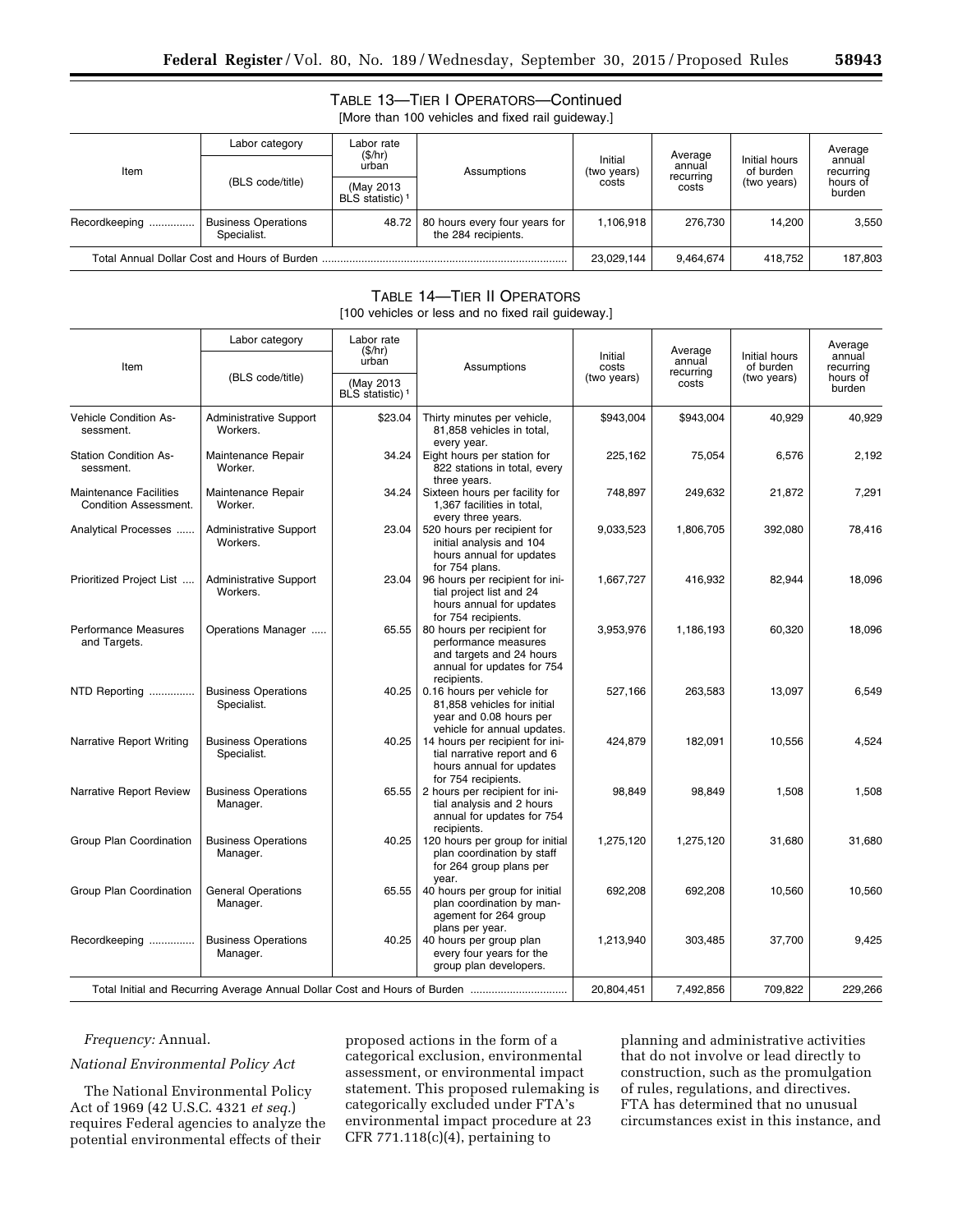that a categorical exclusion is appropriate for this rulemaking.

# *Executive Order 12630 (Taking of Private Property)*

This rulemaking will not affect a taking of private property or otherwise have taking implications under Executive Order 12630 (March 15, 1998), Governmental Actions and Interference with Constitutionally Protected Property Rights.

# *Executive Order 12898 (Federal Actions to Address Environmental Justice in Minority Populations and Low-Income Populations)*

Executive Order (E.O.) 12898, Federal Actions to Address Environmental Justice in Minority Populations and Low-Income Populations, and DOT Order 5610.2(a) (77 FR 27534) require DOT agencies to achieve environmental justice (EJ) as part of their mission by identifying and addressing, as appropriate, disproportionately high and adverse human health or environmental effects, including interrelated social and economic effects, of their programs, policies and activities on minority and/or low-income populations. The DOT Order requires DOT agencies to address compliance with the Executive Order and the DOT Order in all rulemaking activities. In addition, on July 17, 2014, FTA issued a Circular to update to its EJ Policy Guidance for Federal Transit Recipients (*[www.fta.dot.gov/legislation](http://www.fta.dot.gov/legislation_law/12349_14740.html)*\_*law/ 12349*\_*[14740.html](http://www.fta.dot.gov/legislation_law/12349_14740.html)*), which addresses administration of the E.O. and DOT Order.

FTA has evaluated this rule under the EO, the DOT Order, and the FTA Circular and has determined that this rulemaking will not cause disproportionately high and adverse human health and environmental effects on minority or low income populations.

# *Executive Order 12988 (Civil Justice Reform)*

This action meets the applicable standards in sections 3(a) and 3(b)(2) of Executive Order 12988 (February 5, 1996), Civil Justice Reform, to minimize litigation, eliminate ambiguity, and reduce burden.

# *Executive Order 13045 (Protection of Children)*

FTA has analyzed this proposed rulemaking under Executive Order 13045 (April 21, 1997), Protection of Children from Environmental Health Risks and Safety Risks. FTA certifies that this proposed rule will not cause an environmental risk to health or safety

that may disproportionately affect children.

## *Executive Order 13175 (Tribal Consultation)*

FTA has analyzed this action under Executive Order 13175 (November 6, 2000), and believes that it will not have substantial direct effects on one or more Indian tribes; will not impose substantial direct compliance costs on Indian tribal governments; and will not preempt tribal laws. Therefore, a tribal summary impact statement is not required.

# *Executive Order 13211 (Energy Effects)*

FTA has analyzed this proposed rulemaking under Executive Order 13211, Actions Concerning Regulations That Significantly Affect Energy Supply, Distribution, or Use (May 18, 2001). FTA has determined that this action is not a significant energy action under the Executive Order, given that the action is not likely to have a significant adverse effect on the supply, distribution, or use of energy. Therefore, a Statement of Energy Effects is not requirement.

# *Privacy Act*

Anyone is able to search the electronic form of all comments received into any of FTA's dockets by the name of the individual submitting the comment or signing the comment if submitted on behalf of an association, business, labor union, or any other entity. You may review USDOT's complete Privacy Act Statement published in the **Federal Register** on April 11, 2000, at 65 FR 19477.

# *Statutory/Legal Authority for This Rulemaking*

This rulemaking is issued under the authority of section 20019 of the Moving Ahead for Progress in the 21st Century Act (MAP–21), which requires the Secretary of Transportation to prescribe regulations to establish a system to monitor and manage public transportation assets to improve safety and increase reliability and performance and to establish SGR performance measures. The authority is codified at 49 U.S.C. 5326.

#### *Regulation Identifier Number*

A Regulation Identifier Number (RIN) is assigned to each regulatory action listed in the Unified Agenda of Federal Regulations. The Regulatory Information Service Center publishes the Unified Agenda in April and October of each year. The RIN set forth in the heading of this document can be used to crossreference this action with the Unified Agenda.

# **List of Subjects**

*49 CFR Part 625* 

# Public Transportation.

*49 CFR Part 630* 

National Transit Database.

Issued in Washington, DC, under authority delegated in 49 CFR 1.91.

#### **Therese W. McMillan,**

*Acting Administrator, Federal Transit Administration.* 

For the reasons set forth in the preamble, and under the authority of 49 U.S.C. 5326, 5335, and the delegations of authority at 49 CFR 1.91, FTA hereby amends Chapter VI of Title 49, Code of Federal Regulations as follows:

■ 1. Add part 625 to read as follows:

# **PART 625—TRANSIT ASSET MANAGEMENT**

#### **Subpart A—General Provisions**

Sec.

- 625.1 Purpose.
- 625.3 Applicability.
- 625.5 Definitions.

#### **Subpart B—National Transit Asset Management System**

- 625.15 Elements of the National Transit Asset Management System.
- 625.17 State of Good Repair Principles.

# **Subpart C—Transit Asset Management Plans**

- 625.25 Transit Asset Management Plan requirements.
- 625.27 Group Plans for Transit Asset Management.
- 625.29 Transit Asset Management Plan: horizon period, amendments, and updates.
- 625.31 Implementation deadline.
- 625.33 Investment prioritization.

#### **Subpart D—Performance Management**

- 625.41 Standards for measuring the condition of capital assets.
- 625.43 Performance measures for capital assets.
- 625.45 Setting performance targets for capital assets.

#### **Subpart E—Recordkeeping and Reporting Requirements for Transit Asset Management**

- 625.53 Recordkeeping for Transit Asset Management
- 625.55 Annual reporting for Transit Asset Management
- Appendix A to Part 625—Examples of Asset Categories, Asset Classes, and Individual Assets

**Authority:** Sec. 20019 of Pub. L. 112–141, 126 Stat. 707, 49 U.S.C. 5326; Sec. 20025(a) of Pub. L. 112–141, 126 Stat. 718, 49 CFR 1.91.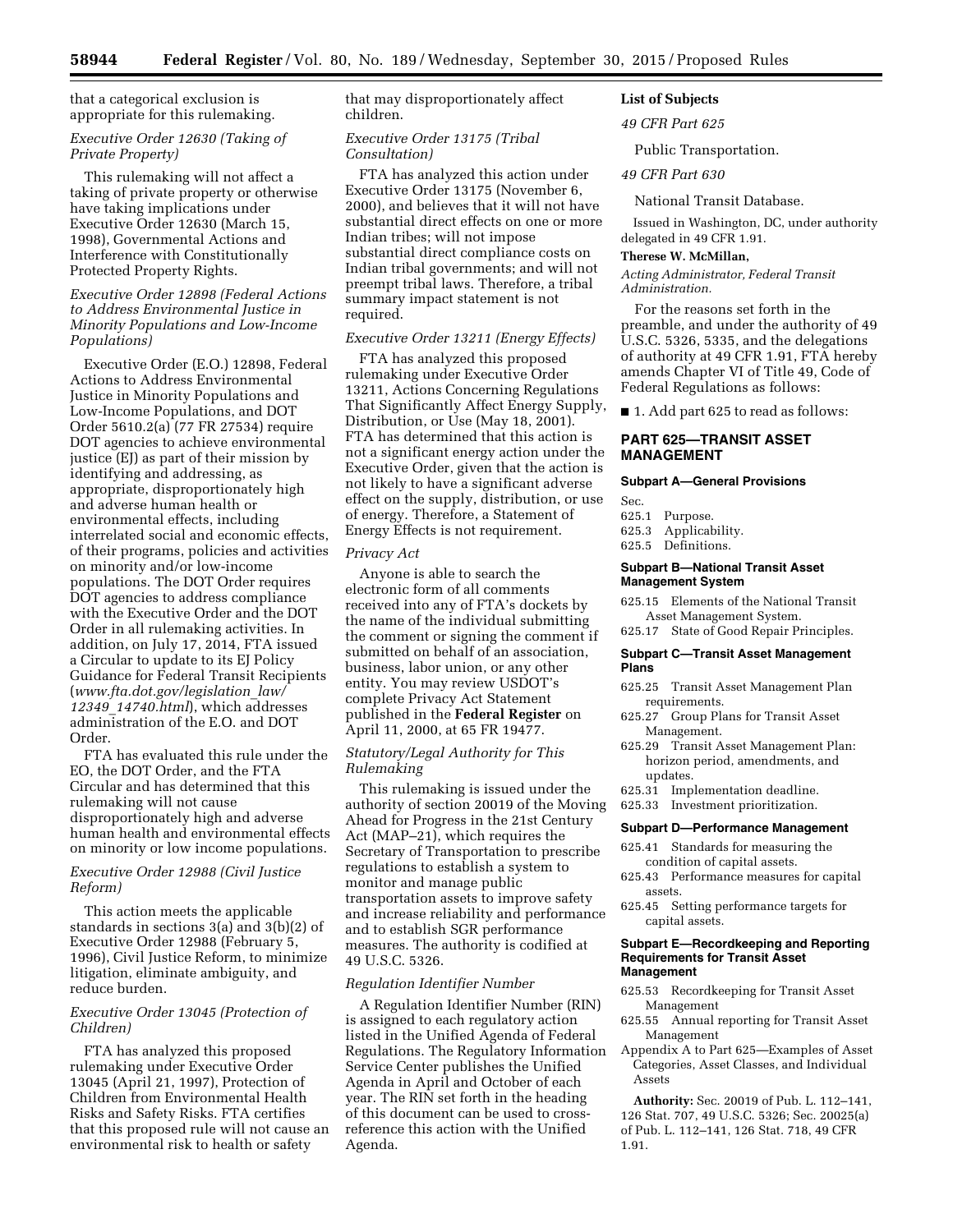#### **Subpart A—General Provisions**

# **§ 625.1 Purpose.**

This part carries out the mandate of 49 U.S.C. 5326 for transit asset management. This part establishes a National Transit Asset Management System to monitor and manage public transportation capital assets to improve safety and increase reliability and performance.

#### **§ 625.3 Applicability.**

This part applies to all recipients or subrecipients of Federal financial assistance under 49 U.S.C. Chapter 53 that own, operate, or manage capital assets used in the provision of public transportation.

# **§ 625.5 Definitions.**

All terms defined in 49 U.S.C. Chapter 53 are incorporated into this part by reference. The following definitions also apply to this part:

*Accountable executive* means a single, identifiable person who has ultimate responsibility for carrying out the safety management system of a public transportation agency; responsibility for carrying out transit asset management practices; and control or direction over the human and capital resources needed to develop and maintain both the agency's public transportation agency safety plan, in accordance with 49 U.S.C. 5329(d), and the agency's transit asset management plan in accordance with 49 U.S.C. 5326.

*Asset category* means a grouping of asset classes, including a grouping of equipment, a grouping of rolling stock, a grouping infrastructure, and a grouping of facilities. See Appendix A.

*Asset class* means a subgroup of capital assets within an asset category. For example, buses, trolleys, and cutaway vans are all asset classes within the rolling stock asset category rolling stock. See Appendix A.

*Asset inventory* means a register or repository of capital assets, and information about those assets.

*Capital asset* means a unit of rolling stock, a facility, a unit of equipment, or an element of infrastructure used in public transportation.

*Decision support tool* means a methodology:

(1) To help prioritize projects to improve and maintain the state of good repair of capital assets within the public transportation system based on available condition data and objective criteria; or

(2) To assess financial needs of asset investments over time.

*Direct recipient* means an entity that receives funds directly from the Federal Transit Administration.

*Equipment* means an article of nonexpendable, tangible property having a useful life of not less than one year.

*Facility* means a building or structure that is used in the provision of public transportation.

*Full level of performance* means the objective standard for determining whether a capital asset is in a state of good repair.

*Group TAM plan* means a single transit asset management plan that is developed by a State or direct recipient that includes more than one transit provider's capital asset inventory, condition assessments, decision support tools, investments prioritization, and performance targets.

*Group TAM plan participant* means a tier II transit provider, all subrecipients under the Rural Area Formula Program, and Native American tribes that elect to participate in a group TAM plan developed by a State or a direct recipient.

*Group TAM plan sponsor* means a State or a direct recipient that develops a group transit asset management plan for eligible participants.

*Horizon period* means the fixed period of time within which a transit provider will evaluate the performance of its transit asset management plan.

*Implementation strategy* means the approach to carrying out transit asset management practices, including establishing a schedule, accountabilities, tasks, dependencies, roles and responsibilities.

*Infrastructure* means permanent installations that interconnect capital assets for use in public transportation.

*Investment prioritization* means: (1) A ranking of capital projects; or

(2) The methodology that leads to ranking of capital projects based on the condition of those assets and reasonably anticipated financial resources from all sources over the time horizon period of the transit asset management plan.

*Key asset management activities*  means a list of the transit asset management activities that are critical to achieving a transit provider's transit asset management goals for a particular year.

*Life-cycle cost* means the cost of managing an asset over its whole life.

*Performance measure* means a parameter that is used to assess performance outcomes.

*Performance target* means a specific level of performance for a given performance measure over a specified timeframe.

*Public transportation system* means the entirety of a transit provider's operations, including the services provided through contractors.

*Recipient* means an entity that receives Federal financial assistance under 49 U.S.C. Chapter 53 and includes subrecipients.

*Rolling stock* means any revenue vehicle used in a public transportation system.

*Safety management system (SMS)*  means the formal, top-down, organization-wide data-driven approach to managing safety risk and assuring the effectiveness of safety risk mitigations. It includes policies, procedures, and practices for the management of safety risk.

*State of good repair (SGR)* means the condition in which a capital asset is able to operate at a full level of performance.

*Subrecipient* means an entity that receives Federal transit grant funds indirectly through a State or a Direct Recipient.

*TERM scale* means the five (5) category rating system used in the Federal Transit Administration's Transit Economic Requirements Model (TERM) to describe the condition of an asset: 5.0—Excellent, 4.0—Good; 3.0— Adequate, 2.0—Marginal, and 1.0— Poor.

*Tier I provider* means a recipient or subrecipient of Federal financial assistance under 49 U.S.C. Chapter 53 that has one hundred and one (101) or more vehicles in revenue service during peak regular operations, across all modes of service, or that operates a rail fixed-guideway public transportation system.

*Tier II provider* means a recipient or subrecipient of Federal financial assistance under 49 U.S.C. Chapter 53 that has one hundred (100) or fewer vehicles in revenue service during peak regular operations, across all modes of service, and does not operate a rail fixed-guideway public transportation system, or any subrecipient under the section 5311 Rural Areas Formula Program.

*Transit asset management (TAM)*  means the strategic and systematic practice of procuring, operating, inspecting, maintaining, rehabilitating, and replacing transit capital assets to manage their performance, risks, and costs over their life cycle in order to provide safe, cost-effective, and reliable service.

*Transit asset management plan* means a plan developed by a recipient or group TAM plan sponsor that includes capital asset inventories and condition assessments, decision support tools, and investment prioritization.

*Transit asset management policy*  means a transit provider's documented commitment to achieving a state of good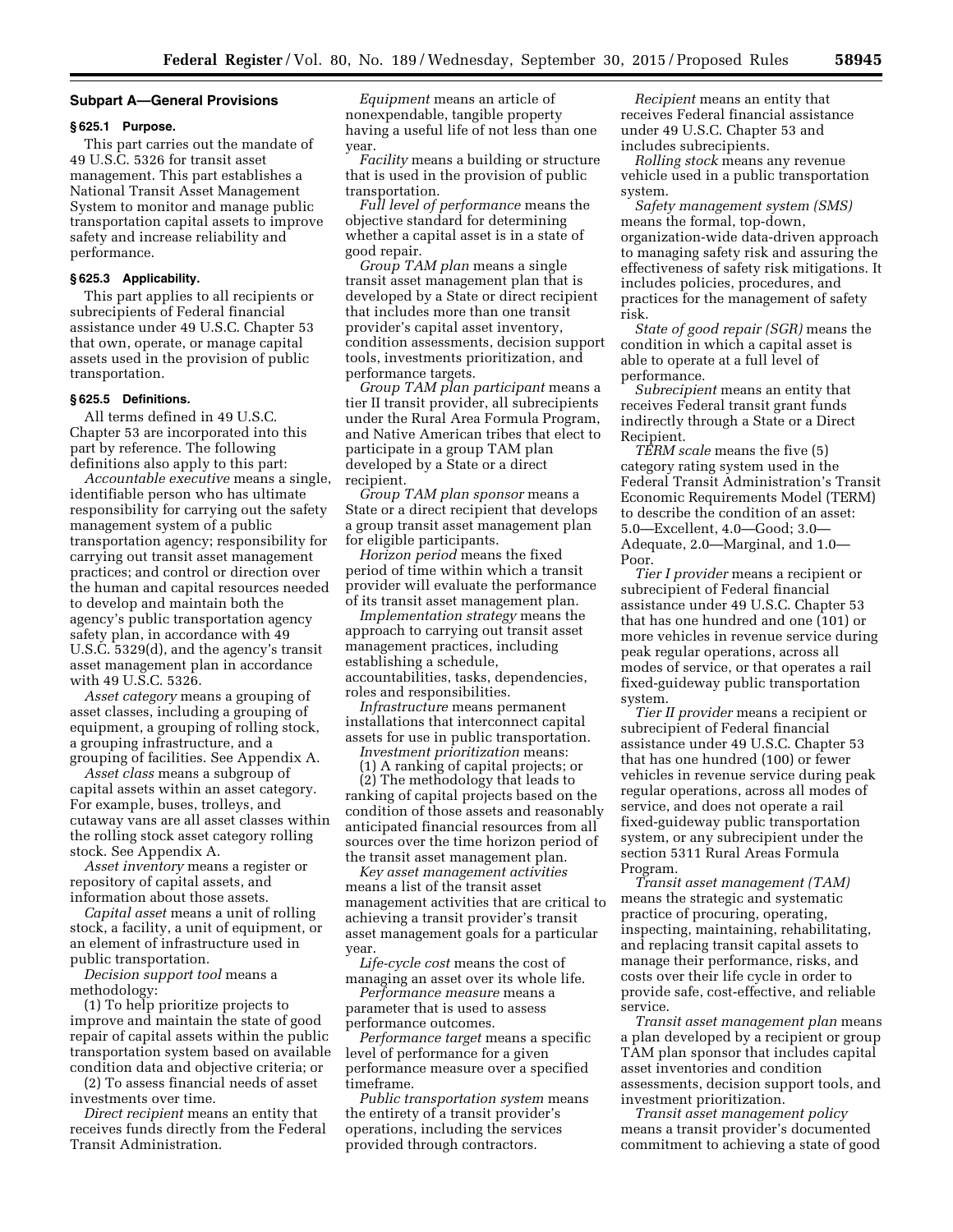repair for all of its capital assets. The transit asset management policy defines the transit provider's transit asset management objectives and defines and assigns roles and responsibilities for meeting those objectives.

*Transit asset management strategy*  means the approach a transit provider takes to affect its policy, including how it will meet objectives and state of good repair performance targets.

*Transit asset management system*  means a strategic and systematic process of operating, maintaining, and improving public transportation capital assets effectively, through the life cycles of those assets.

*Transit provider* means a recipient or subrecipient who owns, operates, or manages capital assets used in the provision of public transportation.

*Useful life* means the expected life cycle of a capital asset, or the acceptable period of use in service.

*Useful life benchmark (ULB)* means the expected life cycle of a capital asset for a particular transit provider's operating environment, or the acceptable period of use in service for a particular transit provider's operating environment.

# **Subpart B—National Transit Asset Management System**

#### **§ 625.15 Elements of the National Transit Asset Management System.**

The National Transit Asset Management System includes the following elements:

(a) The definition of state of good repair, which includes objective standards for measuring the condition of capital assets in accordance with subpart D of this part;

(b) SGR performance measures for capital assets and requirements for transit providers and group TAM plan sponsors to establish SGR performance targets for improving the condition of their capital assets in accordance with subpart D of this part;

(c) Requirements for recipients of FTA financial assistance who own, operate, or manage capital assets, to develop and carry out a transit asset management plan in accordance with subpart C of this part, which must include:

(1) Inventories of their capital assets; (2) Condition assessments of those assets;

(3) A prioritization of investments to improve the state of good repair of capital assets; and

(4) Decision support tools;

(c) Reporting requirements for transit asset management and SGR performance in accordance with subpart E of this part; and

(d) Analytical processes and decision support tools developed or recommended by FTA and available to the public transportation industry in the form of best practices, guidance, training, templates and other documents and resources.

#### **§ 625.17 State of good repair principles.**

(a) A capital asset is in a state of good repair if it is in a condition sufficient to enable the asset to operate at a full level of performance. In determining whether a capital asset is in a state of good repair, a transit provider must consider the life cycle of that asset, and whether scheduled maintenance, repair, and rehabilitation have been completed.

(b) A capital asset may operate at a full level of performance regardless of whether other capital assets within the public transportation system are in a state of good repair.

(c) A transit provider's accountable executive must balance transit asset management, safety, operation, and expansion needs in approving and carrying out transit asset management practices and a transit agency safety plan.

# **Subpart C—Transit Asset Management Plans**

#### **§ 625.25 Transit Asset Management Plan Requirements.**

(a) *General.* (1) Except as provided in subsection 625.25(a)(3), each tier I provider must develop and carry out its own TAM plan.

(2) A tier II provider may either participate in a group TAM plan developed by a State or a Direct Recipient or develop its own TAM plan; in either instance, a tier II provider must carry out the TAM plan.

(3) The transit provider's accountable executive is ultimately responsible for ensuring that a TAM plan is developed and carried out in accordance with this part.

(4) A TAM plan developed under this part should be coordinated, to the extent practicable, with States and Metropolitan Planning Organizations.

(b) *Transit asset management plan elements.* A TAM plan must include, at minimum, each of the following elements:

(1) An inventory of capital assets sufficient to generate accurate, comprehensive data on the number and types of capital assets that would be identified in a transit provider's program of capital projects;

(2) A condition assessment of the capital assets that must generate information in a level of detail sufficient to monitor and predict the performance

of each capital asset identified in the asset inventory;

(3) A list of the transit provider's analytical processes or decision-support tools that:

(i) Estimate capital investment needs over time; and

(ii) Assist capital asset investment prioritization;

(4) A project-based prioritization of investments in accordance with subsection 625.33 of this part, including those projects for which funding will be sought under the State of Good Repair Grants Program;

(5) A transit asset management and SGR policy;

(6) A strategy for the implementation of the TAM plan;

(7) A description of annual key transit asset management activities spanning the time horizon of the TAM plan;

(8) A specification of the resources, including personnel, needed to develop and implement the TAM Plan; and

(9) An outline of how the TAM plan and related business practices will be monitored, evaluated and updated, as needed, to ensure the continuous improvement of transit asset management practices.

(c) *Special provision.* Both the accountable executive of a tier II provider or a rural area formula grant subrecipient that develops its own TAM plan and a group TAM plan sponsor may elect to forgo the requirements of paragraphs (b)(5)–(b)(9) of this section.

#### **§ 625.27 Group plans for transit asset management.**

(a) *Responsibility for development of group TAM plans.* (1) A State must develop a group TAM plan for all of its tier II provider subrecipients and subrecipients under the Rural Area Formula Program that own, operate, or manage capital assets used in the provision of public transportation.

(2) A Native American tribe may choose to participate in a Statesponsored group TAM plan, or develop its own TAM plan.

(3) A direct recipient must develop a group TAM plan for all its tier II provider subrecipients that own, operate, or manage capital assets used in the provision of public transportation

(4) Notwithstanding subparagraphs (1) and (3) of this subsection, a State or direct recipient is not required to develop a group TAM plan if each of its eligible group TAM plan participants notifies the State or direct recipient that it is opting-out of the group TAM plan for one of the following reasons:

(i) The eligible participant will develop its own transit asset management plan; or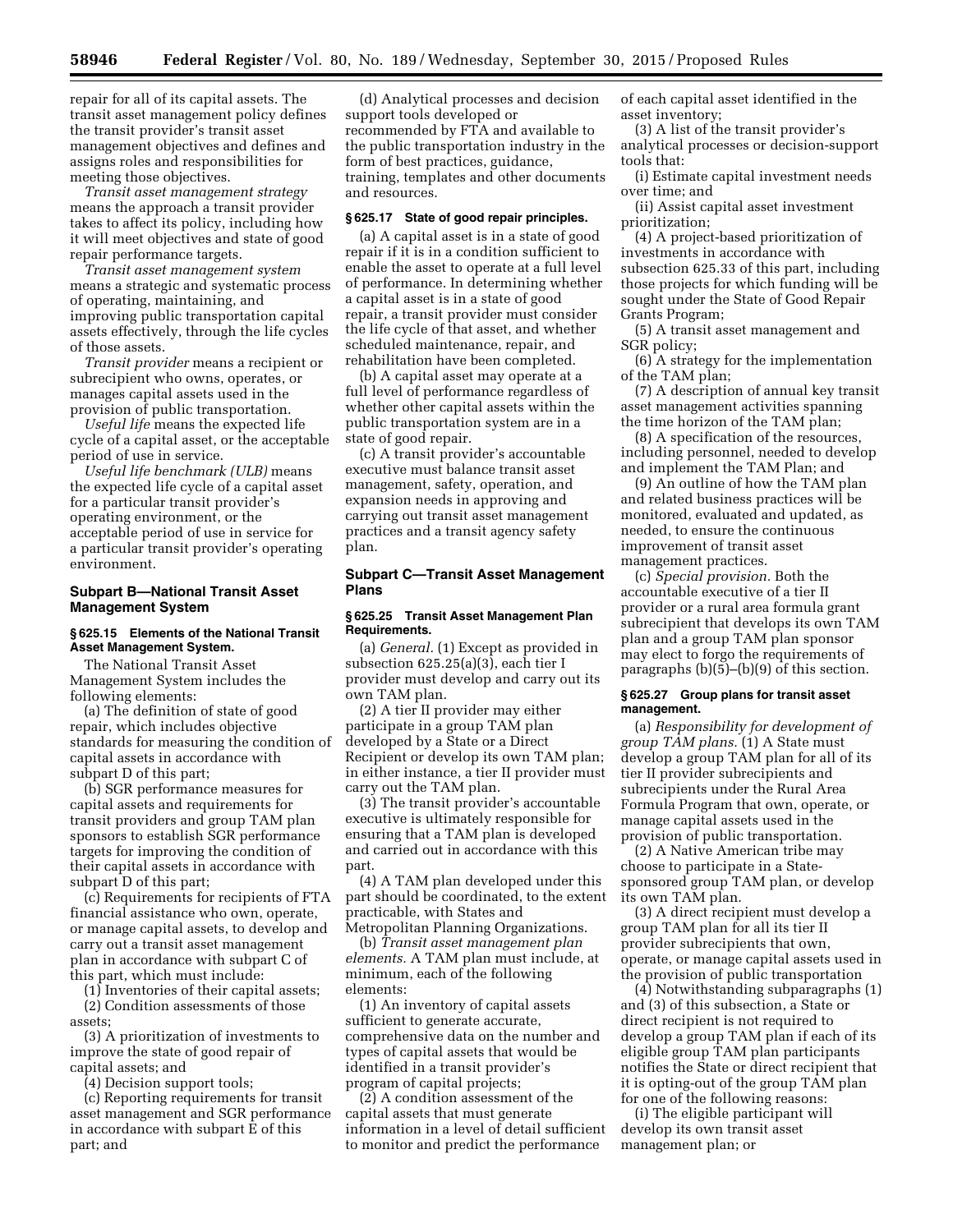(ii) The eligible participant will participate in another State's or direct recipient's group TAM plan.

(b) *Group TAM plan requirements.* (1) A group TAM plan must comply with the requirements of section 625.25(b).

(2) A group TAM plan sponsor must coordinate with the accountable executive of each group TAM plan participant in the development of a group TAM plan.

(3) A group TAM plan must identify each participant.

(4) Upon completion of a group TAM plan, the group TAM plan sponsor must make the group TAM plan available to all participants in a format that is easily accessible.

(c) *Group TAM plan participants.* (1) An eligible group TAM plan participant may participate in only one group TAM plan.

(2) The accountable executive of each transit provider is ultimately responsible for carrying out the transit asset management practices necessary to implement a group TAM plan for that provider.

(3) Within a reasonable time limit to be set by the group TAM plan sponsor, a participant's accountable executive must provide each relevant group TAM plan sponsor with written notification of a decision to opt-out of a group TAM plan.

(4) Group TAM plan participants must provide group TAM plan sponsors with all information necessary and relevant to the development of the group TAM plan, including, but not limited to, their asset inventories, condition assessments, funding sources, and investment priorities.

#### **§ 625.29 Transit asset management plan: Horizon period, amendments, and updates.**

(a) *Horizon period.* A TAM plan must cover a horizon period of at least four (4) years.

(b) *Amendments.* A TAM plan may be updated at any time during the horizon period. A TAM plan should be amended during the horizon period in any year in which there is a significant change to the asset inventory, condition assessments, or investment prioritization that was not reasonably anticipated when the TAM plan was initially completed.

(c) *Updates.* A TAM plan must be updated in its entirety at least once every four (4) years. An update of the TAM plan should coincide with the cycle for the relevant Transportation Improvement Program or Statewide Transportation Improvement Program.

#### **§ 625.31 Implementation deadline.**

(a) An initial TAM plan must be completed no later than two years after the effective date of this part.

(b) Prior to the due date for completion of an initial TAM plan, a transit provider or group TAM plan sponsor may submit a written request to FTA to extend its implementation deadline. At its discretion, FTA may grant an extension of the implementation deadline, provided that the transit provider or group TAM plan sponsor demonstrates a good faith effort to complete its initial TAM plan by the two-year deadline and proposes a new deadline subject to FTA approval.

#### **§ 625.33 Investment prioritization.**

(a) A TAM plan must include an investment prioritization that identifies projects to improve or maintain the state of good repair of capital assets over the horizon period of the TAM plan.

(b) Projects to improve or maintain the state of good repair of capital assets must be ranked in order of priority and the year in which they are anticipated to be carried out.

(c) Ranking of projects in the investment prioritization must be established on the basis of the transit asset management policy and strategies identified in the TAM plan.

(d) The investment prioritization must give due consideration to those projects for state of good repair that pose an identified unacceptable safety risk.

(e) The investment prioritization must take into consideration an estimate of funding levels and funding sources that are reasonably expected to be available in each fiscal year during the TAM plan horizon period.

(f) The investment prioritization must take into consideration requirements under 49 CFR 37.161 and 37.163 concerning maintenance of accessible features, as well as requirements under 49 CFR 37.43 concerning alteration of transportation facilities.

#### **Subpart D—Performance Management**

#### **§ 625.41 Standards for measuring the condition of capital assets.**

(a) *General.* Each of the SGR standards in this section must be met for an asset to achieve a state of good repair.

(b) *SGR standards.* For the purpose of determining whether a capital asset is in a condition sufficient to enable the asset to operate at a full level of performance, the following standards apply to equipment, facilities, rolling stock, and infrastructure:

(1) The capital asset is able to perform its designed function;

(2) The use of the asset in its current condition does not pose a known unacceptable safety risk; and

(3) The life-cycle investment needs of the asset have been met or recovered, including all scheduled maintenance, rehabilitation, and replacements.

#### **§ 625.43 Performance measures for capital assets.**

(a) *Equipment- (non-revenue) service vehicles.* The performance measure for non-revenue, support-service and maintenance vehicles is the percentage of vehicles that have met or exceeded their useful life benchmark. To determine the ULB, a transit provider may either use the default ULB established by FTA or a ULB established by the transit provider in consideration of local conditions and usage and approved by FTA.

(b) *Rolling stock.* The performance measure for rolling stock is the percentage of revenue vehicles within a particular asset class that have either met or exceeded their ULB. To determine the ULB, a transit provider may either use the default ULB established by FTA or a ULB established by the transit provider in consideration of local conditions and usage and approved by FTA.

(c) *Infrastructure-rail fixed-guideway track, signals, and systems.* The performance measure for rail fixedguideway track, signals, and systems is the percentage of track segments, signal, and systems with performance restrictions.

(d) *Facilities.* The performance measure for facilities is the percentage of facilities within an asset class, rated below condition 3 on the TERM scale.

#### **§ 625.45 Setting performance targets for capital assets.**

(a) *General.* (1) Within three months after the effective date of this part, a transit provider or group TAM plan sponsor must set SGR performance targets for the following fiscal year for each asset class included in its TAM plan.

(2) At least once every fiscal year, each transit provider or group TAM plan sponsor must set SGR performance targets for the following fiscal year.

(3) A transit provider or group TAM plan sponsor must set an SGR performance target for each asset class in its asset inventory.

(4) An SGR performance target must be set based on realistic expectations.

(5) An SGR performance target must be based on both the most recent data available and the financial resources from all sources reasonably expected to be available during the TAM plan horizon period.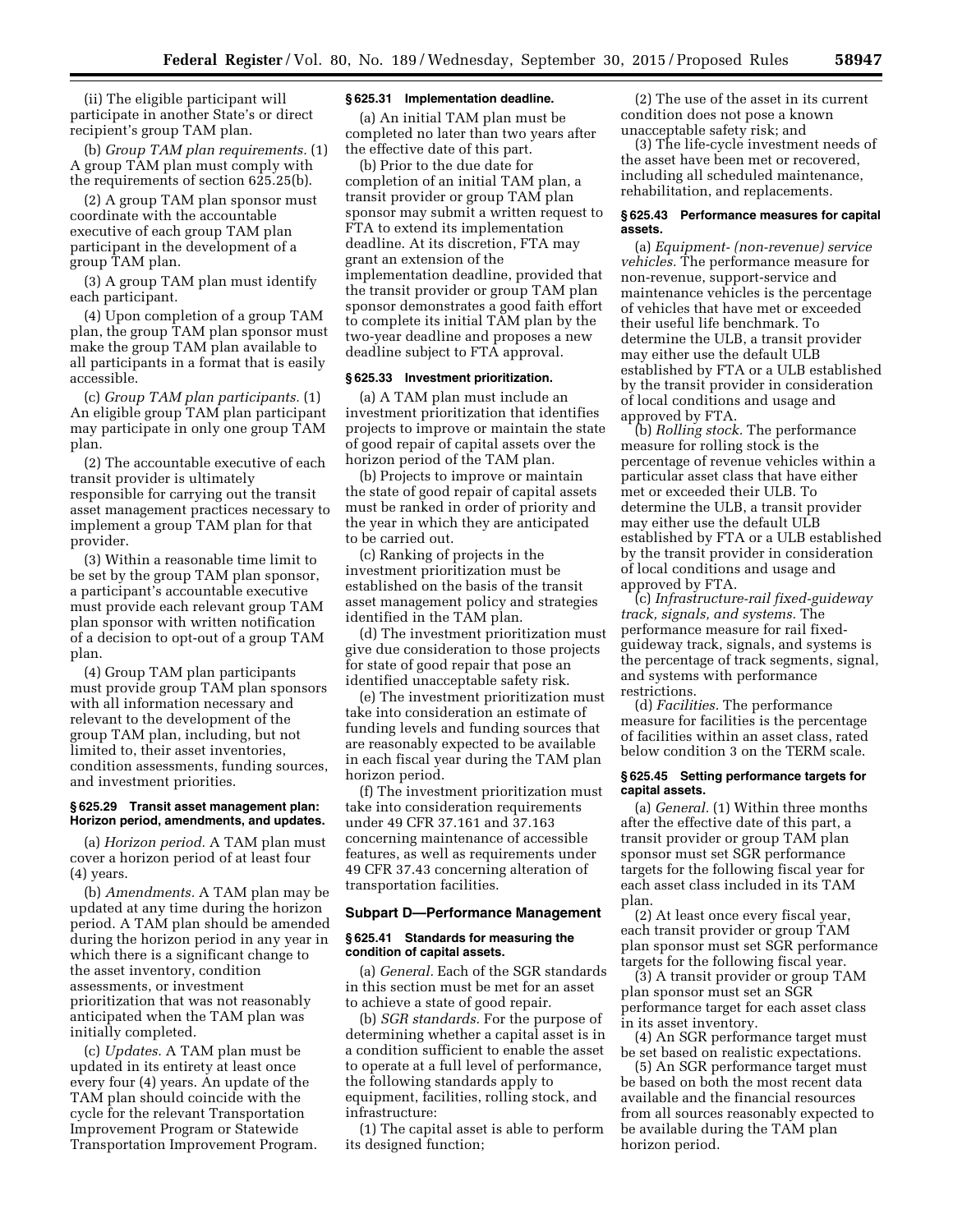(b) *Role of the accountable executive.*  The accountable executive for a transit provider that develops its own TAM plan must establish and approve each SGR performance target that is set each year.

(c) *Setting SGR performance targets for group plan participants.* (1) A group TAM plan sponsor must set one unified SGR performance target for each asset class reflected in the group TAM plan.

(2) To the extent practicable, a group TAM plan sponsor must coordinate its unified SGR performance targets with the accountable executive of each group TAM plan participant.

(d) *Coordination with metropolitan, statewide and non-metropolitan planning processes.* 

To the maximum extent practicable, a transit provider or group TAM plan sponsor must coordinate with States and Metropolitan Planning Organizations in the selection of State and Metropolitan Planning Organization performance targets.

# **Subpart E—Recordkeeping and Reporting Requirements for Transit Asset Management.**

#### **§ 625.53 Recordkeeping for transit asset management.**

(a) At all times, each transit provider and group TAM plan sponsor must maintain records and documents that support, and set forth in full, its TAM plan.

(b) A transit provider or group TAM plan sponsor must make its TAM plan, any supporting records or documents performance targets, investment strategies, and the annual condition assessment report available to States and Metropolitan Planning Organizations to aid in the planning process.

# **§ 625.55 Annual reporting for transit asset management.**

(a) Each transit provider must submit the following reports:

(1) An annual data report to FTA's National Transit Database which reflects the SGR performance targets for the following year and a current assessment of the condition of the transit provider's public transportation system.

(2) An annual narrative report to the National Transit Database which provides a description of any change in the condition of the transit provider's transit system from the previous year and describes the progress made during the year to meet the SGR targets set in the previous reporting year.

(b) A group TAM plan sponsor must submit one consolidated annual data report and one consolidated annual narrative report, as described in subsection  $(a)(1)$  and  $(a)(2)$  of this section, respectively, to the National Transit Database on behalf of its group TAM plan participants.

**BILLING CODE P**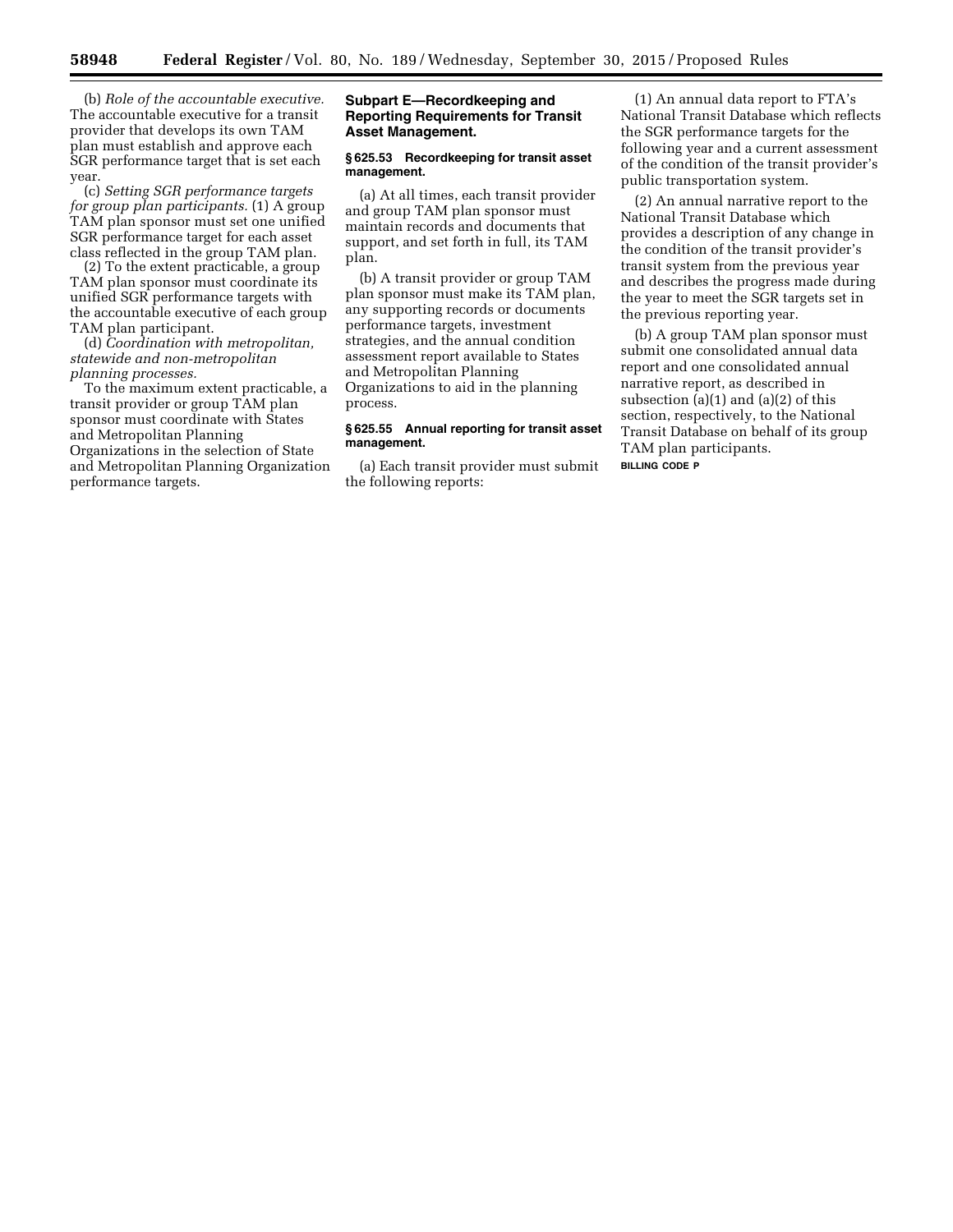# Appendix A to Part 625-Examples of Asset Categories, Asset Classes, and

# Individual Assets

|                       |                | <b>ASSET CLASS</b>          | <b>INDIVIDIUAL</b>               |
|-----------------------|----------------|-----------------------------|----------------------------------|
|                       |                |                             | <b>ASSET</b>                     |
|                       |                | Construction                | Crane                            |
|                       | Equipment      |                             | Prime Mover                      |
|                       |                | Maintenance                 | Vehicle Lift                     |
|                       |                |                             | Track Geometry Car               |
|                       |                | <b>Service Vehicles</b>     | Tow Truck or wrecker             |
|                       |                |                             | <b>Emergency Response</b>        |
|                       |                | <b>Buses</b>                | Vehicle<br>40 Foot Bus           |
|                       |                |                             | 60 Foot Bus                      |
|                       |                | Cutaways                    |                                  |
|                       |                | Cars and Vans               |                                  |
|                       |                | Railcars                    |                                  |
|                       |                |                             | Light Rail Vehicle<br>Locomotive |
|                       |                |                             | Passenger Coach                  |
|                       | Rolling Stock  | <b>Paratransit Vehicles</b> | Van                              |
|                       |                |                             | Cutaway                          |
|                       |                | Ferries                     | Catamaran                        |
|                       |                |                             | Docking                          |
|                       |                | <b>Signal Systems</b>       | <b>Signal or Relay House</b>     |
|                       |                |                             | Substation                       |
|                       |                |                             | Interlockings                    |
| <b>ASSET CATEGORY</b> |                | Rail-Fixed Guideway         | <b>Track Segment</b>             |
|                       |                |                             | Interlockings                    |
|                       | Infrastructure | Catenary                    |                                  |
|                       |                | Structures                  | <b>Bridges</b>                   |
|                       |                |                             | Tunnels                          |
|                       |                |                             | <b>Elevated Structures</b>       |
|                       |                | Mechanical Systems          |                                  |
|                       |                | <b>Electrical Systems</b>   |                                  |
|                       |                |                             |                                  |
|                       |                | IT Systems                  |                                  |
|                       |                | Maintenance                 |                                  |
|                       |                | Administration              |                                  |
|                       |                |                             |                                  |
|                       | Facilities     | Depots or Terminals         |                                  |
|                       |                |                             |                                  |
|                       |                | <b>Parking Garages</b>      |                                  |
|                       |                |                             |                                  |

# **BILLING CODE C**

# **PART 630—NATIONAL TRANSIT DATABASE**

■ 2. The authority citation for part 630 is revised to read as follows:

**Authority:** 49 U.S.C. 5335.

# ■ 3. Amend § 630.3 by revising the definitions of ''Applicant'' and

''Reporting Entity'' to read as follows:

# **§ 630.3 Definitions.**

\* \* \* \* \*  $(c) * * * *$ 

*Applicant* means an entity seeking Federal financial assistance under 49 U.S.C. chapter 53.

\* \* \* \* \*

٠